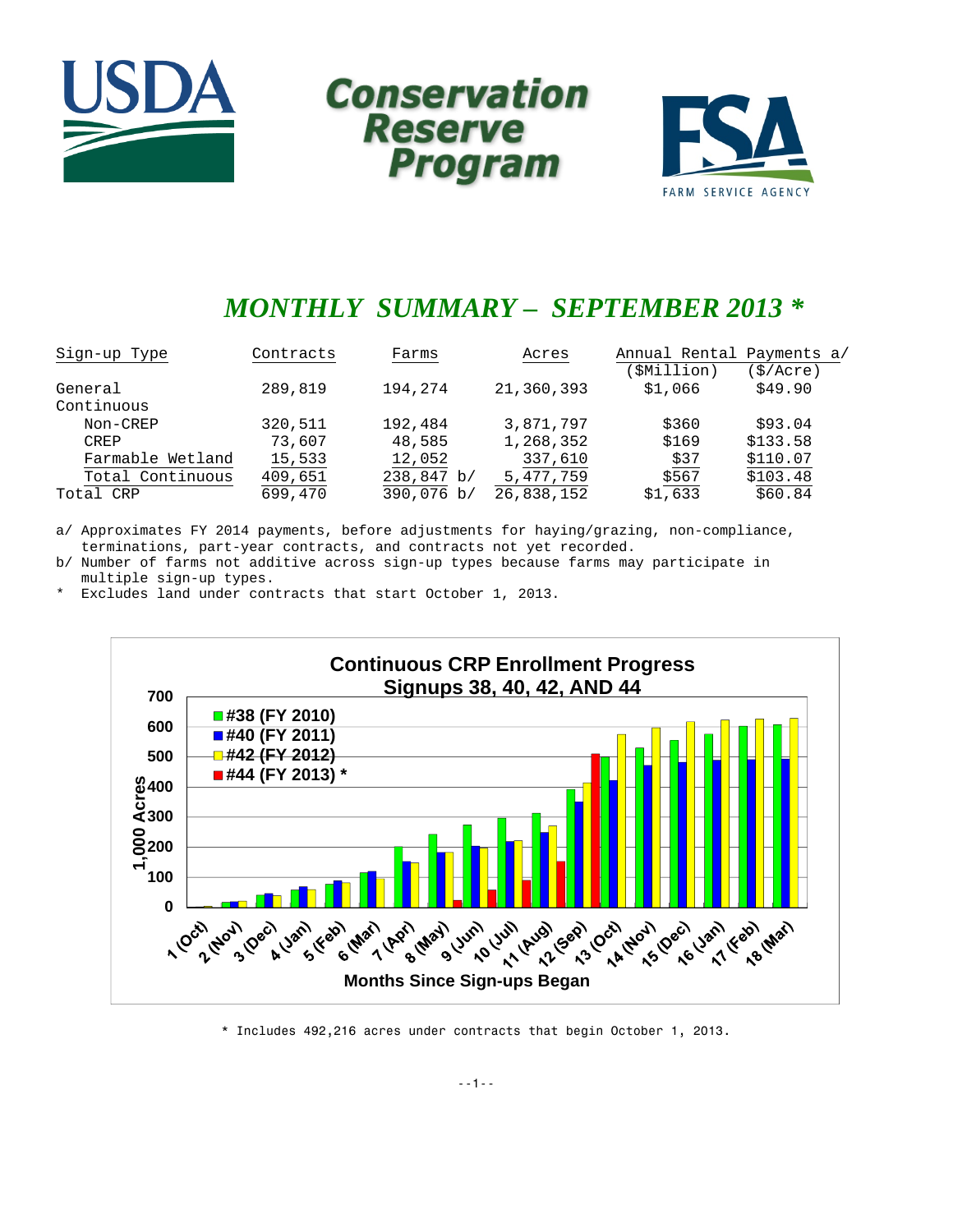# *CONSERVATION RESERVE PROGRAM*

# *ENROLLMENT ACTIVITY AND NEWS – SEPTEMBER 2013*

- September ended with enrollment at 26.8 million acres down slightly from August.
- Enrollment authority, which had expired September 30, 2012, was restored in January 2013 by the American Taxpayer Relief Act of 2012. Continuous signup resumed May 13<sup>th</sup>, when signup 44 began, and signup 44 now stands at 510,517, including 492,216 acres with contracts starting October 1, 2013.
- A total of 1.56 million acres from the FY 2013 general signup (#45) have been recorded (out of 1.68 million acres that were deemed acceptable.

| <b>Initiatives (and Allocations)</b> *               | First<br>Year | Practice<br>Code  | In Month<br>(Acres) | Year-to-Date<br>(Acres) | Cumulative<br>(Acres) |
|------------------------------------------------------|---------------|-------------------|---------------------|-------------------------|-----------------------|
| Flood-plain wetlands (600,000 ac.)                   | 2004          | CP <sub>23</sub>  | 11,193              | 30,901                  | 242,810               |
| Bottomland hardwood trees (250,000 ac.)              | 2004          | CP31              | 5.886               | 20,695                  | 89,764                |
| Non-flood plain and playa wetlands (350,000 ac.)     | 2005          | CP <sub>23a</sub> | 30,698              | 108,888                 | 261,707               |
| Upland bird habitat buffers (500,000 ac.)            | 2005          | CP33              | 3,115               | 5.768                   | 245,131               |
| Longleaf pine plantings (250,000 ac.)                | 2007          | CP <sub>36</sub>  | 3,539               | 8,369                   | 120,509               |
| Duck nesting habitat (300,000 ac.)                   | 2007          | CP37              | 11,678              | 90.471                  | 233,388               |
| State acres for wildlife enhancement (1,250,000 ac.) | 2008          | CP38              | 83,702              | 212,261                 | 840,914               |
| Highly erodible lands (750,000 ac.)                  | 2012          | --                | 68,499              | 141,247                 | 141,247               |
| Pollinator habitat (100,000 ac.)                     | 2012          | CP <sub>42</sub>  | 4.099               | 5,135                   | 5,135                 |

\* Includes lands with FY 2014 contracts; excludes lands enrolled in CREP.

| <b>Performance Measure</b><br>$(Acres)$ * | $1st$ Qtr. | $2nd$ Otr. | $3^{\text{rd}}$ Qtr. | Jul.     | Aug.  | Sep. | $Y-T-D$       | Cumulative |
|-------------------------------------------|------------|------------|----------------------|----------|-------|------|---------------|------------|
| Conservation buffers 1/                   | 106.514    | 1.122      | 309                  | 158      | 229   | 260  | 108.592       | 1.880.404  |
| Wetland restorations 2/                   | 212.182    | 4.591      | $-358$               | $-1.775$ | 3.706 |      | 1.302 219.648 | 2.087.054  |

1/ CP21,CP22,CP29, and CP38 buffers.

 2/ CP9,CP23,CP23A,CP30,CP31,CP37,CP38 wetland, and Farmable Wetland Program. Includes both wetland and associated upland buffers.

\* Includes CREP, FWP, and SAFE; excludes FY 2014 contracts.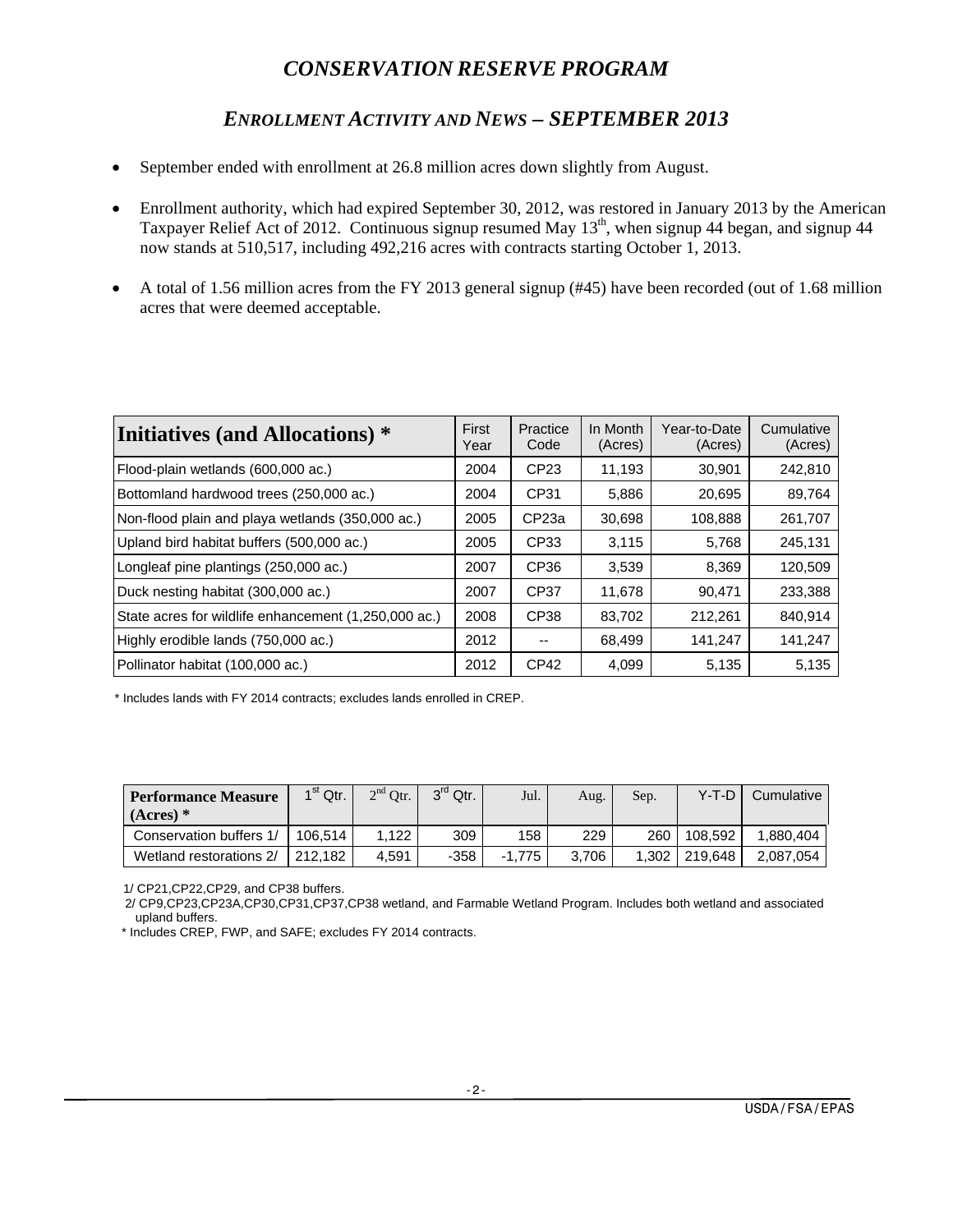# CONSERVATION RESERVE PROGRAM INITIATIVES CUMULATIVE ACRES AS OF SEPTEMBER 2013\*

|                      | FLOOD-       | NON-         | BOTTOM-          | <b>UPLAND</b>  |             |              |                  |              |            |
|----------------------|--------------|--------------|------------------|----------------|-------------|--------------|------------------|--------------|------------|
| <b>STATE</b>         | PLAIN        | FLOOD-       | LAND             | <b>BIRD</b>    | LONG-       | <b>DUCK</b>  |                  | HIGHLY       |            |
|                      | WETLANDS     | PLAIN        | <b>HARDWOODS</b> | <b>HABITAT</b> | <b>LEAF</b> | NESTING      |                  | ERODIBLE     | POLLINATOR |
|                      | (CP23)       | WETLANDS     | (CP31)           | <b>BUFFERS</b> | PINE        | HABITAT      | <b>SAFE</b>      | <b>LANDS</b> | HABITAT    |
|                      |              | (CP23A)      |                  | (CP33)         | (CP36)      | (CP37)       | (CP38)           | $(EI>=20)$   | (CP42)     |
| <b>ALABAMA</b>       | 5            | 0            | 1,208            | 1,191          | 11,228      | 0            | 3,223            | 0            | 0          |
| <b>ALASKA</b>        | 0            | $\mathbf 0$  | 0                | 0              | 0           | 0            | 0                | 0            | 0          |
| ARKANSAS             | 24,301       | 10,543       | 14,315           | 5,605          | 0           | 0            | 14,226           | 0            | 0          |
| CALIFORNIA           | 0            | 0            | 0                | 0              | 0           | 0            | 0                | 0            | 0          |
| <b>COLORADO</b>      | 64           | 378          | 0                | 171            | 0           | 0            | 25,650           | 0            | 0          |
| CONNECTICUT          | 0            | 0            | $\mathbf 0$      | 0              | $\Omega$    | 0            | 0                | 0            | 0          |
| DELAWARE             | 0            | 0            | 0                | 0              | 0           | 0            | 0                | 0            | 0          |
| FLORIDA              | 0            | $\Omega$     | $\mathbf 0$      | 0              | 882         | 0            | 0                | 0            | 0          |
| GEORGIA              | 13           | 0            | 25               | 2,222          | 90,575      | 0            | 8,363            | 0            | 0          |
| <b>IDAHO</b>         | 0            | 25           | 0                | 0              | 0           | 0            | 90,053           | 3,393        | 0          |
| ILLINOIS             | 12,264       | 3,208        | 4,132            | 63,321         | 0           | 14           | 16,969           | 7,877        | 2,459      |
| INDIANA              | 1,773        | 2,314        | 2,299            | 13,941         | 0           | 0            | 24,433           | 2,307        | 280        |
| IOWA                 | 80,493       | 6,364        | 2,806            | 25,502         | 0           | 920          | 48,272           | 32,787       | 1,042      |
| <b>KANSAS</b>        | 3,773        | 4,269        | 221              | 40,503         | $\Omega$    | 0            | 64,955           | 1,488        | 198        |
| <b>KENTUCKY</b>      | 96           | 10           | 294              | 8,043          | 0           | 0            | 9,460            | 1,203        | 9          |
| LOUISIANA            | 40,725       | 25,511       | 28,836           | 382            | 59          | 0            | 215              | 73           | 0          |
| MAINE                | 0            | 0            | 0                | 0              | 0           | 0            | 2,135            | 0            | 0          |
| MARYLAND             | 10           | 0            | 0                | 737            | 0           | 0            | 0                | 0            | 0          |
| MASSACHUSETTS        | 0            | 0            | 0                | 0              | 0           | 0            | 0                | 0            | 0          |
| MICHIGAN             | 937          | 1,109        | 11               | 864            | 0           | 0            | 5,911            | 0            | 0          |
| MINNESOTA            | 27,340       | 97,074       | 591              | 480            | 0           | 9,629        | 37,801           | 29           | 12         |
| MISSISSIPPI          | 5,973        | 902          | 30,016           | 2,255          | 396         | 0            | 8,119            | 0            | 0          |
| MISSOURI             | 11,774       | 484          | 1,131            | 29,371         | 0           | 0            | 24,049           | 21,577       | 25         |
| <b>MONTANA</b>       | 171          | 311          | 0                | 0              | 0           | 1,455        | 33,938           | 7,505        | 53         |
| <b>NEBRASKA</b>      | 2,066        | 2,043        | 9                | 5,991          | 0           | 0            | 46,337           | 3,839        | 755        |
| <b>NEVADA</b>        |              |              | 0                | 0              | 0           | 0            | 0                | 0            | 0          |
| <b>NEW HAMPSHIRE</b> | 0            | 0            | 0                | 0              | 0           | 0            | 0                | 0            | 0          |
| NEW JERSEY           | 0            | $\mathbf 0$  | 0                | 0              | 0           | 0            | 646              | 0            | 1          |
| NEW MEXICO           | $\Omega$     | $\mathbf 0$  | $\mathbf 0$      | 0              | 0           | 0            | 2,600            | 17,615       | 0          |
| NEW YORK             | 41           | 30           | 2                | 0              | 0           | 0            | 1,159            | 0            | 0          |
| NORTH CAROLINA       | 39           | $\mathbf 0$  | 39               | 8,730          | 6,269       | 0            | 945              | 0            | 4          |
| NORTH DAKOTA         | 2,971        | 46,458       | 0                | 0              | 0           | 135,435      | 85,279           | 0            | 76         |
| OHIO                 | 576          | 335          | 73               | 15,686         | 0           | 0            | 15,263           | 267          | 131        |
| <b>OKLAHOMA</b>      | 293          | 1,660        | 443              | 1,048          | 0           | 0            | 7,017            | 0            | 0          |
| OREGON               | 0            | 30           | 0                | 0              | 0           | 0            | 1,046            | 822          | 0          |
| PENNSYLVANIA         | 0            | 0            | 0                | 0              | 0           | 0            | 0                | 0            | 0          |
| PUERTO RICO          | 0            | 0            | 0                | 0              | 0           | 0            | 0                | 0            | 0          |
| RHODE ISLAND         | 0            | 0            | 0                | 0              | 0           | 0            | 0                | 0            | 0          |
| SOUTH CAROLINA       | 21           | 0            | 0                | 5,582          | 10,607      | 0            | 1,111            | 0            | 0          |
| SOUTH DAKOTA         | 25,314       | 57,765       | 0                | 1,509          | 0           | 85,935       | 86,148           | 0            | 19         |
| <b>TENNESSEE</b>     | 286          | 0            | 2,933            | 5,239          | 0           | 0            | 5,430            | 113          | 0          |
| <b>TEXAS</b>         | 917          | 371          | 381              | 4,859          | 0           | 0            | 80,029           | 29,292       | 71         |
| <b>UTAH</b>          | 0            | 0            | 0                | 0              | 0           | 0            | 0                | 0            | 0          |
| <b>VERMONT</b>       | 0            | 0            | 0                | 0              | 0           | 0            | $\mathbf 0$      | 0            | 0          |
| VIRGINIA             | 0            | 0            | 0                | 1,531          | 491         | 0            | 302              | 46           | 0          |
| WASHINGTON           | 39           | 0            | 0                | 78             |             | 0            |                  |              |            |
| WEST VIRGINIA        | 0            | 0            | 0                | 0              | 0<br>0      | 0            | 70,242<br>0      | 2,620<br>0   | 0<br>0     |
| WISCONSIN            | 533          | 511          | 0                | 290            | 0           | 0            |                  |              |            |
|                      |              |              | 0                |                | 0           |              | 9,897            | 7,932        | 1          |
| WYOMING              | 0<br>======= | 0<br>======= | =======          | 0<br>=======   | =======     | 0<br>======= | 9,688<br>======= | 463          | 0          |
|                      |              |              |                  |                |             |              |                  | =======      | =======    |
|                      | 242,810      | 261,707      | 89,764           | 245,131        | 120,509     | 233,388      | 840,914          | 141,247      | 5,135      |

\* Excludes land enrolled in CREPs; Includes land under FY 2014 contracts.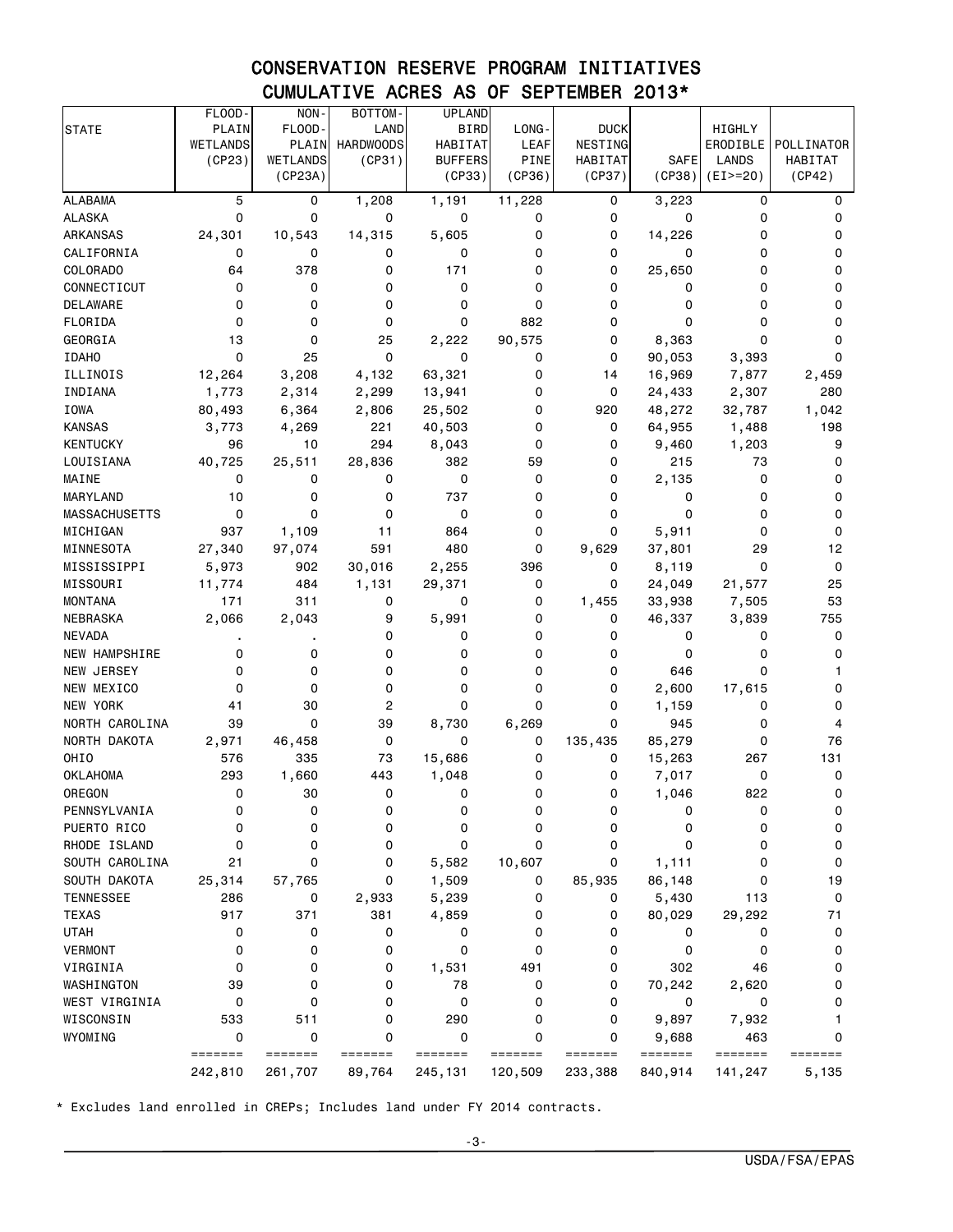| Sign-up                   | Non-CREP     | <b>CREP</b> | <b>FWP</b> | Total        |
|---------------------------|--------------|-------------|------------|--------------|
| 1997 (#14)                | 554,842      | 0           | O          | 554,842      |
| 1998 (#17)                | 198,191      | 13,558      | 0          | 211,749      |
| 1999 (#19)                | 217,063      | 44,301      | 0          | 261,364      |
| 2000 (#21/22)             | 251,883      | 65,036      | O          | 316,919      |
| 2001 (#23)                | 291,680      | 139,543     | 25,852     | 457,075      |
| 2002 (#24)                | 226,841      | 163,784     | 44,612     | 435,237      |
| 2003 (#25/27)             | 293,532      | 118,264     | 26,966     | 438,762      |
| 2004 (#28)                | 166,868      | 66,945      | 20,557     | 254,370      |
| 2005 (#30)                | 227,228      | 151,515     | 18,907     | 397,650      |
| 2006 (#31)                | 199,335      | 128,647     | 22,629     | 350,611      |
| 2007 (#35)                | 380,703      | 142,844     | 16,005     | 539,552      |
| 2008 (#36)                | 275,215      | 116,617     | 8,715      | 400,547      |
| 2009 (#37)                | 413,481      | 41,487      | 17,766     | 472,734      |
| 2010 (#38)                | 506,313      | 63,577      | 55,663     | 625,553      |
| 2011 (#40)                | 383,022      | 67,939      | 45,048     | 496,009      |
| 2012 (#42)                | 511,915      | 62,088      | 53,543     | 627,545      |
| 2013 (#44) 1/             | 457,227      | 45,645      | 7,645      | 510,516      |
| Expirations 2/            | $-1,217,834$ | $-114,593$  | $-15,591$  | $-1,348,018$ |
| <b>Current Enrollment</b> | 4,313,162    | 1,312,395   | 344,994    | 5,970,550    |

### CONTINUOUS CRP ENROLLMENT SINCE INCEPTION THROUGH SEPTEMBER 2013

1/ Includes 492,216 acres under FY 2014 contracts.

2/ Contracts that exited 2007-2013 and were not re-enrolled.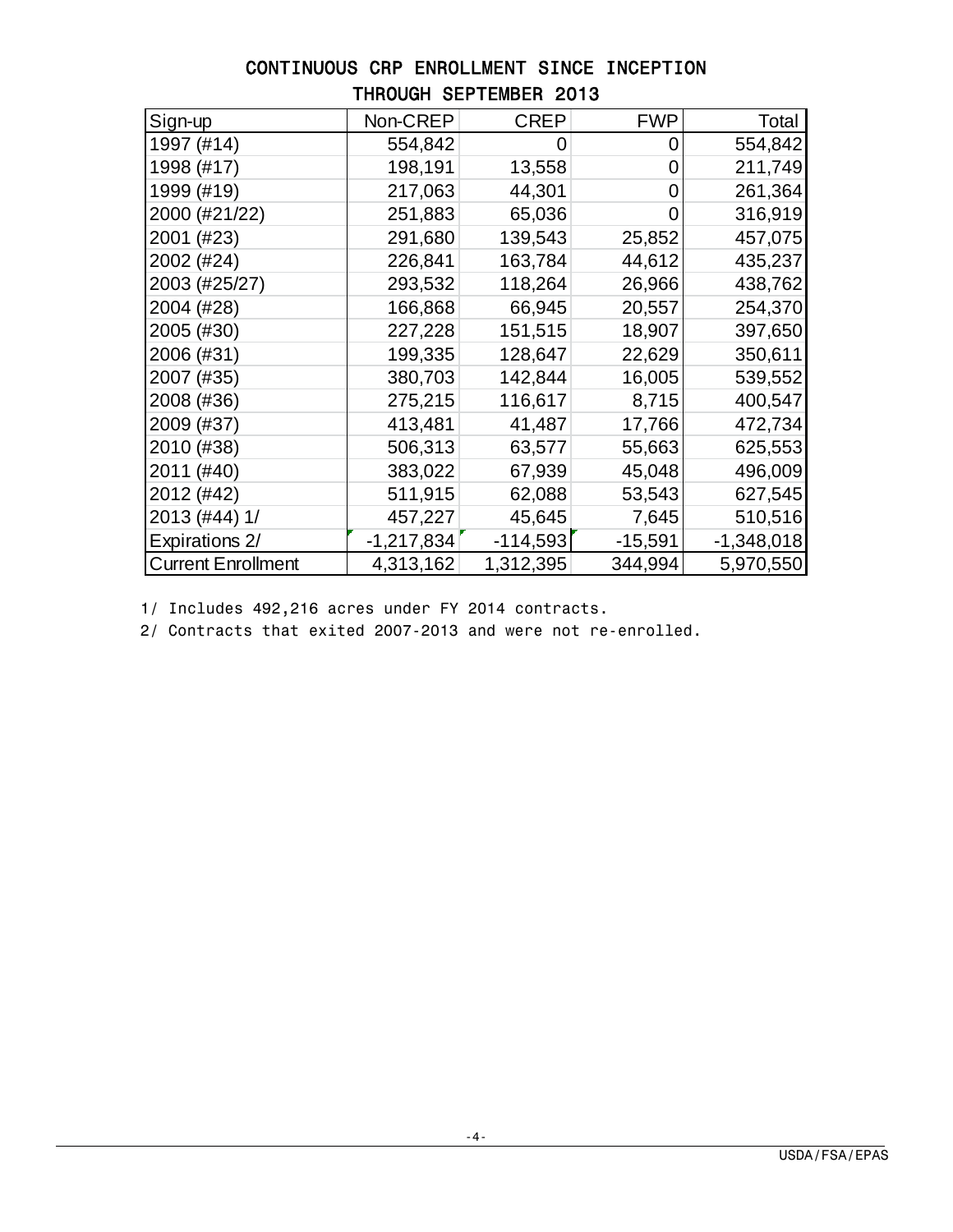**General Signup**. Producers with eligible lands compete nationally for acceptance based on an environmental benefits index (EBI) during specified enrollment periods. Producers may submit offers below soil-specific maximum rental rates and select wildlife-enhancing vegetative covers to increase EBI ranking.

**Continuous (Non-CREP) Sign-up**. Producers with eligible lands may enroll certain high priority conservation practices, such as filter strips, riparian buffers, and wetlands at any time during the year without competition. In addition to annual soil rental payment and cost-share assistance, many practices are eligible for additional annual and one-time up-front financial incentives. Lands enrolled under various initiatives are included in this category.

**Conservation Reserve Enhancement Program (CREP)**. Under CREP agreements, Federal/State partnerships, implement projects designed to address specific environmental objectives through targeted CRP enrollments. Sign-up is held on a continuous basis, general sign-up practices may be included, and additional financial incentives are generally provided. Currently, there are 45 agreements in 33 States.

**Farmable Wetland Program (FWP).** Producers enroll small non-flood plain wetlands, and new practices added by the 2008 Farm Bill, under modified continuous sign-up provisions.

The accompanying tables are based on contract data developed and maintained in CRP data files by USDA Service Centers through the **end of September 2013** and are based on the physical location of the CRP contracted land. Some adjustments have been made to correct miscoded data in the active contract files.

| Current Enrollment by Sign-up and Initial Contract Year |  |
|---------------------------------------------------------|--|
|                                                         |  |
|                                                         |  |
| Current Enrollment by State and Sign-up Type            |  |
|                                                         |  |
|                                                         |  |
|                                                         |  |
|                                                         |  |
|                                                         |  |
|                                                         |  |
|                                                         |  |
|                                                         |  |
|                                                         |  |
|                                                         |  |
|                                                         |  |
|                                                         |  |
|                                                         |  |

#### NOTE: \*\* Data suppressed from States with fewer than 3 contracts \*\*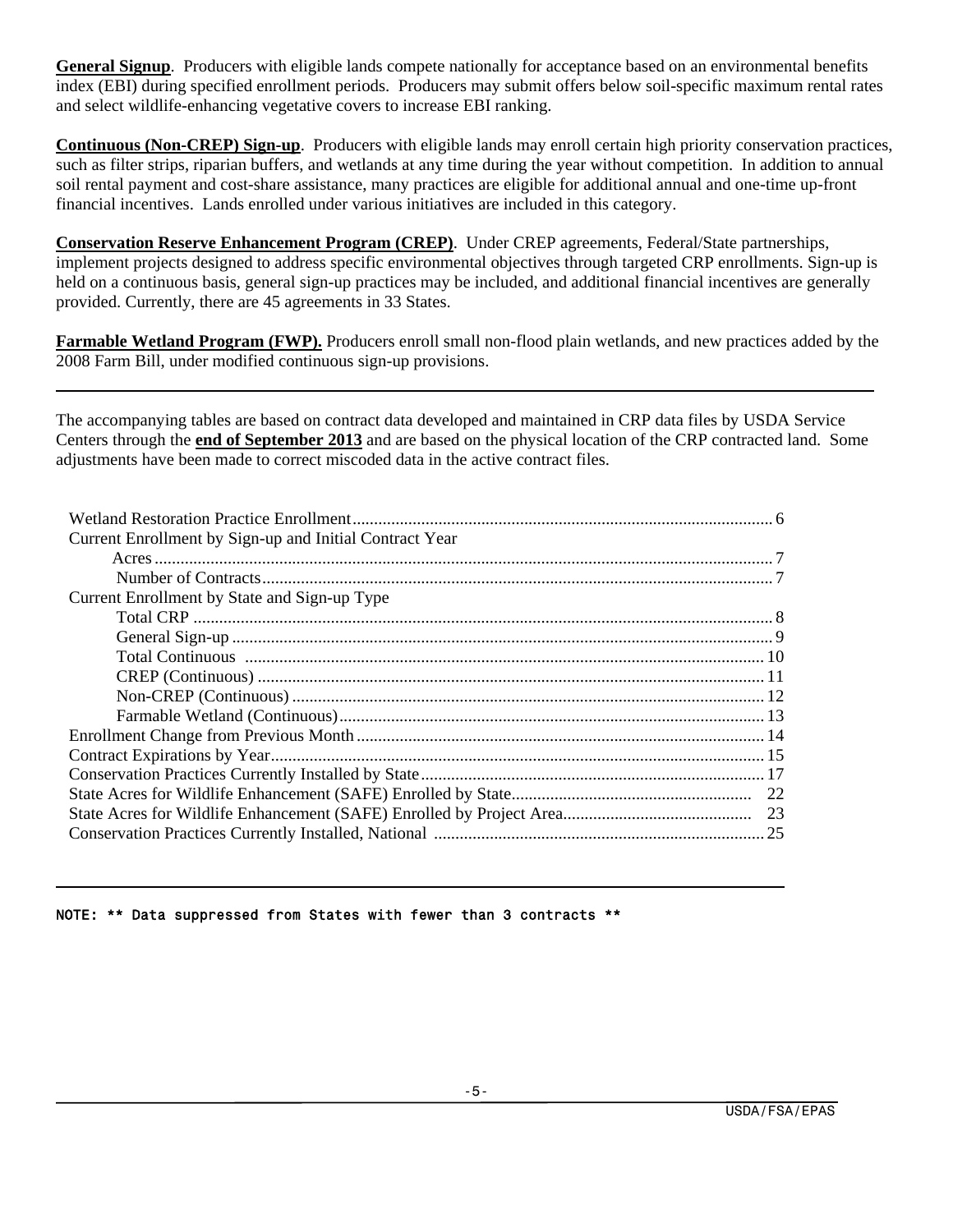# WETLAND PRACTICES IN CRP AS OF SEPTEMBER 2013 (ACRES) 1/

|                      |                   | FLOOD-      | NON-              |                 | <b>BOTTOMLAND</b> | <b>DUCK</b>    |                   |                |
|----------------------|-------------------|-------------|-------------------|-----------------|-------------------|----------------|-------------------|----------------|
|                      | GENERAL 2/        | PLAIN.      | <b>FLOODPLAIN</b> | <b>FARMABLE</b> | <b>HARDWOODS</b>  | NESTING        | <b>OTHER</b>      |                |
| <b>STATE</b>         | (CP23)            | (CP23)      | (CP23A)           | WETLAND 3/      | (CP31)            | (CP37)         | WETLAND 4/        | TOTAL          |
| <b>ALABAMA</b>       | 0                 | 5           | 0                 | 14              | 1,073             | 0              | 102               | 1,194          |
| <b>ALASKA</b>        | 0                 | 0           | 0                 | 0               | 0                 | 0              | 433               | 433            |
| ARKANSAS             | 9,907             | 23,502      | 10,407            | 2,145           | 14,217            | 0              | 7,969             | 68,146         |
| CALIFORNIA           | 777               | 0           | 0                 | 0               | 0                 | 0              | 142               | 919            |
| COLORADO             | 456               | 1           | 287               | 157             | 0                 | 0              | 75                | 975            |
| CONNECTICUT          | 0                 | 0           | 0                 | 0               | 0                 | 0              | 0                 | 0              |
| DELAWARE             | 246               | 81          | 0                 | 0               | 0                 | 0              | 240               | 567            |
| FLORIDA              | 0                 | 0           | 0                 | 0               | 0                 | 0              | 0                 | 0              |
| GEORGIA              | 416               | 13          | 0                 | 0               | 25                | 0              | 23                | 477            |
| HAWAII               | 0                 | 0           | 0                 | 0               | 0                 | 0              | 0                 | 0              |
| <b>IDAHO</b>         | 1,066             | $\Omega$    | 25                | 6               | 0                 | 0              | 191               | 1,288          |
| ILLINOIS             | 38,348            | 14,185      | 2,682             | 621             | 3,679             | 14             | 5,485             | 65,014         |
| INDIANA              | 3,713             | 1,846       | 2,737             | 984             | 5,263             | 0              | 1,650             | 16,193         |
| IOWA                 | 9,979             | 81,661      | 6,048             | 77,509          | 2,513             | 575            | 14,317            | 192,602        |
| <b>KANSAS</b>        | 1,312             | 3,601       | 4,207             | 1,982           | 221               | 0              | 1,035             | 12,358         |
| <b>KENTUCKY</b>      | 11                | 96          | 10                | 0               | 294               | 0              | 2,302             | 2,714          |
|                      | 17,791            | 39,956      | 20,518            |                 |                   | 0              | 659               |                |
| LOUISIANA<br>MAINE   | 0                 | 0           | 0                 | 3,188<br>0      | 39,860<br>0       | 0              | 12                | 121,973<br>12  |
|                      | 1,596             |             | 124               | 5               | 0                 | 0              | 1,182             |                |
| MARYLAND             | 0                 | 1,054<br>0  | 0                 | 0               | 0                 | 0              | 0                 | 3,961<br>0     |
| <b>MASSACHUSETTS</b> |                   |             |                   | 77              |                   | 0              |                   |                |
| MICHIGAN             | 10,399<br>228,130 | 2,611       | 9,130             |                 | 11<br>596         |                | 2,462             | 24,689         |
| MINNESOTA            |                   | 24,994      | 79,826            | 50,115          |                   | 8,870<br>0     | 6,351             | 398,883        |
| MISSISSIPPI          | 6,121             | 5,688       | 887               | 10,895          | 27,699            |                | 603               | 51,894         |
| MISSOURI             | 1,558             | 11,733      | 461               | 215             | 1,153             | 0              | 4,089             | 19,210         |
| <b>MONTANA</b>       | 2,470             | 93          | 0                 | 122             | 0                 | 1,455          | 215               | 4,354          |
| NEBRASKA             | 4,985             | 2,198       | 1,839             | 4,012           | 9                 | 0              | 460               | 13,503         |
| NEVADA               | 0                 | 0           | 0                 | 0               | 0                 | 0              | 0                 | 0              |
| NEW HAMPSHIRE        | 0                 | 0           | 0                 | 0               | 0                 | 0              | 0                 | 0              |
| NEW JERSEY           | 0                 | 0           | 0                 | 0               | 0                 | 0              | 4                 | 4              |
| NEW MEXICO           | 0                 | 0           | 0                 | 0               | 0                 | 0              | 0                 | 0              |
| NEW YORK             | 5                 | 60          | 31                | 0               | 2                 | 0              | 1,013             | 1,112          |
| NORTH CAROLINA       | 1,093             | 1,119       | 0                 | 58              | 28                | 0              | 638               | 2,937          |
| NORTH DAKOTA         | 331,862           | 2,971       | 46,309            | 97,092          | 0                 | 110,995        | 479               | 589,710        |
| OHIO                 | 2,717             | 2,915       | 5,268             | 255             | 57                | 0              | 817               | 12,029         |
| <b>OKLAHOMA</b>      | 218               | 293         | 1,660             | 169             | 443               | 0              | 87                | 2,870          |
| OREGON               | 87                | 73          | 115               | 0               | 0                 | 0              | 390               | 666            |
| PENNSYLVANIA         | 295               | 711         | 0                 | 0               | 2                 | 0              | 505               | 1,514          |
| PUERTO RICO          | 0                 | 0           | 0                 | 0               | 0                 | 0              | 0                 | 0              |
| RHODE ISLAND         | 0                 | 0           | 0                 | 0               | 0                 | 0              | 0                 | 0              |
| SOUTH CAROLINA       | 151               | 21          | 0                 | 0               | 0                 | 0              | 395               | 567            |
| SOUTH DAKOTA         | 124,851           | 30,672      | 69,727            | 87,926          | 0                 | 110,573        | 25,019            | 448,769        |
| <b>TENNESSEE</b>     | 336               | 286         | 0                 | 0               | 2,933             | 0              | 136               | 3,690          |
| <b>TEXAS</b>         | 6,745             | 917         | 371               | 0               | 381               | 0              | 122               | 8,537          |
| <b>UTAH</b>          | 0                 | 0           | 0                 | 0               | 0                 | 0              | 0                 | 0              |
| <b>VERMONT</b>       | 0                 | 0           | 0                 | 0               | 0                 | 0              | 3                 | 3              |
| VIRGINIA             | 173               | 36          | 0                 | 0               | 0                 | 0              | 103               | 311            |
| WASHINGTON           | 2,535             | 50          | 5                 | 5               | 0                 | 0              | 156               | 2,751          |
| WEST VIRGINIA        | 0                 | $\mathbf 0$ | 0                 | 0               | 0                 | 0              | 0                 |                |
| WISCONSIN            | 5,569             | 1,561       | 691               | 59              | 0                 | 0              | 2,341             | 10,222         |
| WYOMING              | 0<br>==========   | 0           | 0<br>$=$ ======== | 0<br>=========  | 0<br>==========   | 0<br>========= | 0<br>============ | 0<br>========= |
|                      | 815,921           | 255,008     | 263,367           | 337,610         | 100,460           | 232,482        | 82,207            | 2,087,054      |

1/ Includes wetland and buffer acres.

2/ Includes general signup and CREP before 2003, when CP23 was converted to continuous signup.

3/ CP27, CP28, CP39, CP40, CP41.

4/ CP9, CP30, and CP38 (SAFE) wetland.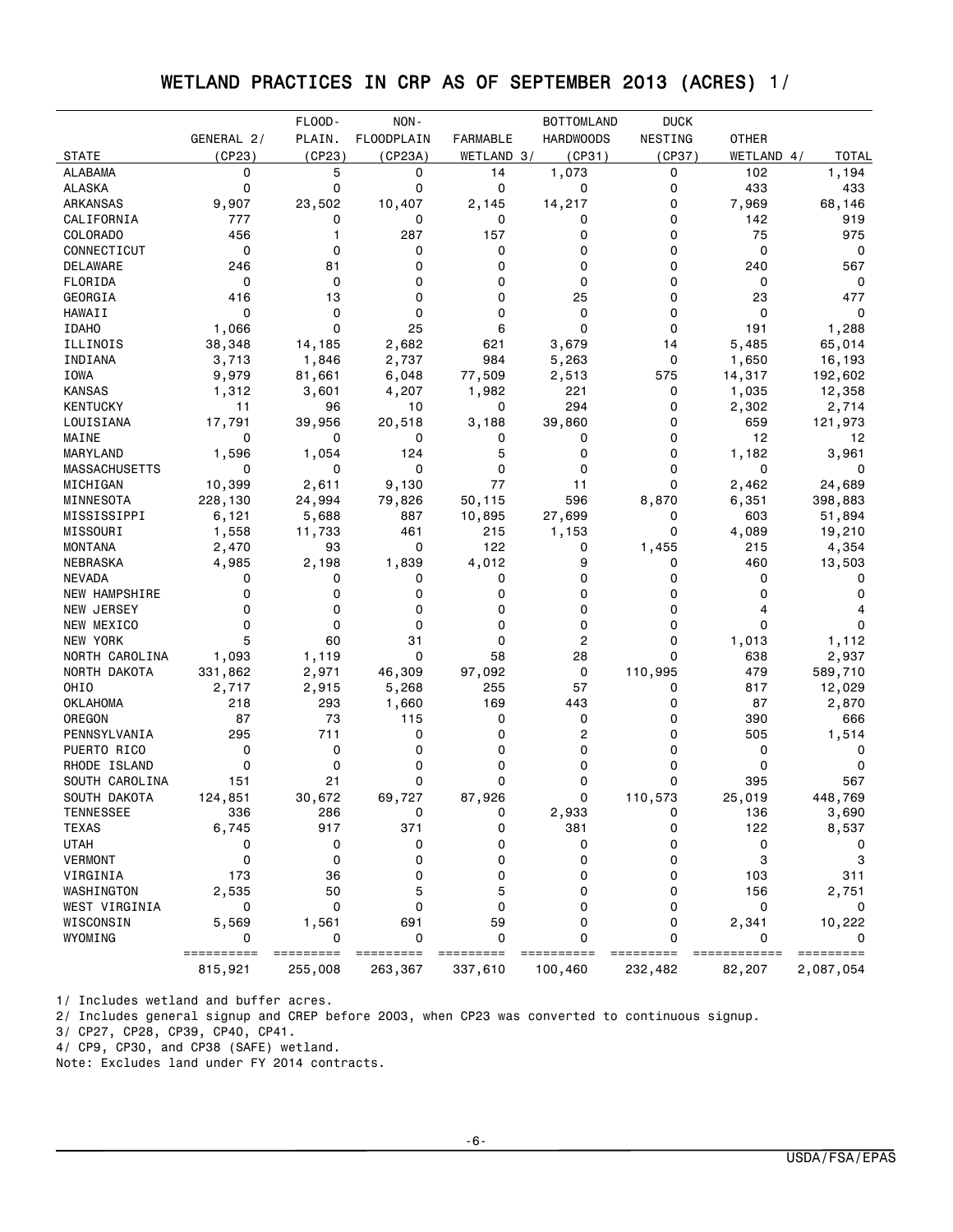#### CRP ENROLLMENT AS OF SEPTEMBER 2013 BY SIGN-UP AND INITIAL CONTRACT YEAR 1/

#### NUMBER OF CONTRACTS

| SIGN-        | <b>BEFORE</b>            |                          |                          |                          |                          |                          |                          |                          |                             |                          |                      |
|--------------|--------------------------|--------------------------|--------------------------|--------------------------|--------------------------|--------------------------|--------------------------|--------------------------|-----------------------------|--------------------------|----------------------|
| UP           | 2005                     | 2005                     | 2006                     | 2007                     | 2008                     | 2009                     | 2010                     | 2011                     | 2012                        | 2013                     | <b>TOTAL</b>         |
| $19$         | 44,771                   | $\mathbf 0$              | $\mathbf 0$              | $\mathsf{O}\xspace$      | $\mathbf 0$              | $\mathbf 0$              | $\mathbf 0$              | $\mathsf 0$              | $\mathbf 0$                 | $\boldsymbol{0}$         | 44,771               |
| 19           | 13,951                   | $\mathbf 0$              | $\mathbf 0$              | $\mathbf 0$              | $\mathbf 0$              | $\mathbf 0$              | 0                        | $\mathbf 0$              | $\mathbf 0$                 | 0                        | 13,951               |
| 20           | 19,433                   | $\pmb{0}$                | $\mathbf 0$              | $\boldsymbol{0}$         | $\mathbf 0$              | $\mathbf 0$              | $\mathbf 0$              | $\mathbf 0$              | $\mathbf 0$                 | 0                        | 19,433               |
| 21/22        | 17,931                   | $\mathbf 0$              | $\mathbf 0$              | $\mathbf 0$              | 0                        | $\mathbf 0$              | $\mathbf 0$              | $\mathbf 0$              | $\mathbf 0$                 | 0                        | 17,931               |
| 23           | 28,696                   | $\mathbf 0$              | $\mathbf 0$              | $\mathbf 0$              | $\mathbf 0$              | $\mathbf 0$              | $\mathbf 0$              | $\mathbf 0$              | $\mathbf 0$                 | $\mathbf 0$              | 28,696               |
| 24           | 27,601                   | $\mathbf 0$              | $\mathbf{0}$             | $\mathsf 0$              | 0                        | $\mathbf 0$              | $\mathbf 0$              | $\mathbf 0$              | $\mathbf{0}$                | $\mathbf 0$              | 27,601               |
| 25/27        | 37,134                   | $\mathbf 0$              | $\mathsf 0$              | $\mathbf 0$              | $\mathbf 0$              | $\mathbf 0$              | $\mathbf 0$              | $\mathbf 0$              | $\mathbf 0$                 | 0                        | 37,134               |
| 26           | 35,041                   | 1,844                    | $\mathbf{0}$             | $\mathbf 0$              | 0                        | $\mathbf 0$              | $\mathbf 0$              | $\mathbf 0$              | $\mathbf 0$                 | 0                        | 36,885               |
| 28           | 16,727                   | 8,042                    | $\mathbf 0$              | $\mathbf 0$              | 0                        | $\mathbf 0$              | 0                        | $\mathbf 0$              | $\mathbf 0$                 | 0                        | 24,769               |
| 29           | $\boldsymbol{0}$         | $\mathbf 0$              | 17,664                   | 499                      | $\mathbf{O}$             | $\mathbf{0}$             | $\mathbf 0$              | $\mathbf 0$              | $\mathbf{0}$                | 0                        | 18,163               |
| 30           | $\mathbf 0$              | 20,977                   | 11,480                   | $\mathbf 0$              | 0                        | 0                        | $\mathbf 0$              | $\mathbf 0$              | $\mathbf 0$                 | 0                        | 32,457               |
| 31           | $\mathbf 0$              | 0                        | 19,660                   | 10,284                   | $\mathbf 0$              | $\mathbf 0$              | $\mathbf 0$              | 0                        | $\mathbf 0$                 | 0                        | 29,944               |
| 32           | $\mathbf 0$              | $\mathbf 0$              | $\mathbf 0$              | 0                        | 27,830                   | 13,149                   | 8,086                    | 5,057                    | $\mathbf{0}$                | 0                        | 54,122               |
| 33           | $\boldsymbol{0}$         | $\mathbf 0$              | $\mathbf 0$              | 15,666                   | $\overline{2}$           | 0                        | $\mathbf 0$              | 0                        | $\mathbf 0$                 | 0                        | 15,668               |
| 35           | $\mathbf 0$              | $\mathbf 0$              | $\mathbf 0$              | 13,621                   | 20,432                   | $\mathbf 0$              | $\mathbf 0$              | $\mathbf 0$              | $\mathbf 0$                 | 0                        | 34,053               |
| 36           | $\mathbf 0$              | $\mathbf 0$              | 0                        | 0                        | 15,524                   | 11,993                   | 0                        | 3                        | $\mathbf 0$                 | 0                        | 27,520               |
| 37           | $\mathbf 0$              | $\pmb{0}$                | $\mathsf 0$              | $\mathbf 0$              | $\mathbf 0$              | 15,719                   | 13,975                   | $\boldsymbol{0}$         | $\mathbf 0$                 | 0                        | 29,694               |
| 38           | $\mathbf 0$              | $\mathbf 0$              | $\mathbf 0$              | $\mathbf 0$              | $\mathbf 0$              | $\mathbf 0$              | 13,692                   | 19,125                   | $\mathbf{0}$                | 0                        | 32,817               |
| 39           | $\mathbf 0$              | $\mathbf 0$              | $\mathbf 0$              | $\mathbf 0$              | $\mathbf 0$              | $\mathbf 0$              | 0                        | 40,619                   | $\mathbf 0$                 | $\mathbf 0$              | 40,619               |
| 40           | $\mathbf 0$              | $\mathbf 0$              | $\mathbf{0}$             | $\mathbf 0$              | $\mathbf 0$              | $\mathbf 0$              | $\mathbf 0$              | 10,461                   | 20,572                      | 0                        | 31,033               |
| 41           | $\mathbf 0$              | $\mathbf 0$              | $\mathbf 0$              | $\mathbf 0$              | $\mathbf 0$              | $\mathbf 0$              | $\mathbf 0$              | 0                        | 27,290                      | $\overline{2}$           | 27,292               |
| 42           | $\mathbf 0$              | $\mathbf 0$              | $\mathbf 0$              | $\mathbf 0$              | 0                        | $\mathbf 0$              | $\mathbf 0$              | $\mathbf 0$              | 7,324                       | 27,787                   | 35,111               |
| 43           | $\mathbf 0$              | $\mathbf 0$              | $\mathbf 0$              | $\mathbf 0$              | $\mathbf{0}$             | 0                        | 0                        | $\mathbf 0$              | 4                           | 38,899                   | 38,903               |
| 44           | $\boldsymbol{0}$         | $\mathbf 0$              | 0                        | 0                        | 0                        | 0                        | $\mathbf 0$              | $\boldsymbol{0}$         | $\mathbf 0$                 | 903                      | 903                  |
| ALL          | 241,285                  | 30,863                   | 48,804                   | 40,070                   | 63,788                   | 40,861                   | 35,753                   | 75,265                   | 55,190                      | 67,591                   | 699,470              |
| <b>ACRES</b> |                          |                          |                          |                          |                          |                          |                          |                          |                             |                          |                      |
| SIGN-        | <b>BEFORE</b>            |                          |                          |                          |                          |                          |                          |                          |                             |                          |                      |
|              |                          |                          |                          |                          |                          |                          |                          |                          |                             |                          |                      |
| UP           | 2005                     | 2005                     | 2006                     | 2007                     | 2008                     | 2009                     | 2010                     | 2011                     | 2012                        | 2013                     | <b>TOTAL</b>         |
|              |                          |                          |                          |                          |                          |                          |                          |                          |                             |                          |                      |
| $<$ 19       | 2,899,589                | ÷.                       | $\bar{a}$                | ÷.                       | $\sim$                   | ÷,                       | ÷.                       | $\sim$                   | ÷.                          | $\sim$                   | 2,899,589            |
| 19           | 137,291                  | $\sim$                   | $\overline{\phantom{a}}$ | $\overline{\phantom{a}}$ | $\overline{\phantom{a}}$ | $\overline{\phantom{a}}$ | $\overline{\phantom{a}}$ | $\overline{\phantom{a}}$ | $\overline{\phantom{a}}$    | $\sim$                   | 137,291              |
| 20           | 1,127,466                | $\sim$                   | $\sim$                   | $\overline{\phantom{a}}$ | $\overline{\phantom{a}}$ | $\overline{\phantom{a}}$ | ÷.                       | $\overline{\phantom{a}}$ | ÷,                          | $\overline{\phantom{a}}$ | 1,127,466            |
| 21/22        | 189,018                  | $\sim$                   | ٠                        | $\overline{\phantom{a}}$ | ÷.                       | ä,                       | $\sim$                   | $\sim$                   | ÷.                          | $\sim$                   | 189,018              |
| 23           | 322,028                  | $\sim$                   | ٠                        | $\overline{\phantom{a}}$ | $\overline{\phantom{a}}$ | ٠                        | $\sim$                   | $\sim$                   | $\overline{\phantom{a}}$    | $\sim$                   | 322,028              |
| 24           | 323,728                  | ÷.                       | ÷,                       | ÷.                       | ÷,                       | ä,                       | ÷.                       | ٠                        | ä,                          | ×.                       | 323,728              |
| 25/27        | 421,164                  | ×.                       | ٠                        | $\overline{\phantom{a}}$ | $\overline{\phantom{a}}$ | $\overline{\phantom{a}}$ | ×.                       | ٠                        | $\overline{\phantom{a}}$    | $\overline{\phantom{a}}$ | 421,164              |
| 26           | 1,595,260                | 159,838                  | $\sim$                   | $\sim$                   | $\sim$                   | ٠                        | ×.                       | ×.                       | ÷.                          | $\sim$                   | 1,755,098            |
| 28           | 147,383                  | 96,989                   | $\bar{a}$                | $\sim$                   | ÷,                       | ä,                       | ä,                       | ٠                        | ä,                          | ×.                       | 244,373              |
| 29           | $\overline{\phantom{a}}$ |                          |                          | 59,925                   | $\overline{\phantom{a}}$ | $\overline{\phantom{a}}$ | $\overline{\phantom{a}}$ | $\overline{\phantom{a}}$ | $\overline{a}$              | $\overline{\phantom{a}}$ |                      |
|              | ÷                        |                          | 984,872                  |                          | ×.                       | ٠                        | ÷.                       | ÷                        | ÷.                          | $\sim$                   | 1,044,796            |
| 30           | ÷                        | 192,166<br>×.            | 188,548                  |                          | ä,                       | ä,                       | ÷                        | ä,                       | ÷,                          | ×.                       | 380,714              |
| 31           | $\overline{\phantom{a}}$ | $\overline{\phantom{a}}$ | 190,246                  | 141,966                  |                          |                          |                          |                          | $\overline{\phantom{a}}$    |                          | 332,212              |
| 32           |                          |                          | $\overline{\phantom{a}}$ | $\overline{\phantom{a}}$ | 2,270,695                | 848,502                  | 540,249                  | 241,835                  |                             | $\overline{\phantom{a}}$ | 3,901,282            |
| 33           |                          |                          |                          | 826,343                  | 78                       |                          |                          |                          |                             |                          | 826,421              |
| 35           | $\sim$                   | $\sim$                   | $\overline{\phantom{a}}$ | 152,481                  | 352,604                  | $\sim$                   | $\sim$                   | $\sim$                   | $\sim$                      | $\overline{\phantom{a}}$ | 505,085              |
| 36           | $\overline{\phantom{a}}$ | $\overline{\phantom{a}}$ | $\overline{\phantom{a}}$ | $\overline{\phantom{a}}$ | 204,454                  | 174,141                  | $\sim$                   | 116                      | $\overline{\phantom{a}}$    | $\overline{\phantom{a}}$ | 378,710              |
| 37           | $\overline{\phantom{a}}$ | $\sim$                   | $\overline{\phantom{a}}$ | $\overline{\phantom{a}}$ | $\overline{\phantom{a}}$ | 225,485                  | 229,271                  | $\sim$                   | $\sim$                      | $\overline{\phantom{a}}$ | 454,756              |
| 38           | $\overline{\phantom{a}}$ | $\sim$                   | $\overline{\phantom{a}}$ | $\sim$                   | $\overline{\phantom{a}}$ | $\overline{\phantom{a}}$ | 217,798                  | 388,974                  | $\overline{\phantom{a}}$    | $\overline{\phantom{a}}$ | 606,772              |
| 39           | $\overline{\phantom{a}}$ | $\overline{\phantom{a}}$ | $\overline{\phantom{a}}$ | $\sim$                   | $\overline{\phantom{a}}$ | $\overline{\phantom{a}}$ | $\blacksquare$           | 3,763,023                | $\sim$                      | $\sim$                   | 3,763,023            |
| 40           | $\overline{\phantom{a}}$ | $\overline{\phantom{a}}$ | $\overline{\phantom{a}}$ | $\overline{\phantom{a}}$ | $\overline{\phantom{a}}$ | $\overline{\phantom{a}}$ | $\sim$                   | 172,537                  | 314,122                     | $\sim$                   | 486,659              |
| 41           | $\overline{\phantom{a}}$ | $\overline{\phantom{a}}$ | $\overline{\phantom{a}}$ | $\overline{\phantom{a}}$ | $\overline{\phantom{a}}$ | $\overline{\phantom{a}}$ | $\overline{\phantom{a}}$ | $\omega$                 | 2,554,662                   | 39                       | 2,554,700            |
| 42           | $\sim$                   | $\overline{\phantom{a}}$ | $\overline{\phantom{a}}$ | $\sim$                   | $\overline{\phantom{a}}$ | $\overline{\phantom{a}}$ | $\sim$                   | $\sim$                   | 120,553                     | 499,036                  | 619,589              |
| 43           | $\overline{\phantom{a}}$ | $\overline{\phantom{a}}$ | $\overline{\phantom{a}}$ | $\overline{\phantom{a}}$ | $\overline{\phantom{a}}$ | $\overline{\phantom{a}}$ | $\blacksquare$           | $\overline{\phantom{a}}$ | 914                         | 3,545,629                | 3,546,543            |
|              | $\overline{\phantom{a}}$ | $\overline{\phantom{a}}$ | $\overline{\phantom{a}}$ | $\overline{\phantom{a}}$ | $\overline{\phantom{a}}$ | $\overline{\phantom{a}}$ | $\sim$                   | $\overline{\phantom{a}}$ | $\mathcal{L}_{\mathcal{A}}$ |                          |                      |
| 44<br>ALL    | 7,162,928                | 448,994                  | 1,363,665                | 1,180,714                | 2,827,831                | 1,248,128                | 987,318                  | 4,566,485                | 2,990,250                   | 17,134<br>4,061,838      | 17,134<br>26,838,152 |

1/ For CRP, contract year is the same as fiscal year, which begins October 1. General Sign-up Numbers: 1-13, 15, 16, 18, 20, 26, 29, 33, 39, 41, and 43. Continuous Sign-up Numbers: 14, 17, 19, 21-25, 27, 28, 30, 31, 35, 36, 37, 38, 40, 42, and 44. Sign-up number 32 reflects re-enrollment of 2007-2010 expired general sign-up contracts under 2006's early reenrollment offer. Sign-up number 34 is reserved for Emergency Forestry CRP.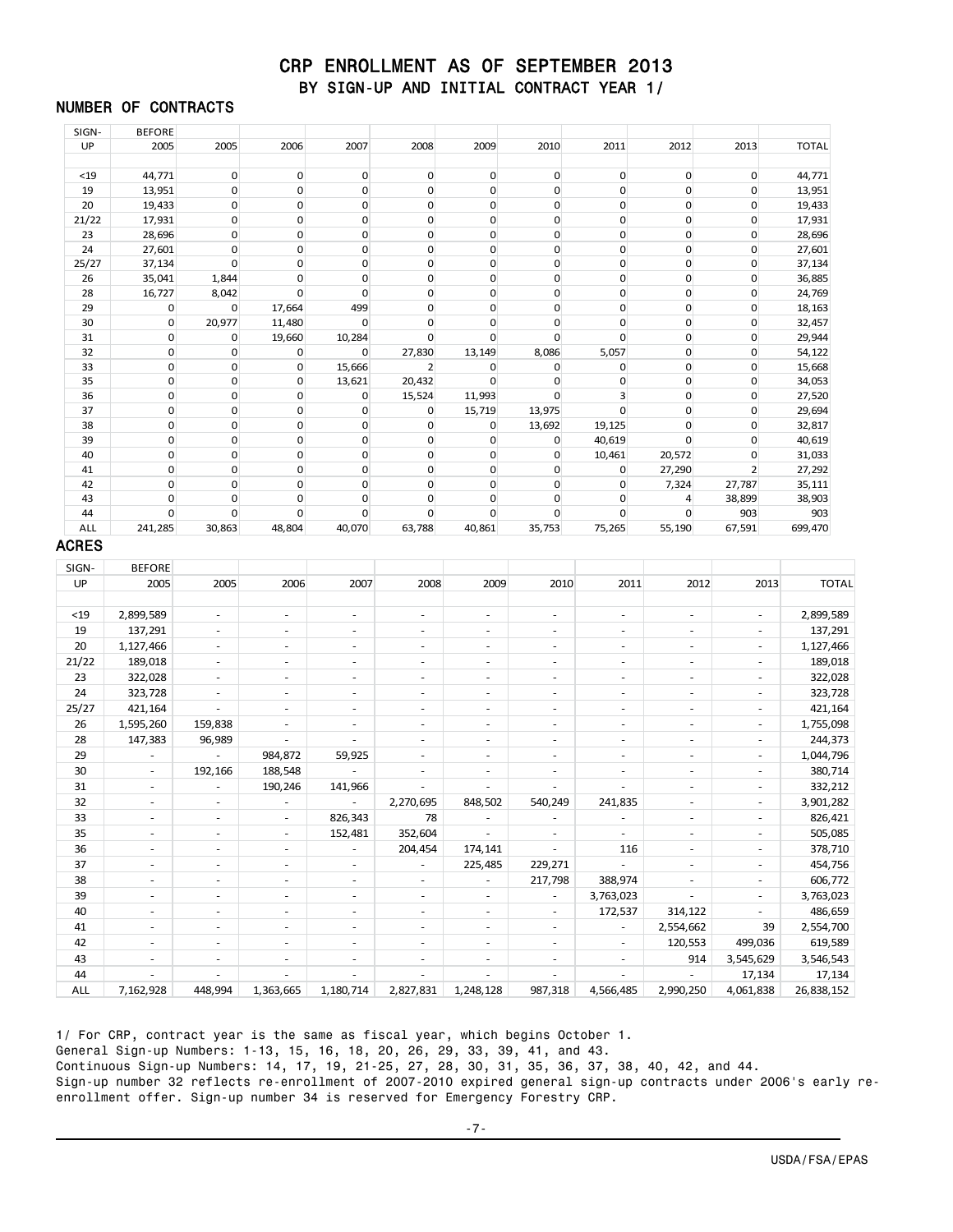### CRP ENROLLMENT BY STATE AS OF SEPTEMBER 2013 \* ----------TOTAL CRP (ALL SIGN-UPS)----------

|                      | NUMBER OF        | NUMBER OF    |                | ANNUAL RENTAL PAYMENTS 2/ |           |
|----------------------|------------------|--------------|----------------|---------------------------|-----------|
| STATE 1/             | <b>CONTRACTS</b> | <b>FARMS</b> | <b>ACRES</b>   | ( \$1,000)                | (\$/ACRE) |
| U.S.                 | 699,470          | 390,076      | 26,838,152     | 1,632,769                 | 60.84     |
| <b>ALABAMA</b>       | 7,858            | 5,565        | 324,751        | 15,107                    | 46.52     |
| <b>ALASKA</b>        | 40               | 29           | 17,992         | 636                       | 35.36     |
| ARKANSAS             | 5,845            | 3,238        | 239,539        | 15,747                    | 65.74     |
| CALIFORNIA           | 344              | 267          | 87,660         | 3,918                     | 44.69     |
| COLORADO             | 11,786           | 5,893        | 2,067,070      | 71,123                    | 34.41     |
| CONNECTICUT          | 8                | 8            | 69             | 5                         | 68.88     |
| DELAWARE             | 590              | 317          | 6,292          | 712                       | 113.18    |
| FLORIDA              | 1,161            | 940          | 46,270         | 1,999                     | 43.21     |
| GEORGIA              | 9,623            | 6,314        | 309,963        | 15,694                    | 50.63     |
| HAWAII               | 13               | 12           | 498            | 26                        | 52.30     |
| <b>IDAHO</b>         | 4,776            | 2,702        | 614,213        | 31,282                    | 50.93     |
| ILLINOIS             | 81,854           | 44,784       | 992,878        | 125,590                   | 126.49    |
| INDIANA              | 37,094           | 20,688       | 263,238        | 31,947                    | 121.36    |
| IOWA                 | 102,327          | 51,702       | 1,524,985      | 214,345                   | 140.56    |
| <b>KANSAS</b>        | 43,133           | 24,613       | 2,355,922      | 96,812                    | 41.09     |
| <b>KENTUCKY</b>      | 15,800           | 8,349        | 300,703        | 37,074                    | 123.29    |
| LOUISIANA            | 4,932            | 3,162        | 312,503        | 21,010                    | 67.23     |
| MAINE                | 374              | 263          | 9,151          | 423                       | 46.22     |
| MARYLAND             | 6,311            | 3,494        | 75,032         | 10,927                    | 145.63    |
| <b>MASSACHUSETTS</b> | 3                | 3            | 10             | 2                         | 207.20    |
| MICHIGAN             | 14,352           | 8,171        | 207,904        | 19,575                    | 94.15     |
| MINNESOTA            | 58,743           | 31,106       | 1,380,309      | 104,663                   | 75.83     |
| MISSISSIPPI          | 18,505           | 11,569       | 777,227        | 43,025                    | 55.36     |
| MISSOURI             | 33,187           | 19,303       | 1,124,682      | 101,767                   | 90.49     |
| <b>MONTANA</b>       | 11,109           | 4,687        | 1,989,479      | 62,429                    | 31.38     |
| NEBRASKA             | 25,317           | 14,381       | 887,689        | 57,951                    | 65.28     |
| NEW HAMPSHIRE        | 3                | 3            | 13             | 1                         | 69.04     |
| NEW JERSEY           | 302              | 207          | 2,221          | 170                       | 76.46     |
| NEW MEXICO           | 1,911            | 1,221        | 416,463        | 15,633                    | 37.54     |
| NEW YORK             | 2,682            | 1,918        | 47,551         | 3,491                     | 73.41     |
| NORTH CAROLINA       | 7,550            | 4,820        | 105,913        | 7,698                     | 72.68     |
| NORTH DAKOTA         | 26,935           | 13,735       | 1,780,545      | 73,393                    | 41.22     |
| OHIO                 | 37,286           | 20,893       | 317,060        | 39,903                    | 125.85    |
| OKLAHOMA             | 6,876            | 4,613        | 784,478        | 27,013                    | 34.43     |
| OREGON               | 4,447            | 2,325        | 545,282        | 31,259                    | 57.33     |
| PENNSYLVANIA         | 10,802           | 7,018        | 186,143        | 20,146                    | 108.23    |
| PUERTO RICO          | 17               | 17           | 1,109          | 75                        | 67.50     |
| SOUTH CAROLINA       | 6,195            | 3,433        | 121,672        | 4,856                     | 39.91     |
| SOUTH DAKOTA         | 30,130           | 14,118       | 972,320        | 64,328                    | 66.16     |
| <b>TENNESSEE</b>     | 6,694            | 4,451        | 176,295        | 13,379                    | 75.89     |
| <b>TEXAS</b>         | 21,111           | 15,430       | 3,252,864      | 120,956                   | 37.18     |
| <b>UTAH</b>          | 874              | 542          | 176,976        | 5,918                     | 33.44     |
| <b>VERMONT</b>       | 403              | 288          | 2,827          | 290                       | 102.52    |
| VIRGINIA             | 5,618            | 4,290        | 58,809         | 3,610                     | 61.39     |
| WASHINGTON           | 12,372           | 5,312        | 1,454,516      | 83,163                    | 57.18     |
| WEST VIRGINIA        | 488              | 400          | 6,322          | 476                       | 75.25     |
| WISCONSIN            | 20,866           | 12,917       | 317,096        | 28,049                    | 88.46     |
| WYOMING              | 821              | 563          | <u>195,470</u> | 5,169                     | 26.45     |

1/ State in which land is located.

2/ Approximate payments scheduled to be made October 2013.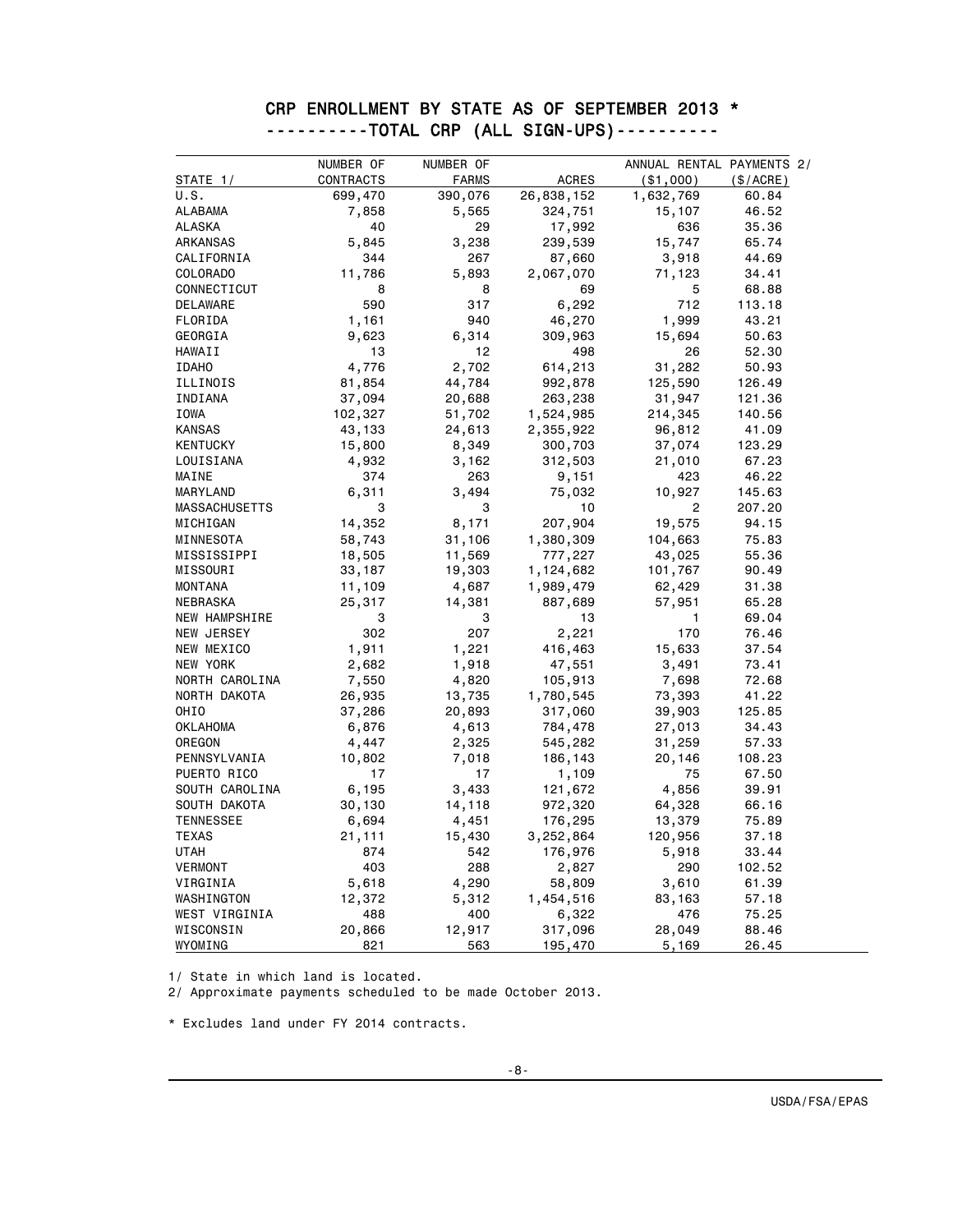# CRP ENROLLMENT BY STATE AS OF SEPTEMBER 2013

|                  | NUMBER OF      |                           |              |                                         |              |
|------------------|----------------|---------------------------|--------------|-----------------------------------------|--------------|
| STATE 1/         | CONTRACTS      | NUMBER OF<br><b>FARMS</b> | <b>ACRES</b> | ANNUAL RENTAL PAYMENTS 2/<br>( \$1,000) | (\$/ACRE)    |
| U.S.             | 289,819        | 194,274                   | 21,360,393   | 1,065,940                               | 49.90        |
| ALABAMA          | 6,204          | 4,486                     | 273,885      | 12,554                                  | 45.84        |
| <b>ALASKA</b>    | 33             | 23                        | 17,414       | 598                                     | 34.31        |
| ARKANSAS         | 1,718          | 1,196                     | 97,486       | 5,370                                   | 55.08        |
| CALIFORNIA       | 252            | 189                       | 82,139       | 3,370                                   | 41.02        |
| <b>COLORADO</b>  | 10,469         | 5,424                     | 2,012,219    | 67,351                                  | 33.47        |
| CONNECTICUT      | $\overline{7}$ | $\overline{7}$            | 67           | 5                                       | 68.91        |
| <b>DELAWARE</b>  | 31             | 26                        | 634          | 46                                      | 71.75        |
| FLORIDA          | 1,125          | 915                       | 45,324       | 1,949                                   | 43.01        |
| GEORGIA          | 6,513          | 4,214                     | 209,118      | 9,758                                   | 46.66        |
| HAWAII           | 0              | 0                         | 0            | 0                                       |              |
| <b>IDAHO</b>     | 3,756          | 2,160                     | 503,646      | 24,359                                  | 48.36        |
| ILLINOIS         | 22,931         | 15,959                    | 520,875      | 49,804                                  | 95.62        |
| INDIANA          | 6,470          | 4,938                     | 137,043      | 12,459                                  | 90.91        |
| IOWA             | 29,505         | 20,571                    | 933,903      | 113,343                                 | 121.36       |
| <b>KANSAS</b>    | 28,108         | 18,159                    | 2,176,854    | 86,678                                  | 39.82        |
| <b>KENTUCKY</b>  | 4,279          | 3,095                     | 142,101      | 12,342                                  | 86.85        |
| LOUISIANA        | 2,366          | 1,717                     | 165,554      | 8,294                                   | 50.10        |
| MAINE            | 204            | 147                       | 6,775        | 260                                     | 38.38        |
| MARYLAND         | 294            | 244                       | 5,477        | 412                                     | 75.25        |
| MASSACHUSETTS    | 0              | 0                         | 0            | 0                                       | $\mathbf{r}$ |
| MICHIGAN         | 4,047          | 3,261                     | 111,931      | 7,727                                   | 69.04        |
| MINNESOTA        | 21,042         | 14,249                    | 898,798      | 55,029                                  | 61.23        |
| MISSISSIPPI      | 9,844          | 7,237                     | 542,106      | 26,317                                  | 48.55        |
| MISSOURI         | 19,461         | 13,305                    | 947,731      | 84,452                                  | 89.11        |
| <b>MONTANA</b>   | 9,757          | 4,248                     | 1,854,731    | 57,819                                  | 31.17        |
| NEBRASKA         | 11,630         | 7,792                     | 705,960      | 40,240                                  | 57.00        |
| NEW HAMPSHIRE    | 0              | 0                         | 0            | 0                                       |              |
| NEW JERSEY       | 36             | 28                        | 843          | 34                                      | 40.15        |
| NEW MEXICO       | 1,809          | 1,160                     | 403,310      | 15,070                                  | 37.37        |
| NEW YORK         | 925            | 698                       | 25,348       | 1,092                                   | 43.09        |
| NORTH CAROLINA   | 2,602          | 1,996                     | 49,119       | 2,390                                   | 48.66        |
| NORTH DAKOTA     | 14,067         | 8,453                     | 1,350,333    | 47,882                                  | 35.46        |
| OHIO             | 5,765          | 4,581                     | 143,557      | 11,493                                  | 80.06        |
| <b>OKLAHOMA</b>  | 6,449          | 4,358                     | 769,393      | 26,369                                  | 34.27        |
| OREGON           | 2,440          | 1,380                     | 490,954      | 26,912                                  | 54.81        |
| PENNSYLVANIA     | 414            | 349                       | 11,415       | 558                                     | 48.89        |
| PUERTO RICO      | 9              | 9                         | 195          | 18                                      | 91.46        |
| SOUTH CAROLINA   | 2,554          | 1,791                     | 77,637       | 2,690                                   | 34.64        |
| SOUTH DAKOTA     | 6,628          | 4,178                     | 495,437      | 23,820                                  | 48.08        |
| <b>TENNESSEE</b> | 4,210          | 3,260                     | 147,599      | 10,815                                  | 73.27        |
| TEXAS            | 19,215         | 14,096                    | 3,094,459    | 114,515                                 | 37.01        |
| <b>UTAH</b>      | 844            | 522                       | 176,663      | 5,903                                   | 33.41        |
| <b>VERMONT</b>   | $\mathbf{2}$   | $\overline{2}$            | 52           | 4                                       | 73.17        |
| VIRGINIA         | 1,177          | 948                       | 26,282       | 1,119                                   | 42.56        |
| WASHINGTON       | 7,856          | 3,778                     | 1,278,898    | 70,173                                  | 54.87        |
| WEST VIRGINIA    | 9              | 8                         | 413          | 18                                      | 42.60        |
| WISCONSIN        | 12,135         | 8,694                     | 247,592      | 19,907                                  | 80.40        |
| WYOMING          | 626            | 422                       | 178,971      | 4,627                                   | 25.85        |

-----------------GENERAL SIGN-UP------------

1/ State in which land is located.

2/ Payments scheduled to be made October 2013.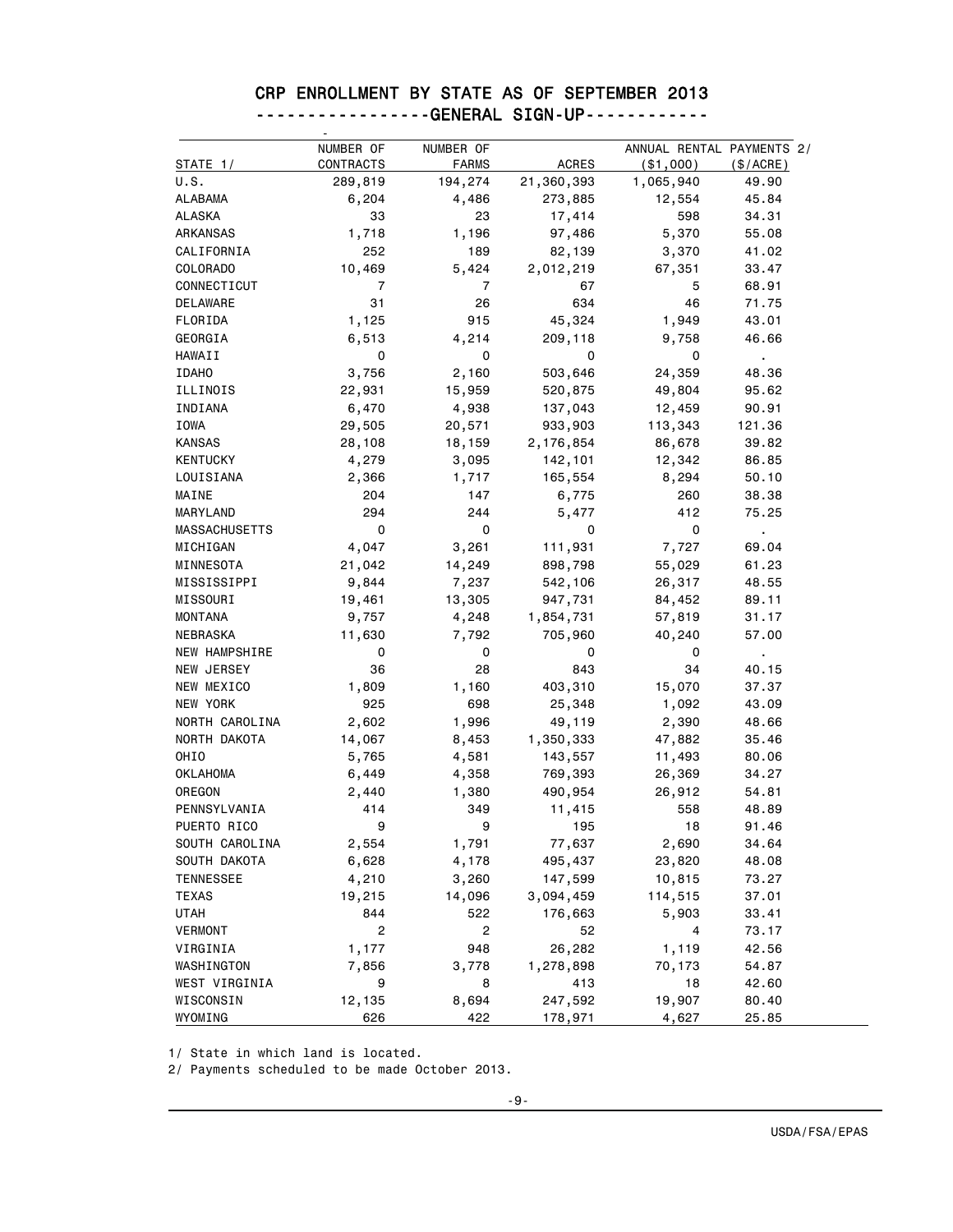|                        | NUMBER OF | NUMBER OF    |                | ANNUAL RENTAL PAYMENTS 3/ |          |
|------------------------|-----------|--------------|----------------|---------------------------|----------|
| STATE 2/               | CONTRACTS | <b>FARMS</b> | <b>ACRES</b>   | ( \$1,000)                | (S/ACRE) |
| U.S.                   | 409,651   | 238,847      | 5,477,759      | 566,829                   | 103.48   |
| ALABAMA                | 1,654     | 1,271        | 50,866         | 2,553                     | 50.19    |
| <b>ALASKA</b>          | 7         | 6            | 578            | 39                        | 67.08    |
| ARKANSAS               | 4,127     | 2,392        | 142,053        | 10,377                    | 73.05    |
| CALIFORNIA             | 92        | 84           | 5,521          | 548                       | 99.25    |
| COLORADO               | 1,317     | 780          | 54,851         | 3,773                     | 68.78    |
| CONNECTICUT            | 1         | 1            | 1              | 0                         | 67.00    |
| DELAWARE               | 559       | 304          |                | 667                       | 117.82   |
| FLORIDA                | 36        | 29           | 5,658<br>946   | 50                        | 52.94    |
|                        | 3,110     |              |                |                           |          |
| GEORGIA                | 13        | 2,322<br>12  | 100,846<br>498 | 5,936                     | 58.86    |
| HAWAII<br><b>IDAHO</b> |           | 715          |                | 26                        | 52.30    |
|                        | 1,020     |              | 110,567        | 6,923                     | 62.62    |
| ILLINOIS               | 58,923    | 34,539       | 472,003        | 75,786                    | 160.56   |
| INDIANA                | 30,624    | 17,366       | 126,195        | 19,488                    | 154.43   |
| IOWA                   | 72,822    | 39,984       | 591,082        | 101,002                   | 170.88   |
| <b>KANSAS</b>          | 15,025    | 9,134        | 179,068        | 10,134                    | 56.60    |
| <b>KENTUCKY</b>        | 11,521    | 6,155        | 158,602        | 24,732                    | 155.94   |
| LOUISIANA              | 2,566     | 1,762        | 146,949        | 12,716                    | 86.53    |
| MAINE                  | 170       | 135          | 2,376          | 163                       | 68.58    |
| MARYLAND               | 6,017     | 3,405        | 69,556         | 10,515                    | 151.18   |
| <b>MASSACHUSETTS</b>   | 3         | 3            | 10             | $\overline{2}$            | 207.20   |
| MICHIGAN               | 10,305    | 5,553        | 95,972         | 11,848                    | 123.45   |
| MINNESOTA              | 37,701    | 21,885       | 481,511        | 49,634                    | 103.08   |
| MISSISSIPPI            | 8,661     | 5,814        | 235,121        | 16,708                    | 71.06    |
| MISSOURI               | 13,726    | 8,619        | 176,951        | 17,316                    | 97.86    |
| <b>MONTANA</b>         | 1,352     | 647          | 134,748        | 4,610                     | 34.21    |
| NEBRASKA               | 13,687    | 8,576        | 181,729        | 17,711                    | 97.46    |
| NEW HAMPSHIRE          | 3         | 3            | 13             | 1                         | 69.04    |
| NEW JERSEY             | 266       | 182          | 1,378          | 136                       | 98.67    |
| NEW MEXICO             | 102       | 69           | 13,154         | 563                       | 42.83    |
| NEW YORK               | 1,757     | 1,270        | 22,203         | 2,399                     | 108.03   |
| NORTH CAROLINA         | 4,948     | 2,972        | 56,794         | 5,308                     | 93.46    |
| NORTH DAKOTA           | 12,868    | 7,110        | 430,212        | 25,512                    | 59.30    |
| <b>OHIO</b>            | 31,521    | 17,967       | 173,503        | 28,411                    | 163.75   |
| <b>OKLAHOMA</b>        | 427       | 348          | 15,085         | 644                       | 42.68    |
| OREGON                 | 2,007     | 1,213        | 54,328         | 4,347                     | 80.02    |
| PENNSYLVANIA           | 10,388    | 6,789        | 174,728        | 19,587                    | 112.10   |
| PUERTO RICO            | 8         | 8            | 914            | 57                        | 62.38    |
| SOUTH CAROLINA         | 3,641     | 2,053        | 44,035         | 2,167                     | 49.20    |
| SOUTH DAKOTA           | 23,502    | 11,891       | 476,883        | 40,508                    | 84.94    |
| <b>TENNESSEE</b>       | 2,484     | 1,669        | 28,696         | 2,564                     | 89.34    |
| <b>TEXAS</b>           | 1,896     | 1,541        | 158,404        | 6,441                     | 40.66    |
| <b>UTAH</b>            | 30        | 24           | 313            | 15                        | 46.30    |
| <b>VERMONT</b>         | 401       | 286          | 2,775          | 286                       | 103.07   |
| VIRGINIA               | 4,441     | 3,418        | 32,527         | 2,491                     | 76.59    |
| WASHINGTON             | 4,516     | 2,510        | 175,618        | 12,990                    | 73.97    |
| WEST VIRGINIA          | 479       | 394          | 5,908          | 458                       | 77.53    |
| WISCONSIN              | 8,731     | 5,487        | 69,503         | 8,142                     | 117.15   |
| WYOMING                | 195       | 149          | 16,499         | 543                       | 32.89    |

#### CRP ENROLLMENT BY STATE AS OF SEPTEMBER 2013 \* ------------- TOTAL CONTINUOUS 1/ ----------

1/ Includes Farmable Wetland enrollment.

2/ State in which land is located.

3/ Payments scheduled to be made October 2013. Includes annual incentive and maintenance allowance payments, but not one-time signing and practice incentive payments or payment reductions, such as for lands enrolled less than a full year and lands hayed or grazed.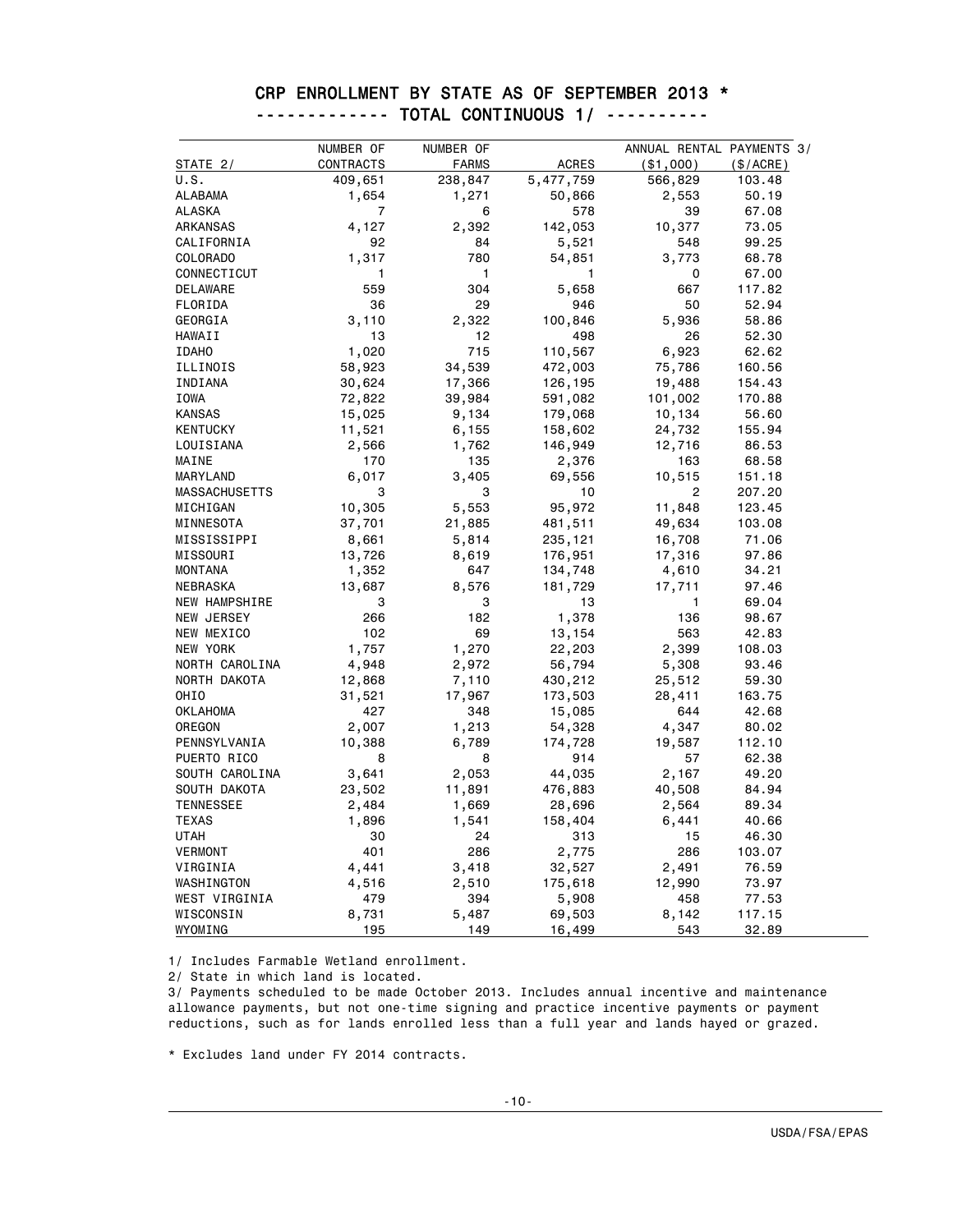#### CRP ENROLLMENT BY STATE AS OF SEPTEMBER 2013 \*

-------------------CREP ONLY----------------

|                                | NUMBER OF | NUMBER OF    |              | ANNUAL RENTAL PAYMENTS 2/ |           |
|--------------------------------|-----------|--------------|--------------|---------------------------|-----------|
| STATE 1/                       | CONTRACTS | <b>FARMS</b> | <b>ACRES</b> | $($ \$1,000 $)$           | (\$/ACRE) |
| U.S.                           | 73,607    | 48,585       | 1,268,352    | 169,432                   | 133.58    |
| ALABAMA                        | 0         | 0            | 0            | 0                         | Ĭ.        |
| <b>ALASKA</b>                  | 0         | 0            | 0            | 0                         |           |
| ARKANSAS                       | 233       | 156          | 6,924        | 704                       | 101.64    |
| CALIFORNIA                     | 29        | 27           | 3,123        | 358                       | 114.73    |
| COLORADO                       | 156       | 107          | 22,698       | 2,488                     | 109.62    |
| CONNECTICUT                    | 0         | 0            | 0            | 0                         |           |
| DELAWARE                       | 513       | 287          | 5,515        | 654                       | 118.64    |
| FLORIDA                        | 0         | 0            | 0            | 0                         |           |
| GEORGIA                        | 0         | 0            | 0            | 0                         |           |
| HAWAII                         | 12        | 11           | 479          | 24                        | 50.71     |
| <b>IDAHO</b>                   | 158       | 106          | 17,104       | 2,271                     | 132.80    |
| ILLINOIS                       | 7,956     | 5,593        | 144,763      | 25,321                    | 174.91    |
| INDIANA                        | 963       | 713          | 8,231        | 1,746                     | 212.08    |
| IOWA                           | 94        | 87           | 2,617        | 633                       | 241.89    |
| <b>KANSAS</b>                  | 88        | 64           | 15,100       | 1,766                     | 116.96    |
| <b>KENTUCKY</b>                | 3,083     | 1,561        | 98,788       | 18,092                    | 183.14    |
| LOUISIANA                      | 726       | 534          | 49,263       | 3,879                     | 78.74     |
| MAINE                          | 0         | 0            | 0            | 0                         |           |
| MARYLAND                       | 5,554     | 3,280        | 67,455       | 10,312                    | 152.87    |
| MASSACHUSETTS                  | 0         | 0            | 0            | 0                         |           |
| MICHIGAN                       | 6,556     | 3,499        | 73,155       | 9,518                     | 130.10    |
| MINNESOTA                      | 3,026     | 2,450        | 90,192       | 10,344                    | 114.69    |
| MISSISSIPPI                    | 0         | 0            | 0            | 0                         | ä,        |
| MISSOURI                       | 1,082     | 793          | 36,932       | 3,564                     | 96.50     |
| <b>MONTANA</b>                 | 136       | 53           | 11,484       | 993                       | 86.50     |
| <b>NEBRASKA</b>                | 3,231     | 2,365        | 70,838       | 7,984                     | 112.71    |
| <b>NEW HAMPSHIRE</b>           | 0         | 0            | 0            | 0                         |           |
| NEW JERSEY                     | 193       | 137          | 698          | 95                        | 136.01    |
| NEW MEXICO                     | 0         | 0            | 0            | 0                         |           |
| NEW YORK                       | 1,101     | 795          | 13,353       | 1,931                     | 144.60    |
| NORTH CAROLINA                 | 2,401     | 1,584        | 33,316       | 3,665                     | 109.99    |
| NORTH DAKOTA                   | 83        | 62           | 1,623        | 58                        | 35.57     |
| OHIO                           | 13,471    | 8,639        | 113,324      | 21,510                    | 189.81    |
| <b>OKLAHOMA</b>                | 55        | 49           | 578          | 36                        | 62.66     |
| OREGON                         | 1,643     | 1,041        | 41,079       | 3,537                     | 86.10     |
| PENNSYLVANIA                   | 10,107    | 6,599        | 174,027      | 19,549                    | 112.33    |
| PUERTO RICO                    | 0         | 0            | 0            | 0                         |           |
|                                | 0         | 0            | 0            | 0                         |           |
| SOUTH CAROLINA<br>SOUTH DAKOTA | 895       | 557          | 74,134       | 7,735                     | 104.34    |
|                                | 0         | 0            | 0            | 0                         |           |
| <b>TENNESSEE</b>               | 0         | 0            | 0            | 0                         |           |
| <b>TEXAS</b>                   |           |              |              |                           |           |
| <b>UTAH</b>                    | 0         | 0            | 0            | 0                         |           |
| <b>VERMONT</b>                 | 364       | 267          | 2,508        | 272                       | 108.27    |
| VIRGINIA                       | 3,820     | 3,036        | 28,401       | 2,265                     | 79.75     |
| WASHINGTON                     | 1,013     | 820          | 13,373       | 2,474                     | 185.02    |
| WEST VIRGINIA                  | 450       | 372          | 5,715        | 449                       | 78.49     |
| WISCONSIN                      | 4,415     | 2,941        | 41,558       | 5,207                     | 125.29    |
| WYOMING                        | 0         | 0            | 0            | 0                         |           |

1/ State in which land is located.

2/ Payments scheduled to be made October 2013. Includes annual incentive and maintenance allowance payments, but not one-time signing and practice incentive payments or payment reductions, such as for lands enrolled less than a full year and lands hayed or grazed.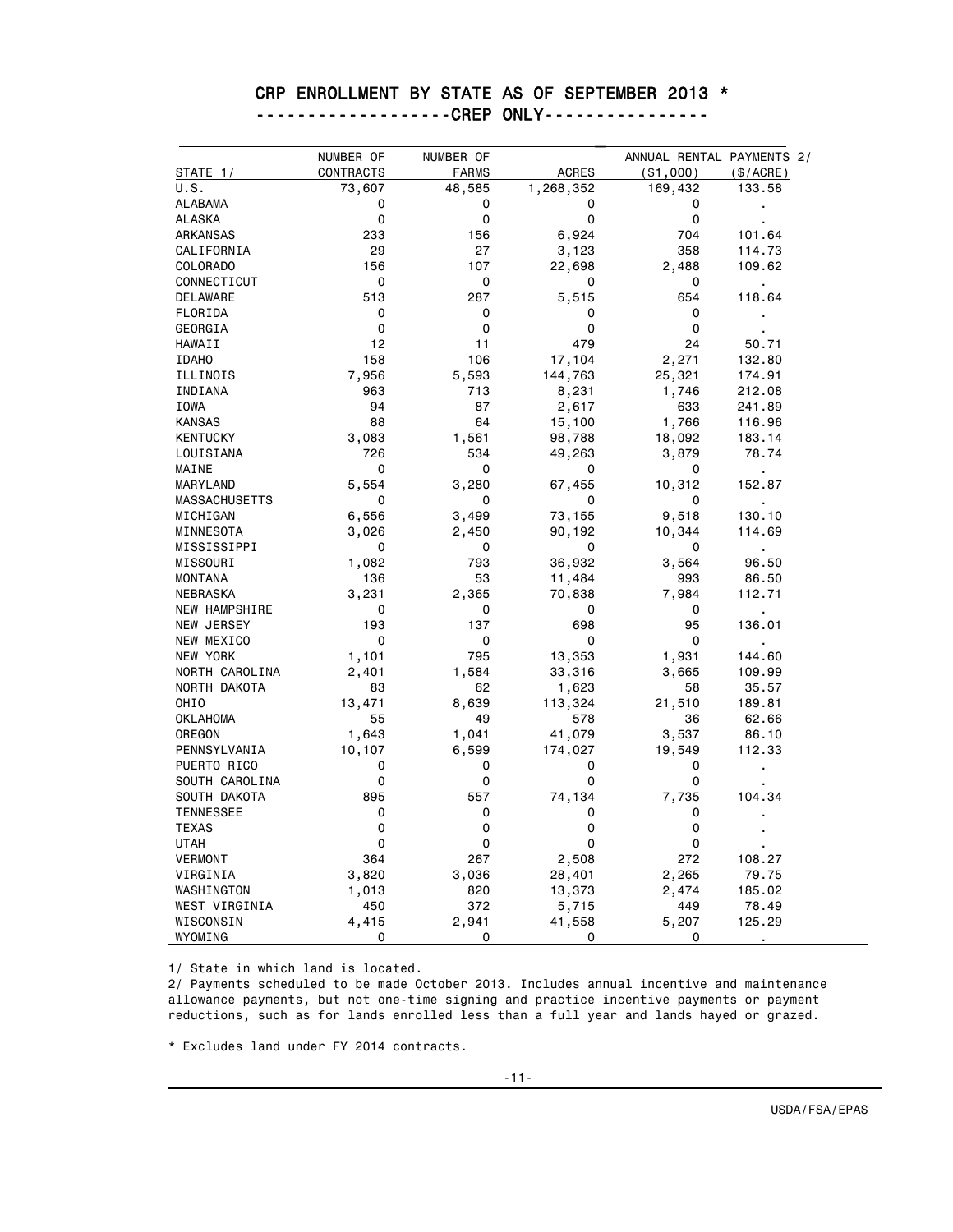|                      | NUMBER OF      | NUMBER OF    |              | ANNUAL RENTAL PAYMENTS 3/ |           |
|----------------------|----------------|--------------|--------------|---------------------------|-----------|
| STATE 2/             | CONTRACTS      | <b>FARMS</b> | <b>ACRES</b> | (\$1,000)                 | (\$/ACRE) |
| U.S.                 | 320,511        | 192,484      | 3,871,797    | 360,237                   | 93.04     |
| ALABAMA              | 1,651          | 1,268        | 50,852       | 2,552                     | 50.19     |
| ALASKA               | $\overline{7}$ | 6            | 578          | 39                        | 67.08     |
| ARKANSAS             | 3,876          | 2,266        | 132,984      | 9,491                     | 71.37     |
| CALIFORNIA           | 63             | 58           | 2,397        | 190                       | 79.09     |
| COLORADO             | 1,160          | 682          | 31,996       | 1,276                     | 39.89     |
| CONNECTICUT          | 1              |              |              | 0                         | 67.00     |
| DELAWARE             | 46             | 1<br>40      | 1<br>143     | 12                        | 86.22     |
|                      |                |              | 946          |                           |           |
| FLORIDA              | 36             | 29           |              | 50                        | 52.94     |
| GEORGIA              | 3,110          | 2,322        | 100,846      | 5,936                     | 58.86     |
| HAWAII               | 1              | 1            | 19           | 2                         | 93.40     |
| <b>IDAHO</b>         | 861            | 612          | 93,457       | 4,651                     | 49.77     |
| ILLINOIS             | 50,914         | 30,543       | 326,618      | 50,347                    | 154.15    |
| INDIANA              | 29,557         | 16,880       | 116,980      | 17,604                    | 150.49    |
| IOWA                 | 67,769         | 37,945       | 510,955      | 87,047                    | 170.36    |
| <b>KANSAS</b>        | 14,823         | 9,010        | 161,986      | 8,262                     | 51.01     |
| <b>KENTUCKY</b>      | 8,438          | 4,620        | 59,815       | 6,641                     | 111.02    |
| LOUISIANA            | 1,800          | 1,248        | 94,498       | 8,528                     | 90.24     |
| MAINE                | 170            | 135          | 2,376        | 163                       | 68.58     |
| MARYLAND             | 462            | 344          | 2,095        | 203                       | 96.86     |
| <b>MASSACHUSETTS</b> | 3              | 3            | 10           | $\overline{2}$            | 207.20    |
| MICHIGAN             | 3,739          | 2,468        | 22,740       | 2,322                     | 102.09    |
| MINNESOTA            | 31,328         | 19,101       | 341,203      | 33,549                    | 98.33     |
| MISSISSIPPI          | 8,577          | 5,750        | 224,226      | 15,653                    | 69.81     |
| MISSOURI             | 12,640         | 7,986        | 139,803      | 13,728                    | 98.20     |
| <b>MONTANA</b>       | 1,204          | 593          | 123,143      | 3,612                     | 29.33     |
| NEBRASKA             | 10,007         | 6,574        | 106,879      | 9,382                     | 87.78     |
| NEW HAMPSHIRE        | 3              | 3            | 13           | 1                         | 69.04     |
| NEW JERSEY           | 73             | 58           | 680          | 41                        | 60.31     |
| NEW MEXICO           | 102            | 69           | 13,154       | 563                       | 42.83     |
| NEW YORK             | 656            | 512          | 8,850        | 468                       | 52.86     |
| NORTH CAROLINA       | 2,545          | 1,621        | 23,420       | 1,638                     | 69.93     |
| NORTH DAKOTA         | 10,515         | 6,243        | 331,497      | 18,114                    | 54.64     |
| <b>OHIO</b>          | 18,008         | 11,642       | 59,923       | 6,866                     | 114.57    |
| <b>OKLAHOMA</b>      | 369            | 296          | 14,338       | 597                       | 41.63     |
| OREGON               | 364            | 230          | 13,249       | 810                       | 61.17     |
| PENNSYLVANIA         | 281            | 244          | 701          | 38                        | 54.74     |
| PUERTO RICO          | 8              | 8            | 914          | 57                        | 62.38     |
| SOUTH CAROLINA       | 3,641          | 2,053        | 44,035       | 2,167                     | 49.20     |
| SOUTH DAKOTA         | 18,601         | 10,218       | 314,823      | 24,378                    | 77.43     |
| <b>TENNESSEE</b>     |                |              |              | 2,564                     | 89.34     |
| <b>TEXAS</b>         | 2,484          | 1,669        | 28,696       |                           |           |
|                      | 1,896          | 1,541        | 158,404      | 6,441                     | 40.66     |
| <b>UTAH</b>          | 30             | 24           | 313          | 15                        | 46.30     |
| <b>VERMONT</b>       | 37             | 36           | 267          | 14                        | 54.18     |
| VIRGINIA             | 621            | 499          | 4,126        | 226                       | 54.85     |
| WASHINGTON           | 3,502          | 1,761        | 162,240      | 10,515                    | 64.81     |
| WEST VIRGINIA        | 29             | 23           | 194          | 10                        | 49.15     |
| WISCONSIN            | 4,307          | 3,099        | 27,886       | 2,926                     | 104.93    |
| WYOMING              | 195            | 149          | 16,499       | 543                       | 32.89     |

#### CRP ENROLLMENT BY STATE AS OF SEPTEMBER 2013 \* ------------- CONTINUOUS NON-CREP 1/---------

1/ Farmable Wetland Program enrollment not included.

2/ State in which land is located.

3/ Payments scheduled to be made October 2013. Includes annual incentive and maintenance allowance payments, but not one-time signing and practice incentive payments or payment reductions, such as for lands enrolled less than a full year and lands hayed or grazed.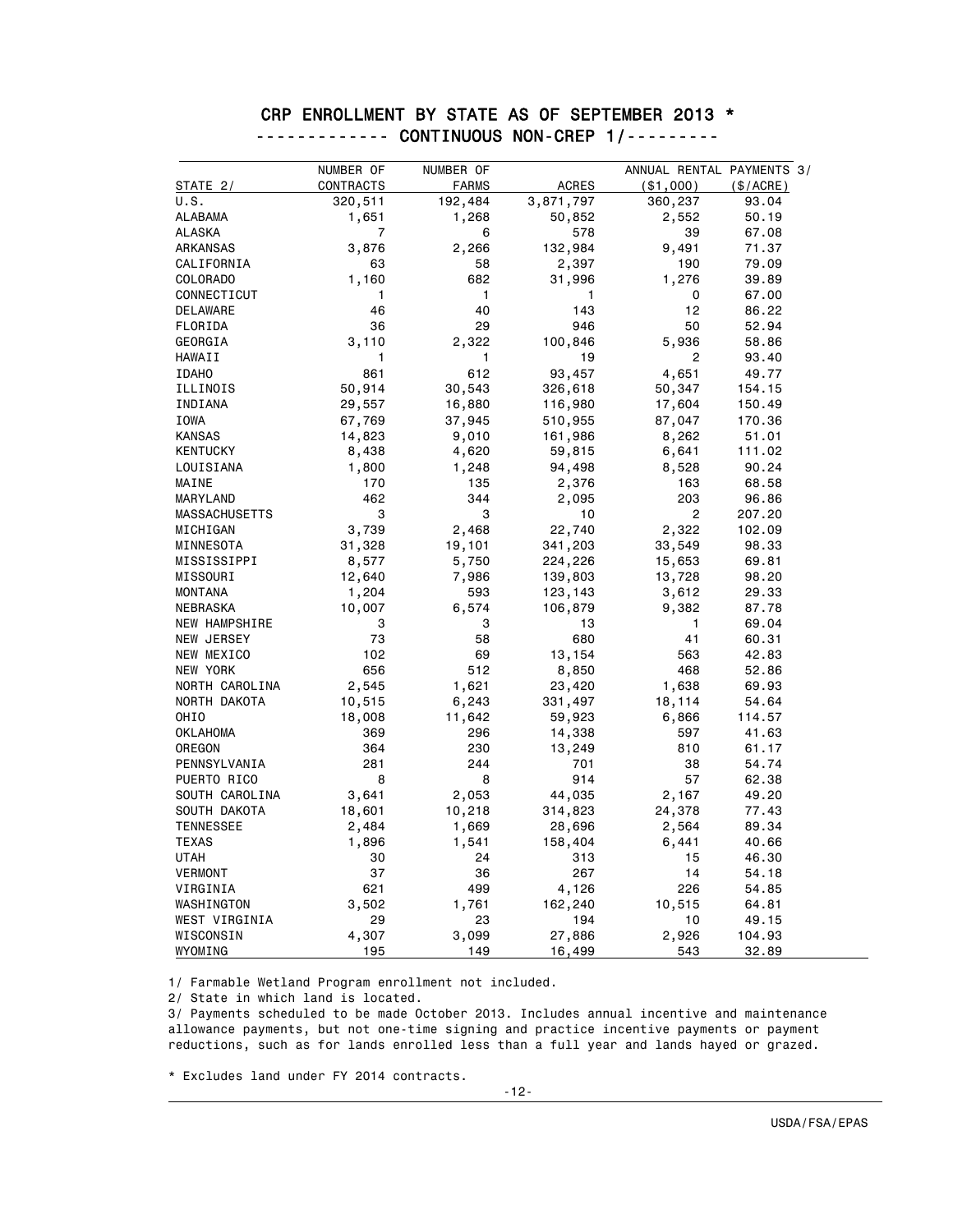|                      | NUMBER OF    | NUMBER OF    |               | ANNUAL RENTAL PAYMENTS 2/ |                         |
|----------------------|--------------|--------------|---------------|---------------------------|-------------------------|
| STATE 1/             | CONTRACTS    | <b>FARMS</b> | <b>ACRES</b>  | ( \$1,000)                | (\$/ACRE)               |
| U.S.                 | 15,533       | 12,052       | 337,610       | 37,159                    | 110.07                  |
| <b>ALABAMA</b>       | 3            | 3            | 14            | 1                         | 36.59                   |
| <b>ALASKA</b>        | 0            | 0            | 0             | 0                         |                         |
| ARKANSAS             | 18           | 12           | 2,145         | 181                       | 84.61                   |
| CALIFORNIA           | 0            | 0            | 0             | 0                         |                         |
| COLORADO             | $\mathbf{1}$ | $\mathbf 0$  | 157           | 8                         | 52.45                   |
| CONNECTICUT          | 0            | 0            | 0             | 0                         |                         |
| <b>DELAWARE</b>      | 0            | 0            | 0             | 0                         |                         |
| FLORIDA              | 0            | 0            | 0             | 0                         |                         |
| GEORGIA              | 0            | 0            | 0             | 0                         |                         |
| HAWAII               | $\mathbf 0$  | $\mathbf 0$  | 0             | $\mathbf 0$               |                         |
| <b>IDAHO</b>         | 1            | 1            | 6             | 0                         | 78.55                   |
| ILLINOIS             | 53           | 52           | 621           | 118                       | 189.56                  |
| INDIANA              | 104          | 95           | 984           | 138                       | 140.49                  |
| <b>IOWA</b>          | 4,959        | 3,963        | 77,509        | 13,322                    | 171.88                  |
| <b>KANSAS</b>        | 114          | 105          | 1,982         | 106                       | 53.52                   |
| <b>KENTUCKY</b>      | $\mathbf 0$  | 0            | 0             | 0                         | $\blacksquare$          |
| LOUISIANA            | 40           | 30           | 3,188         | 309                       | 96.84                   |
| MAINE                | 0            | 0            | 0             | 0                         |                         |
| MARYLAND             | 1            | 1            | 5             | 0                         | $\blacksquare$<br>97.00 |
| <b>MASSACHUSETTS</b> | $\mathbf 0$  | $\mathbf 0$  | 0             | 0                         |                         |
| MICHIGAN             | 10           | 10           | 77            | 8                         | 108.32                  |
| MINNESOTA            | 3,347        | 2,841        | 50,115        | 5,741                     | 114.56                  |
| MISSISSIPPI          | 84           | 73           | 10,895        | 1,055                     | 96.84                   |
| MISSOURI             | 4            | 3            | 215           | 23                        | 108.73                  |
| <b>MONTANA</b>       | 12           | 4            | 122           | 4                         | 35.30                   |
| NEBRASKA             | 449          | 388          | 4,012         | 345                       | 86.02                   |
| <b>NEW HAMPSHIRE</b> | 0            | 0            | 0             | 0                         |                         |
| <b>NEW JERSEY</b>    | 0            | 0            | 0             | 0                         |                         |
| NEW MEXICO           | 0            | $\mathbf 0$  | 0             | 0                         |                         |
| NEW YORK             | 0            | $\mathbf 0$  | 0             | 0                         |                         |
| NORTH CAROLINA       | 2            | 1            | 58            | 6                         | 99.53                   |
|                      |              |              |               |                           | 75.60                   |
| NORTH DAKOTA<br>OHIO | 2,270<br>42  | 1,529<br>42  | 97,092<br>255 | 7,340<br>36               | 140.30                  |
|                      | 3            | 3            | 169           | 11                        | 62.99                   |
| <b>OKLAHOMA</b>      | 0            | 0            | 0             | 0                         |                         |
| OREGON               | 0            | 0            | 0             | 0                         |                         |
| PENNSYLVANIA         | 0            |              |               |                           |                         |
| PUERTO RICO          |              | 0            | 0             | 0                         |                         |
| SOUTH CAROLINA       | 0            | 0            | 0             | 0                         |                         |
| SOUTH DAKOTA         | 4,006        | 2,886        | 87,926        | 8,395                     | 95.48                   |
| <b>TENNESSEE</b>     | 0            | 0            | 0             | 0                         |                         |
| <b>TEXAS</b>         | 0            | 0            | 0             | 0                         |                         |
| <b>UTAH</b>          | 0            | 0            | 0             | 0                         |                         |
| <b>VERMONT</b>       | 0            | 0            | 0             | 0                         |                         |
| VIRGINIA             | 0            | 0            | 0             | 0                         |                         |
| WASHINGTON           | 1            | 1            | 5             | 1                         | 110.69                  |
| WEST VIRGINIA        | 0            | 0            | 0             | 0                         |                         |
| WISCONSIN            | 9            | 9            | 59            | 9                         | 159.77                  |
| WYOMING              | 0            | 0            | 0             | 0                         |                         |

#### CRP ENROLLMENT BY STATE AS OF SEPTEMBER 2013 \* -----------FARMABLE WETLAND PROGRAM----------

1/ State in which land is located.

2/ Payments scheduled to be made October 2013. Includes annual incentive and maintenance allowance payments, but not one-time signing and practice incentive payments or payment reductions, such as for lands enrolled less than a full year and lands hayed or grazed.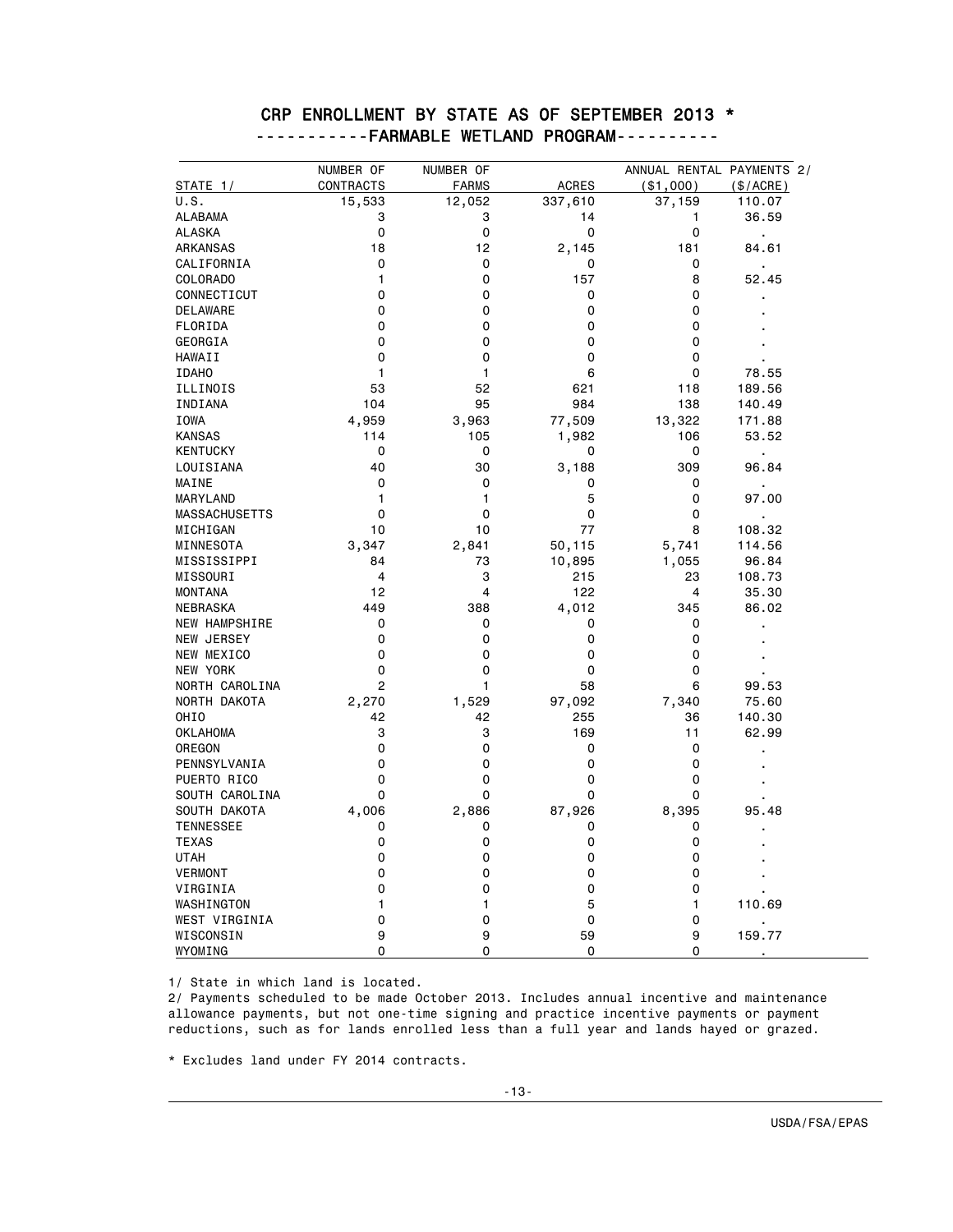### CRP ENROLLMENT CHANGE \* DURING SEPTEMBER, 2013 (ACRES)

|                      |                 | ------CONTINUOUS---- |              |                | GENERAL+          |
|----------------------|-----------------|----------------------|--------------|----------------|-------------------|
| <b>STATE_1/</b>      | <b>NON-CREP</b> | CREP                 | <b>TOTAL</b> | <b>GENERAL</b> | <b>CONTINUOUS</b> |
| U.S.                 | 183,385         | 15,691               | 199,075      | $-34,379$      | 164,697           |
| <b>ALABAMA</b>       | 278             | 0                    | 278          | $-360$         | -83               |
| <b>ALASKA</b>        | 0               | 0                    | 0            | 0              | 0                 |
| ARKANSAS             | 2,117           | $-6$                 | 2,111        | - 29           | 2,081             |
| CALIFORNIA           | 0               | $\Omega$             | 0            | $-972$         | $-972$            |
| <b>COLORADO</b>      | 290             | 982                  | 1,272        | $-2,593$       | $-1,321$          |
| CONNECTICUT          | 0               | 0                    | 0            | 0              | 0                 |
| DELAWARE             | $\mathbf 0$     | 27                   | 27           | $-6$           | 21                |
| FLORIDA              | $\mathbf 0$     | 0                    | 0            | $-182$         | $-182$            |
| GEORGIA              | 2,157           | 0                    | 2,157        | $-154$         | 2,003             |
| HAWAII               | 0               | 0                    | 0            | 0              | 0                 |
| <b>IDAHO</b>         | 3,856           | 0                    | 3,856        | $-358$         | 3,499             |
| ILLINOIS             | 12,334          | 4,140                | 16,474       | -696           | 15,778            |
| INDIANA              | 5,315           | 276                  | 5,590        | -251           | 5,339             |
| <b>IOWA</b>          | 26,343          | 172                  | 26,515       | $-593$         | 25,923            |
| <b>KANSAS</b>        | 4,654           | 674                  | 5,328        | $-2,595$       | 2,732             |
| <b>KENTUCKY</b>      | 1,556           | 387                  | 1,943        | -466           | 1,477             |
| LOUISIANA            | 3,201           | $-881$               | 2,320        | $-1$           | 2,319             |
| MAINE                | 3               | 0                    | 3            | $-8$           | $-5$              |
| MARYLAND             | $-13$           | 1,394                | 1,381        | $-17$          | 1,364             |
| <b>MASSACHUSETTS</b> | 0               | 0                    | 0            | $\Omega$       | 0                 |
| MICHIGAN             | 313             | 1,371                | 1,685        | $-90$          | 1,595             |
| MINNESOTA            | 9,610           | $-7$                 | 9,603        | -2,515         | 7,087             |
| MISSISSIPPI          | 2,725           | $\mathbf 0$          | 2,725        | $-509$         | 2,216             |
| MISSOURI             | 11,392          | $-2$                 | 11,390       | $-1,348$       | 10,042            |
| <b>MONTANA</b>       | 15,409          | 0                    | 15,409       | -3,868         | 11,542            |
| NEBRASKA             | 7,472           | 46                   | 7,519        | -1,913         | 5,605             |
| <b>NEW HAMPSHIRE</b> | 0               | 0                    | 0            | 0              | 0                 |
| NEW JERSEY           | 0               | 32                   | 32           | 0              | 32                |
| NEW MEXICO           | 665             | 0                    | 665          | -2,805         | $-2,141$          |
| <b>NEW YORK</b>      | 14              | 275                  | 289          | $-49$          | 240               |
| NORTH CAROLINA       | 285             | 93                   | 378          | $-56$          | 322               |
| NORTH DAKOTA         | 36,377          | 0                    | 36,377       | -5,160         | 31,216            |
| OHIO                 | 2,156           | 959                  | 3,115        | 14             | 3,130             |
| <b>OKLAHOMA</b>      | 325             | 19                   | 344          | $-871$         | $-527$            |
| OREGON               | 15              | 1,498                | 1,514        | $-6$           | 1,508             |
| PENNSYLVANIA         | 0               | 986                  | 986          | $-65$          | 921               |
| PUERTO RICO          | 60              | 0                    | 60           | 0              | 60                |
| SOUTH CAROLINA       | 897             | 0                    | 897          | -323           | 574               |
| SOUTH DAKOTA         | 26,381          | 2,467                | 28,849       | $-241$         | 28,608            |
| <b>TENNESSEE</b>     | 296             | 0                    | 296          | $-54$          | 242               |
| <b>TEXAS</b>         | 1,240           | 0                    | 1,240        | $-2,276$       | -1,036            |
| UTAH                 | 0               | 0                    | 0            | $-140$         | $-140$            |
| <b>VERMONT</b>       | 0               | 32                   | 32           | 0              | 32                |
| VIRGINIA             | 85              | 299                  | 384          | $-49$          | 335               |
| WASHINGTON           | 1,643           | 124                  | 1,767        | -2,070         | $-303$            |
| WEST VIRGINIA        | 0               | 215                  | 215          | 0              | 215               |
| WISCONSIN            | 3,689           | 117                  | 3,806        | -462           | 3,344             |
| WYOMING              | 244             | 0                    | 244          | -240           | 4                 |

1/ State in which land is located.

Note: Negative numbers, indicating net reductions in acres, reflect contract terminations, data errors, and/or data corrections.

\* Includes land under FY 2014 contracts (NOT adjusted for double counting of re-enrollments).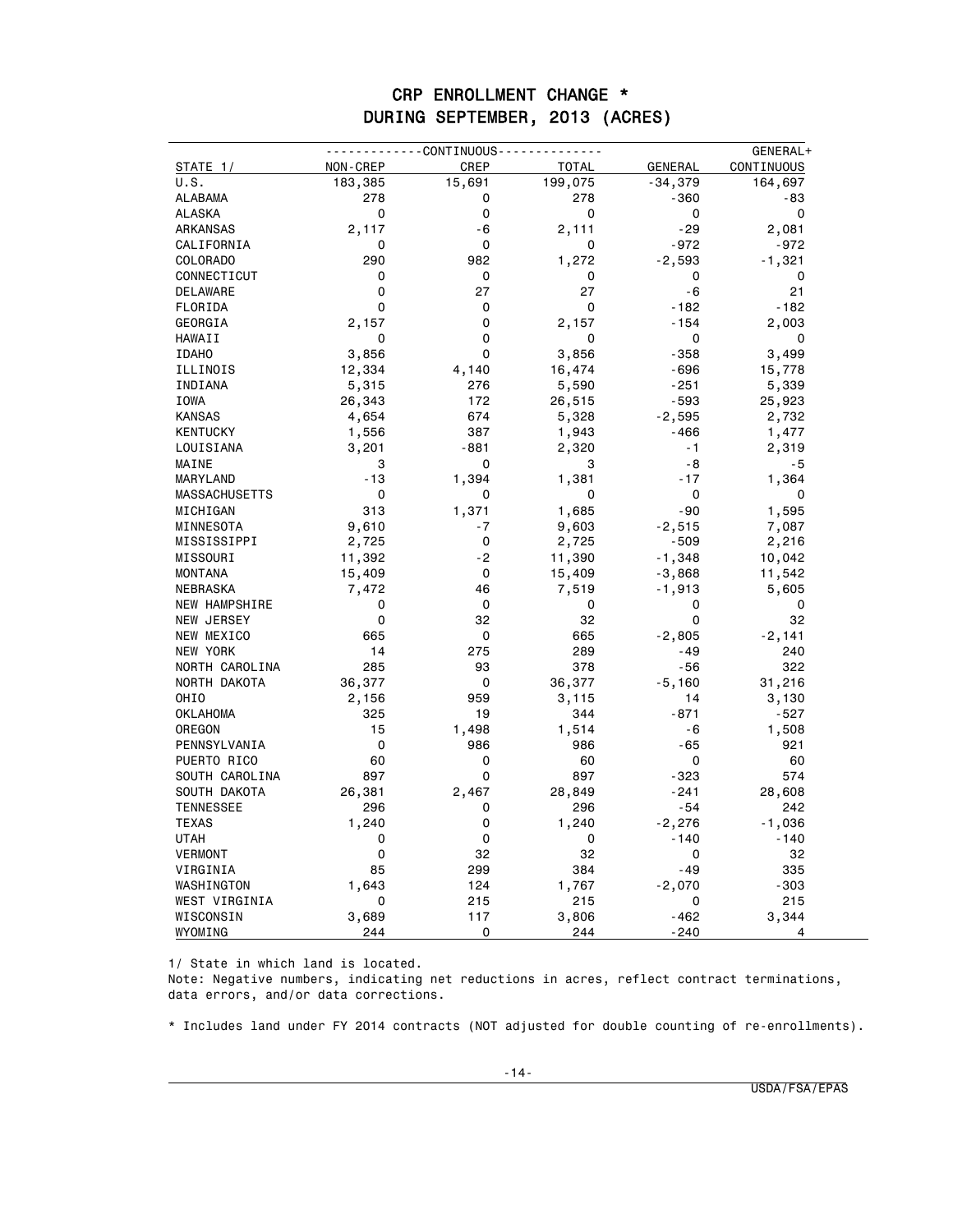#### LAND THAT EXITED THE CRP, BY YEAR OF CONTRACT EXPIRATION 1/

(AND COULD BE RETURNED TO PRODUCTION THE FOLLOWING YEAR)

| <b>STATE</b>         | 2006               | 2007                | 2008               | 2009                | 2010                | 2011                | 2012                |
|----------------------|--------------------|---------------------|--------------------|---------------------|---------------------|---------------------|---------------------|
| ALABAMA              | 6,823              | 55,385              | 21,062             | 32,758              | 28,820              | 39,685              | 32,837              |
| ALASKA               | 3                  | 4,274               | 0                  | 678                 | 6,786               | 31                  | 990                 |
| ARIZONA              | 0                  | 0                   | 0                  | 0                   | 0                   | 0                   | 0                   |
| ARKANSAS             | 4,790              | 14,560              | 3,326              | 8,251               | 14,137              | 8,025               | 17,565              |
| CALIFORNIA           | 3,332              | 27,128              | 6,952              | 2,892               | 9,009               | 23,864              | 12,643              |
| COLORADO             | 9,671              | 46,384              | 26,888             | 402,768             | 138,239             | 127,320             | 164,429             |
| CONNECTICUT          | 0                  | 130                 | 0                  | 37                  | 13                  | 13                  | 58                  |
| DELAWARE             | 89                 | 415                 | 448                | 608                 | 152                 | 477                 | 286                 |
| FLORIDA              | 2,285              | 13,782              | 3,548              | 3,960               | 6,119               | 5,046               | 4,068               |
| GEORGIA              | 7,114              | 24,871              | 7,775              |                     |                     | 10,858              |                     |
|                      | 0                  | 0                   | 0                  | 24,406<br>0         | 15,983<br>0         | 0                   | 10,497<br>0         |
| HAWAII               |                    |                     |                    |                     |                     |                     |                     |
| <b>IDAHO</b>         | 8,031              | 60,837              | 21,565             | 45,151              | 95,806              | 49,058              | 50,524              |
| ILLINOIS             | 17,004             | 50,516              | 40,412             | 32,923              | 35,350              | 35,884              | 50,338              |
| INDIANA              | 5,666              | 28,762              | 17,356             | 10,822              | 11,824              | 15,414              | 19,345              |
| IOWA                 | 38,392             | 180,266             | 140,774            | 109,724             | 94,350              | 57,272              | 120,724             |
| KANSAS               | 20,703             | 175,356             | 48,734             | 333,257             | 247,298             | 262,233             | 184,853             |
| KENTUCKY             | 6,286              | 44,212              | 19,790             | 14,019              | 38,483              | 28,998              | 29,175              |
| LOUISIANA            | 3,684              | 10,283              | 2,664              | 6,788               | 7,018               | 6,717               | 15,366              |
| MAINE                | 725                | 2,895               | 1,233              | 1,154               | 3,013               | 4,665               | 4,467               |
| MARYLAND             | 1,859              | 3,889               | 4,286              | 4,181               | 2,440               | 2,742               | 6,819               |
| <b>MASSACHUSETTS</b> | 0                  | 19                  | 14                 | 41                  | 0                   | 5                   | 0                   |
| MICHIGAN             | 9,408              | 20,935              | 24,107             | 12,649              | 13,106              | 10,104              | 13,226              |
| MINNESOTA            | 14,761             | 83,939              | 102,050            | 71,317              | 49,475              | 102,880             | 174,576             |
| MISSISSIPPI          | 18,999             | 78,251              | 17,509             | 34,321              | 36,904              | 37,217              | 56,462              |
| MISSOURI             | 24,343             | 162,983             | 49,533             | 38,481              | 79,932              | 95,069              | 164,280             |
| MONTANA              | 45,307             | 259,968             | 96,537             | 141,747             | 280,764             | 398,234             | 532,776             |
| NEBRASKA             | 12,295             | 123,981             | 53,827             | 122,947             | 100,227             | 105,707             | 110,117             |
| NEW HAMPSHIRE        | 27                 | 90                  | 17                 | 0                   | 2                   | 45                  | 0                   |
| NEW JERSEY           | 35                 | 492                 | 114                | 65                  | 255                 | 294                 | 140                 |
| NEW MEXICO           | 7,673              | 28,196              | 6,039              | 29,861              | 94,551              | 113,058             | 71,210              |
| NEW YORK             | 1,634              | 9,758               | 7,259              | 2,745               | 2,495               | 3,012               | 2,874               |
| NORTH CAROLINA       | 2,807              | 10,933              | 5,269              | 7,378               | 8,868               | 8,541               | 5,828               |
| NORTH DAKOTA         | 31,030             | 442,641             | 151,394            | 187,779             | 162,786             | 303,212             | 638,254             |
| OHIO                 | 5,945              | 27,635              | 13,244             | 11,854              | 14,361              | 13,672              | 18,962              |
| OKLAHOMA             | 12,565             | 96,415              | 25,753             | 104,296             | 75,290              | 70,081              | 50,209              |
| OREGON               | 4,166              | 10,768              | 5,005              | 14,516              | 15,710              | 17,380              | 10,729              |
| PENNSYLVANIA         | 4,384              | 23,067              | 11,740             | 6,185               | 4,131               | 18,783              | 22,618              |
| PUERTO RICO          | 87                 | 0                   | 295                | 0                   | 20                  | 833                 | 150                 |
| SOUTH CAROLINA       | 5,214              | 18,793              | 6,352              | 18,807              | 18,492              | 16,369              | 22,117              |
| SOUTH DAKOTA         | 13,641             | 305,479             | 95,789             | 179,597             | 92,520              | 93,549              | 154,533             |
| <b>TENNESSEE</b>     | 5,277              | 45,222              | 11,230             | 10,474              | 19,071              | 16,837              | 13,794              |
| TEXAS                | 35,144             | 159,746             | 103,716            | 563,947             | 271,283             | 241,227             | 225,544             |
|                      | 595                |                     |                    |                     |                     |                     |                     |
| UTAH                 |                    | 13,474              | 10,559             | 49,993              | 19,163              | 7,340               | 16,490              |
| <b>VERMONT</b>       | 1                  | 66                  | 12                 | 30                  | 55                  | 88                  | 42                  |
| VIRGINIA             | 788                | 7,671               | 2,941              | 2,907               | 1,847               | 3,466               | 2,642               |
| WASHINGTON           | 13,478             | 38,277              | 25,661             | 72,934              | 51,404              | 21,466              | 91,953              |
| WEST VIRGINIA        | 71                 | 195                 | 68                 | 129                 | 15                  | 182                 | 103                 |
| WISCONSIN            | 20,438             | 83,405              | 69,448             | 33,615              | 41,171              | 34,036              | 49,496              |
| WYOMING              | 1,616<br>========= | 12,409<br>========= | 7,636<br>========= | 63,211<br>========= | 39,164<br>========= | 27,242<br>========= | 29,950<br>========= |
|                      | 428,186            | 2,808,753           | 1,269,931          | 2,816,203           | 2,247,902           | 2,438,231           | 3,204,059           |

1/ Includes general and continuous sign-up acreage. Note: Contracts expire at the end of the fiscal year, September 30.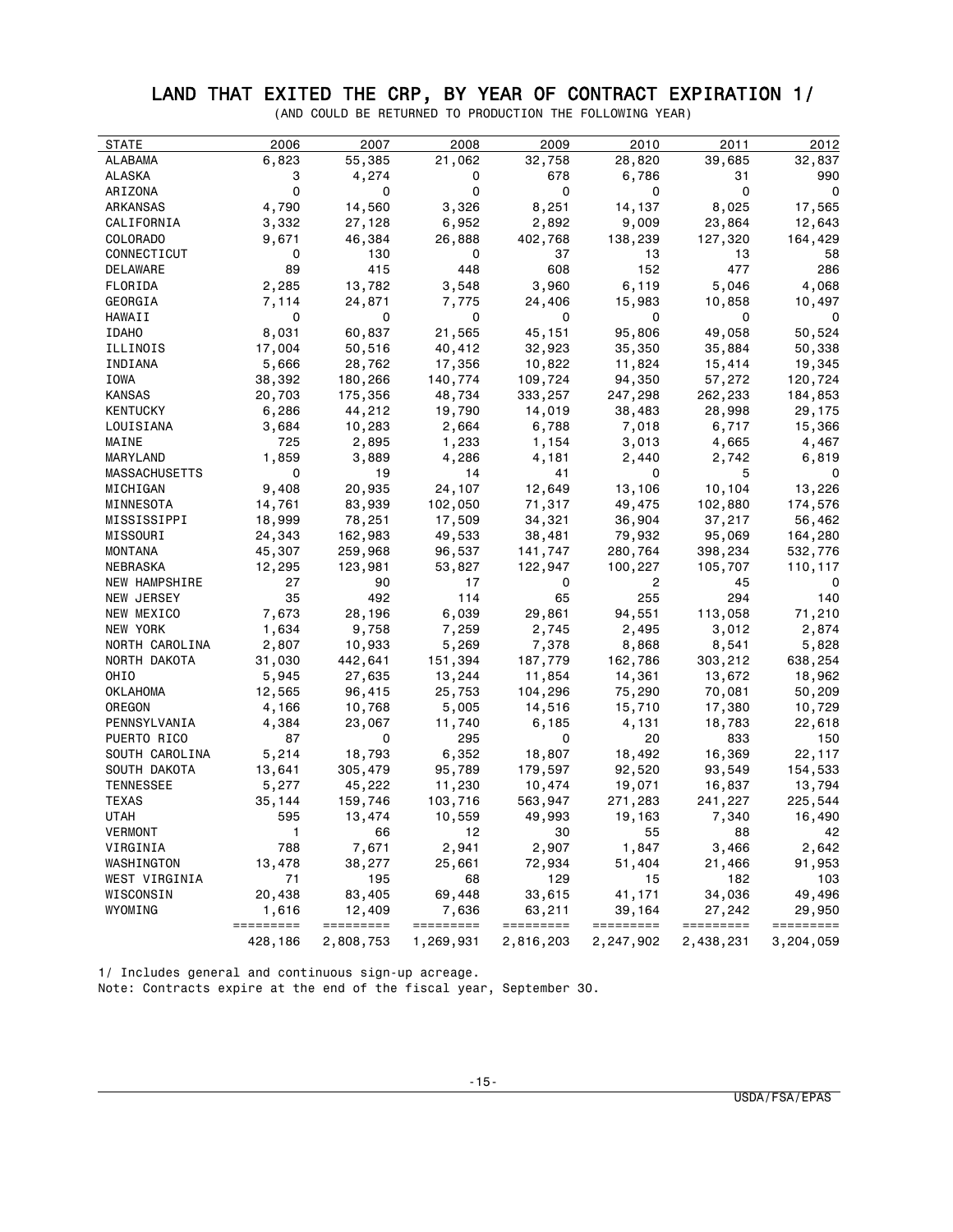### CRP CONTRACT EXPIRATIONS BY YEAR (ACRES) 1/ DATA AS OF SEPTEMBER 2013

| <b>STATE</b>   | 2013    | 2014                                                        | 2015    | 2016    | 2017    | 2018    | 2019    | 2020+              |
|----------------|---------|-------------------------------------------------------------|---------|---------|---------|---------|---------|--------------------|
| ALABAMA        | 35,217  | 34,147                                                      | 27,616  | 14,027  | 32,579  | 15,627  | 4,877   | 184,327            |
| ALASKA         | 50      | 459                                                         | 95      | 0       | 14,719  | 0       | 2,146   | 574                |
| ARKANSAS       | 15,024  | 11,102                                                      | 17,561  | 11,988  | 16,407  | 25,990  | 14,727  | 137,253            |
| CALIFORNIA     | 7,863   | 1,543                                                       | 3,977   | 3,771   | 33,857  | 131     | 263     | 39,499             |
| COLORADO       | 223,488 | 93,496                                                      | 94,482  | 86,835  | 29,828  | 46,642  |         | 31,161 1,623,584   |
| CONNECTICUT    | 10      | 10                                                          | 0       | 0       | 20      | 24      | 3       |                    |
| DELAWARE       | 317     | 332                                                         | 1,555   | 1,625   | 511     | 404     | 267     | 1,483              |
| FLORIDA        | 6,135   | 6,859                                                       | 5,014   | 693     | 5,701   | 2,497   | 402     | 22,435             |
| GEORGIA        | 15,605  | 62,851                                                      | 41,909  | 3,524   | 14,613  | 22,831  | 3,575   | 158,076            |
| HAWAII         | 0       | 0                                                           | 0       | 19      | 0       | 0       | 0       | 479                |
| <b>IDAHO</b>   | 66,947  | 42,889                                                      | 23,146  | 13,843  | 73,492  | 9,215   | 14,250  | 423,891            |
| ILLINOIS       | 186,303 | 97,285                                                      | 117,197 | 84,136  | 97,895  | 68,807  | 47,496  | 408,823            |
| INDIANA        | 47,450  | 19,144                                                      | 26,612  | 19,024  | 30,939  | 15,933  | 17,901  | 106,187            |
| IOWA           | 183,767 | 91,052                                                      | 111,421 | 96,045  | 218,814 | 158,440 | 135,493 | 644,319            |
| KANSAS         | 213,468 | 120,274                                                     | 112,042 | 97,411  | 140,975 | 107,333 |         | 50,757 1,658,553   |
| KENTUCKY       | 34,674  | 20,040                                                      | 25,545  | 14,489  | 25,214  | 36,739  | 14,528  | 143,437            |
| LOUISIANA      | 23,260  | 49,848                                                      | 28,390  | 3,382   | 8,821   | 32,214  | 8,158   | 176,449            |
| MAINE          | 433     | 74                                                          | 447     | 61      | 2,269   | 123     | 3       | 5,911              |
| MARYLAND       | 9,901   | 6,143                                                       | 8,844   | 9,964   | 13,172  | 6,176   | 3,746   | 22,247             |
| MASSACHUSETTS  | 0       | 0                                                           | 0       | 0       | 0       | 0       | 10      | 0                  |
| MICHIGAN       | 43,084  | 7,580                                                       | 23,488  | 37,576  | 19,650  | 11,583  | 8,199   | 69,391             |
| MINNESOTA      | 128,616 | 205,855                                                     | 99,876  | 89,817  | 102,615 | 206,626 | 97,080  | 505,409            |
| MISSISSIPPI    | 64,237  | 45,032                                                      | 63,847  | 40,697  | 124,691 | 56,132  | 30,216  | 398,559            |
| MISSOURI       | 183,465 | 57,211                                                      | 77,737  | 66,032  | 133,148 | 47,398  | 19,971  | 639,091            |
| MONTANA        | 365,155 | 249,232                                                     | 111,828 | 35,583  | 412,002 | 119,268 | 118,498 | 709,055            |
| NEBRASKA       | 95,863  | 71,681                                                      | 63,919  | 48,379  | 67,690  | 48,869  | 31,032  | 510,182            |
| NEVADA         | 0       | 0                                                           | 0       | 0       | 0       | 0       | 0       | 146                |
| NEW HAMPSHIRE  | 0       | 0                                                           | 0       | 8       | 0       | 1       | 0       | 4                  |
| NEW JERSEY     | 177     | 95                                                          | 72      | 81      | 434     | 136     | 147     | 1,111              |
| NEW MEXICO     | 9,822   | 6,162                                                       | 1,738   | 2,363   | 122,223 | 8,362   | 1,738   | 292,130            |
| NEW YORK       | 4,023   | 957                                                         | 5,691   | 5,456   | 11,094  | 4,810   | 3,860   | 13,049             |
| NORTH CAROLINA | 7,698   | 12,535                                                      | 14,970  | 9,442   | 8,625   | 9,220   | 4,752   | 42,534             |
| NORTH DAKOTA   | 254,649 | 144,074                                                     | 52,710  | 39,051  | 350,109 | 21,682  | 51,465  | 972,062            |
| OHIO           | 54,545  | 12,607                                                      | 26,907  | 19,707  | 40,445  | 16,759  | 16,674  | 142,213            |
| OKLAHOMA       | 74,799  | 20,101                                                      | 24,986  | 27,127  | 69,125  | 18,492  | 9,042   | 593,987            |
| OREGON         | 56,476  | 32,612                                                      | 34,892  | 29,832  | 80,533  | 12,982  | 10,050  | 349,752            |
| PENNSYLVANIA   | 13,603  | 13,807                                                      | 15,810  | 9,722   | 18,572  | 23,564  | 27,067  | 68,069             |
| PUERTO RICO    | 0       | 436                                                         | 0       | 0       | 17      | 576     | 20      | 60                 |
| RHODE ISLAND   | 0       | 28                                                          | 0       | 0       | 0       | 0       | 0       | 0                  |
| SOUTH CAROLINA | 14,556  | 18,964                                                      | 18,532  | 3,161   | 16,277  | 2,686   | 2,151   | 51,355             |
| SOUTH DAKOTA   | 105,142 | 69,727                                                      | 44,998  | 56,574  | 47,761  | 32,939  | 54,175  | 626,813            |
| TENNESSEE      | 50,985  | 9,293                                                       | 13,461  | 9,056   | 13,264  | 5,525   | 4,861   | 94,769             |
| TEXAS          | 361,411 | 168,278                                                     | 139,265 | 60,442  | 137,662 | 102,692 | 86,501  | 2,490,787          |
| UTAH           | 4,986   | 396                                                         | 2,638   | 3,133   | 3,361   | 34      | 0       | 168,496            |
| <b>VERMONT</b> | 0       | 54                                                          | 133     | 586     | 207     | 157     | 175     | 1,583              |
| VIRGINIA       | 4,639   | 2,309                                                       | 8,126   | 8,592   | 9,820   | 5,678   | 2,293   | 20,346             |
| WASHINGTON     | 253,377 | 140,730                                                     | 129,984 | 103,083 | 10,508  | 163,981 | 46,139  | 780,793            |
| WEST VIRGINIA  | 179     | 42                                                          | 88      | 357     | 764     | 678     | 383     | 4,064              |
| WISCONSIN      | 72,612  | 26,119                                                      | 31,480  | 16,877  | 45,224  | 28,616  | 8,918   | 108,265            |
| WYOMING        | 5,444   | 5,007                                                       | 3,061   | 932     | 1,504   | 2,438   | 2,315   | 182,339            |
|                |         |                                                             |         |         |         |         |         |                    |
|                |         | 3,299,453 1,978,472 1,656,092 1,184,500 2,607,153 1,501,010 |         |         |         |         |         | 987,488 15,593,945 |

1/ Includes general and continuous sign-up acreage. Note: Contracts expire at the end of the fiscal year, September 30.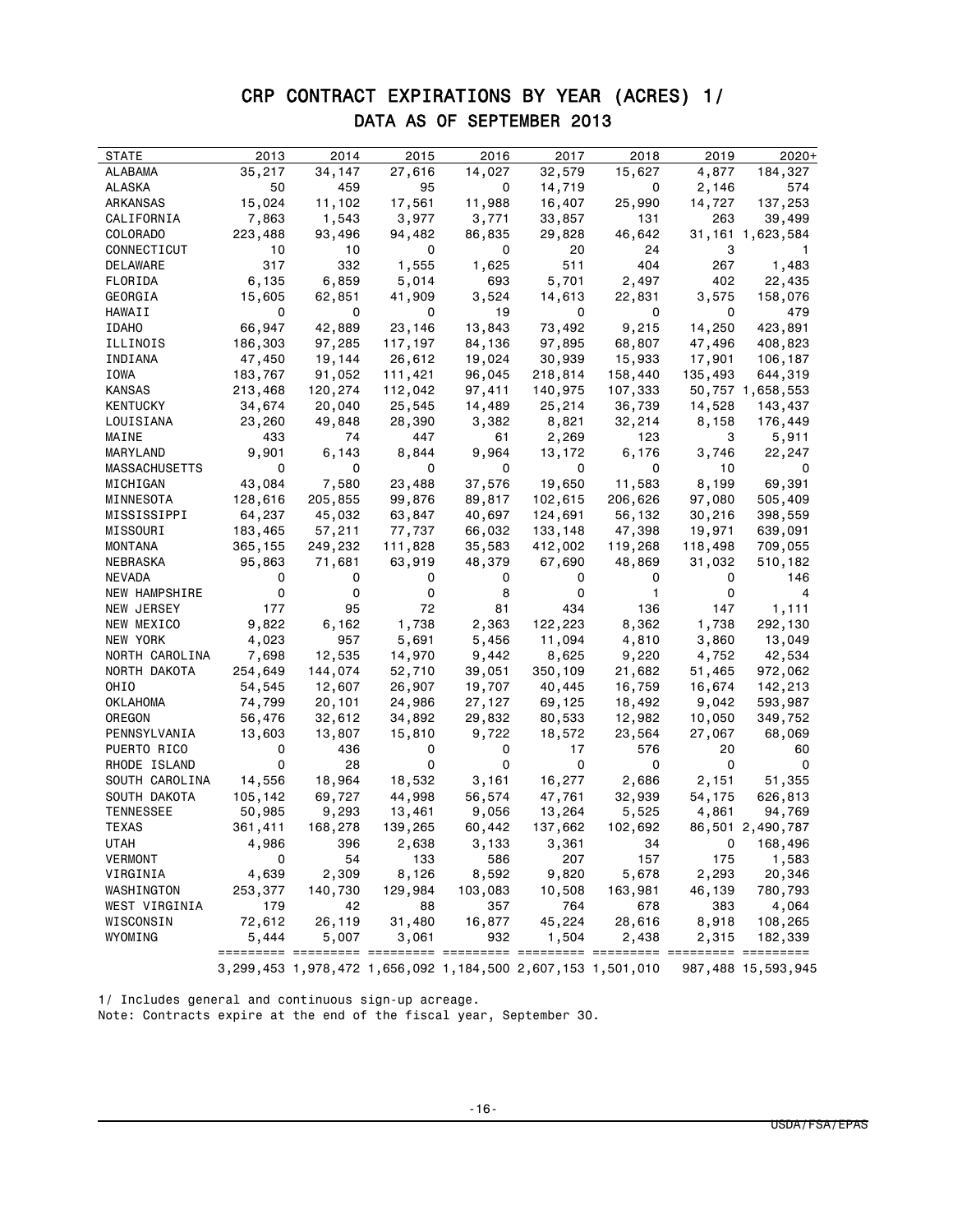| <b>STATE</b>         | <b>GRASS PLANTINGS</b> |                     |                  | TREE PLANTINGS |                  | WILDLIFE          | WILDLIFE  | FIELD        |
|----------------------|------------------------|---------------------|------------------|----------------|------------------|-------------------|-----------|--------------|
|                      | INTROD.                | NATIVE              | <b>SOFTWOODS</b> | LONGLEAF       | <b>HARDWOODS</b> | HABITAT           | CORRIDORS | WINDBREAKS   |
|                      | (CP1)                  | (CP2)               | (CP3)            | <b>PINE</b>    | (CP3A)           | $(CP4D)$ 2/       | (CP4B)    | (CP5)        |
|                      |                        |                     |                  | $(CP3A)$ 1/    |                  |                   |           |              |
| <b>ALABAMA</b>       | 13,509                 | 3,813               | 105,766          | 46,600         | 14,021           | 7,073             | 475       |              |
| ALASKA               | 2,189                  | 0                   | 0                | 0              | 0                | 0                 | 0         | 0            |
| ARKANSAS             | 4,082                  | 4,977               | 15,849           | 0              | 33,088           | 2,315             | 206       | 0            |
| CALIFORNIA           | 16,786                 | 1,067               | 5                | 0              | 50               | 9,372             | 0         | 0            |
| COLORADO             | 63,411                 | 903,853             | 63               | 0              | 1                | 506,101           | 162       | 1,451        |
| CONNECTICUT          | 29                     | 34                  | 0                | 0              | 0                | 0                 | 0         | 0            |
| <b>DELAWARE</b>      | 53                     | 23                  | 0                | 0              | 3,422            | 1,137             | 0         | 0            |
| FLORIDA              | 38                     | 159                 | 13,684           | 10,976         | 778              | 1,278             | 0         | 0            |
| GEORGIA              | 811                    | 176                 | 47,680           | 115,381        | 6,927            | 3,068             | 38        | $\Omega$     |
| HAWAII               | 0                      | 0                   | 0                | 0              | 13               | 0                 | 0         | 0            |
| <b>IDAHO</b>         | 176,676                | 53,564              | 6,052            | 0              | 40               | 113,561           | 31        | 412          |
| ILLINOIS             | 180,909                | 56,929              | 1,182            | 0              | 50,398           | 120,684           | 247       | 2,560        |
| INDIANA              | 29,386                 | 24,683              | 418              | 0              | 18,007           | 11,259            | 306       | 2,177        |
| IOWA                 | 173,420                | 141,603             | 505              | 0              | 15,239           | 170,071           | 588       | 6,533        |
| <b>KANSAS</b>        | 13,700                 | 841,221             | 20               | 0              | 475              | 290,877           | 468       | 1,922        |
| <b>KENTUCKY</b>      | 58,065                 | 34,877              | 189              | 0              | 5,332            | 418               | 69        | 0            |
| LOUISIANA            | 341                    | 2,220               | 23,530           | 4,066          | 98,551           | 32,019            | 5         | 0            |
| MAINE                | 2,992                  | 2                   | 130              | 0              | $\mathbf{1}$     | 131               | 0         | $\Omega$     |
| MARYLAND             | 9,941                  | 2,706               | 552              | 0              | 573              | 1,673             | 3         | 0            |
| <b>MASSACHUSETTS</b> | 0                      | 0                   | 0                | 0              | 0                | 0                 | 0         | $\Omega$     |
| MICHIGAN             | 29,431                 | 25,299              | 3,966            | 0              | 3,093            | 15,998            | 390       | 2,569        |
| MINNESOTA            | 104,893                | 83,954              | 8,970            | 0              | 22,731           | 240,406           | 222       | 9,203        |
| MISSISSIPPI          | 17,968                 | 2,828               | 199,312          | 2,191          | 79,279           | 5,222             | 81        | 0            |
| MISSOURI             | 456,066                | 179,353             | 549              | 0              | 15,039           | 5,315             | 203       | 111          |
| <b>MONTANA</b>       | 452,115                | 600,024             | 134              | 0              | 50               | 23,012            | 116       | 225          |
| NEBRASKA             | 30,078                 | 352,305             | 320              | 0              | 612              | 42,173            | 30        | 33,251       |
| NEW HAMPSHIRE        | 0                      | 0                   | 0                | 0              | 0                | 0                 | 0         | 0            |
| NEW JERSEY           | 457                    | 137                 | 51               | 0              | 48               | 0                 | 0         | 7            |
| NEW MEXICO           | 34,254                 | 275,101             | $\mathbf 0$      | 0              | 0                | 140               | 0         | 0            |
| NEW YORK             | 6,997                  | 838                 | 438              | 0              | 654              | 575               | 25        | 9            |
| NORTH CAROLINA       | 1,662                  | 884                 | 16,578           | 11,004         | 3,815            | 1,064             | 37        | 26           |
| NORTH DAKOTA         | 186,054                | 52,651              | 66               | 0              | 425              | 369,390           | 0         | 4,930        |
| OHIO                 | 20,029                 | 59,855              | 1,653            | 0              | 7,357            | 36,802            | 180       | 3,565        |
| OKLAHOMA             | 103,981                | 372,167             | 43               | 0              | 280              | 883               | 0         | 41           |
| OREGON               | 201,952                | 107,427             | 2,227            | 0              | 61               | 12,270            | 1,161     | 4            |
| PENNSYLVANIA         | 97,467                 | 32,670              | 126              | 0              | 1,084            | 4,425             | 38        | 0            |
| PUERTO RICO          | 0                      | 0                   | 0                | 0              | 9                | 26                | 0         | 0            |
| SOUTH CAROLINA       | 678                    | 186                 | 26,897           | 18,856         | 1,627            | 1,752             | 0         | 39           |
| SOUTH DAKOTA         | 57,115                 | 106,195             | 72               | 0              | 54               | 68,715            | 38        | 24,486       |
| TENNESSEE            | 32,058                 | 40,963              | 19,287           | 0              | 6,275            | 4,842             | 97        | $\mathbf{0}$ |
| <b>TEXAS</b>         | 229,561                | 1,934,207           | 1,716            | 0              | 10               | 27,060            | 772       | 43           |
| <b>UTAH</b>          | 69,704                 | 16,322              | 0                | 0              | 0                | 504               | 0         | $\mathbf{1}$ |
| VERMONT              | $\overline{7}$         | 0                   | 0                | 0              | 0                | 0                 | 0         | $\mathsf 0$  |
| VIRGINIA             | 3,293                  | 1,647               | 9,147            | 0              | 241              | 467               | 173       | 3            |
| WASHINGTON           | 187,252                | 768,409             | 2,059            | 0              | 0                | 136,894           | 48        | 11           |
| WEST VIRGINIA        | 208                    | 22                  | 6                | 0              | 16               | 0                 | 0         | 0            |
| WISCONSIN            | 35,604                 | 34,741              | 6,692            | 0              | 35,659           | 5,211             | 202       | 163          |
| WYOMING              | 95,958<br>==========   | 2,267<br>===        | 10<br>========== | 0              | 0                | 5,926             | 0         | 223          |
|                      |                        | 3,201,313 7,122,363 | 515,944          | 209,074        |                  | 425,336 2,280,109 | 6,412     | 93,964       |

### CONSERVATION PRACTICES INSTALLED ON CRP (ACRES) \* CUMULATIVE, AS OF SEPTEMBER 2013

1/ See also CP36 (p. 21)

 $2/$  Seedings that meet multiple seasonal requirements for wildlife of local or regional concern.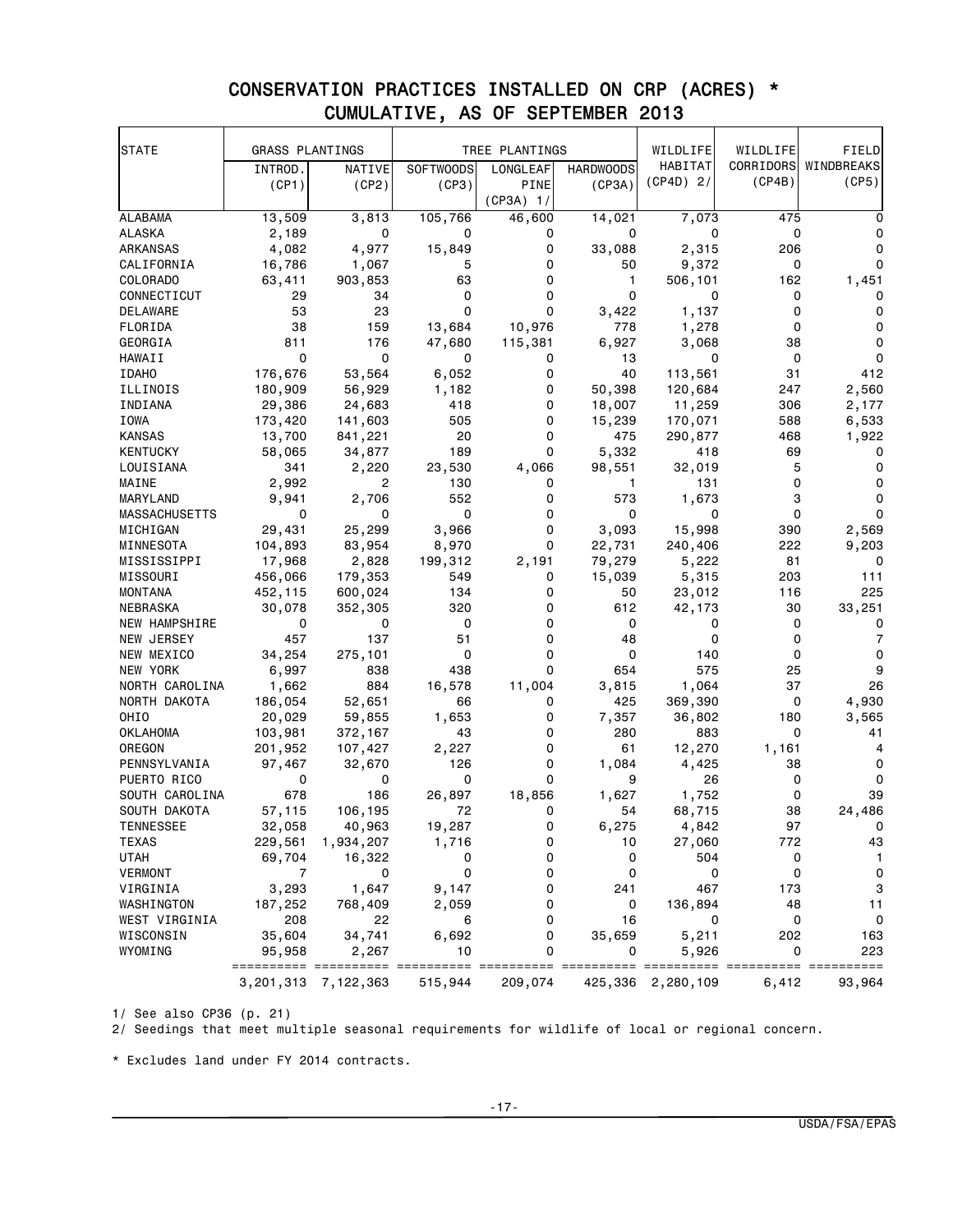### CONSERVATION PRACTICES INSTALLED ON CRP (ACRES) \* CUMULATIVE, AS OF SEPTEMBER 2013, CON'T

|                      | DIVERSIONS       |                 |                  |                  |          |                |                |                |
|----------------------|------------------|-----------------|------------------|------------------|----------|----------------|----------------|----------------|
| <b>STATE</b>         | & EROSION        |                 | SHALLOW          |                  |          |                | <b>CONTOUR</b> |                |
|                      | CONTROL          | <b>GRASS</b>    | <b>WATER FOR</b> | EXISTING         | EXISTING | WILDLIFE       | <b>GRASS</b>   | SHELTER-       |
|                      | STRUCT.          | WATERWAYS       | WILDLIFE         | GRASS            | TREES    | FOOD PLOTS     | <b>STRIPS</b>  | <b>BELTS</b>   |
|                      | (CP6&CP7)        | (CP8)           | (CP9)            | (CP10)           | (CP11)   | (CP12)         | (CP15)         | (CP16)         |
| <b>ALABAMA</b>       | 0                | 4               | 102              | 28,212           | 52,434   | 1,304          | 11             | 0              |
| <b>ALASKA</b>        | 0                | 0               | 0                | 15,226           | 0        | 0              | 0              | 0              |
| ARKANSAS             | 0                | 15              | 658              | 6,730            | 19,605   | 558            | 0              | 0              |
| CALIFORNIA           | 0                | 0               | 142              | 55,822           | 308      | 28             | 0              | 0              |
| COLORADO             | 0                | 588             | 18               | 548,284          | 65       | 582            | 12             | 4,496          |
| CONNECTICUT          | 0                | 0               | 0                | 4                | 0        | 0              | 0              | 0              |
| DELAWARE             | 0                | $\overline{7}$  | 240              | 25               | 0        | 9              | 4              | 0              |
| FLORIDA              | 0                | 0               | 0                | 640              | 17,643   | 128            | 0              | 0              |
| GEORGIA              | 0                | 42              | 23               | 1,273            | 32,481   | 1,517          | 1              | 0              |
| HAWAII               | 0                | 0               | 0                | 0                | 0        | 0              | 0              | 0              |
| <b>IDAHO</b>         | 0                | 0               | 13               | 162,011          | 1,791    | 900            | $\mathbf 0$    | 129            |
| ILLINOIS             | 21               | 33,390          | 5,042            | 141,900          | 14,580   | 7,054          | 1,268          | 150            |
| INDIANA              | 1                | 19,477          | 1,067            | 36,896           | 7,875    | 1,166          | 51             | 18             |
| IOWA                 | 9                | 37,395          | 10,916           | 253,744          | 8,251    | 5,619          | 13,622         | 2,331          |
| <b>KANSAS</b>        | 0                | 9,193           | 1,035            | 267,277          | 249      | 3,836          | 4,017          | 862            |
| <b>KENTUCKY</b>      | 0                | 4,566           | 2,221            | 13,978           | 1,300    | 1,419          | 41             | 0              |
| LOUISIANA            | 0                | 9               | 659              | 2,675            | 17,917   | 1,601          | 0              | 0              |
| MAINE                | 0                | 57              | 0                | 3,209            | 313      | 0              | 0              | $\mathbf 0$    |
| MARYLAND             | 0                | 253             | 1,165            | 1,858            | 465      | 46             | 0              | 0              |
| MASSACHUSETTS        | 0                | 0               | 0                | 0                | 0        | 0              | 0              | 0              |
| MICHIGAN             | $\overline{c}$   | 768             | 2,152            | 42,157           | 3,888    | 1,606          | 9              | 63             |
| MINNESOTA            | 0                | 3,994           | 267              | 86,314           | 12,418   | 4,902          | 964            | 4,152          |
| MISSISSIPPI          | 0                | 60              | 560              | 39,119           | 185,998  | 3,239          | 28             | 0              |
| MISSOURI             | 13               | 2,256           | 2,025            | 237,950          | 8,630    | 4,938          | 1,132          | 69             |
| <b>MONTANA</b>       | 0                | 80              | 85               | 585,028          | 555      | 2,694          | 0              | 260            |
| NEBRASKA             | 0                | 1,566           | 232              | 134,738          | 1,295    | 1,526          | 449            | 2,291          |
| <b>NEW HAMPSHIRE</b> | 0                | 0               | 0                | 0                | 0        | 0              | 0              | 0              |
| NEW JERSEY           | 0                | 142             | $\mathbf 0$      | 121              | 22       | $\overline{7}$ | 0              | 0              |
| NEW MEXICO           | 0                | 0               | 0                | 98,311           | 0        | 24             | 0              | 0              |
| NEW YORK             | 1                | 51              | 3                | 19,042           | 823      | 65             | 3              | 0              |
| NORTH CAROLINA       | 0                | 276             | 638              | 2,790            | 14,556   | 37             | 0              | 13             |
| NORTH DAKOTA         | 0                | 121             | 1                | 396,665          | 652      | 3,332          | 0              | 5,327          |
| OHIO                 | 0                | 11,232          | 649              | 44,604           | 3,815    | 803            | 15             | 113            |
| <b>OKLAHOMA</b>      | 20               | 185             | 79               | 263,016          | 173      | 1,210          | 0              | 37             |
| OREGON               | 0                | 29              | 0                | 133,333          | 566      | 154            | 0              | $\overline{c}$ |
| PENNSYLVANIA         | 0                | 412             | 37               | 18,347           | 330      | 1,474          | 63             | 0              |
| PUERTO RICO          | 0                | 0               | 0                | 48               | 121      | 0              | 60             | 0              |
| SOUTH CAROLINA       | 0                | 42              | 309              | 2,066            | 25,130   | 372            | 0              | 0              |
| SOUTH DAKOTA         | 0                | 1,418           | 61               | 120,053          | 516      | 6,401          | 34             | 15,776         |
| TENNESSEE            | 2                | 196             | 96               | 33,880           | 9,384    | 510            | 53             | 0              |
| <b>TEXAS</b>         | 0                | 2,038           | 120              | 911,029          | 3,246    | 3,927          | 112            | 5              |
| <b>UTAH</b>          | 0                | 14              | 0                | 89,347           | 0        | 20             | 40             | $\mathbf 0$    |
| VERMONT              | 0                | 16              | 0                | 45               | 0        | 0              | 0              | $\mathsf 0$    |
| VIRGINIA             | 0                | 55              | 82               | 5,232            | 6,090    | 29             | 4              | $\mathsf 0$    |
| WASHINGTON           | 0                | 421             | 51               | 177,434          | 1,133    | 690            | 42,191         | 9              |
| WEST VIRGINIA        | 0                | 0               | 0                | 230              | 0        | 0              | 0              | 0              |
| WISCONSIN            | 1                | 1,694           | 2,247            | 99,526           | 17,956   | 2,232          | 798            | 27             |
| WYOMING              | 0                | 0               | 0                | 75,187           | 13       | 53             | 0              | 59             |
|                      | ==========<br>68 | $==$<br>132,061 | ==========       | 32,995 5,155,376 | 472,590  | 66,010         | 64,982         | 36,190         |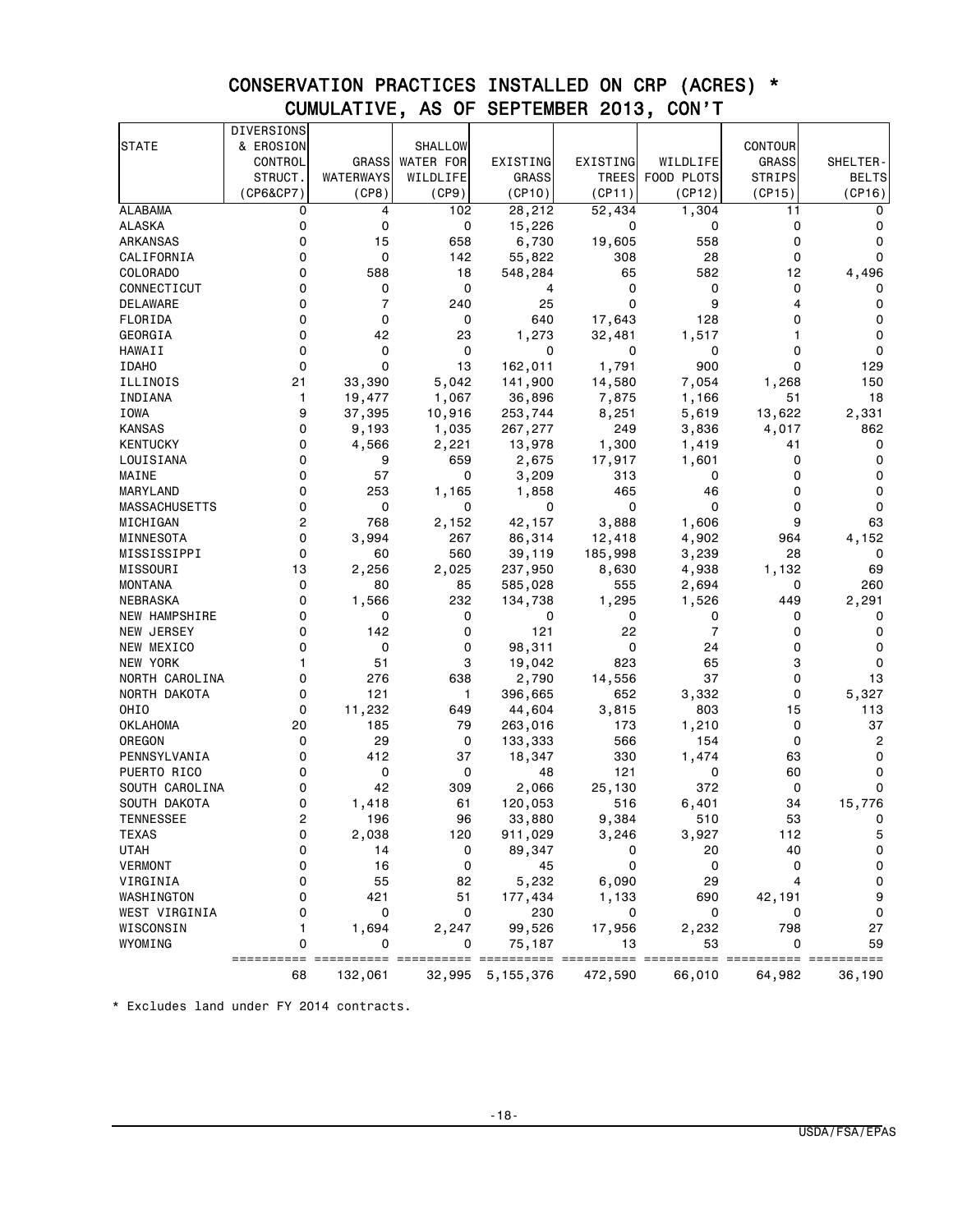## CONSERVATION PRACTICES INSTALLED ON CRP (ACRES) \* CUMULATIVE, AS OF SEPTEMBER 2013, CON'T

|                      |             |            |               |                |           | WETLAND RESTORATION |              |               |
|----------------------|-------------|------------|---------------|----------------|-----------|---------------------|--------------|---------------|
| <b>STATE</b>         |             | SALINITY   |               | RIPARIAN       | (CP23) 2/ | FLOODPLAIN          | NON-         | <b>CROSS</b>  |
|                      | LIVING      | REDUCING   | FILTER-       | <b>BUFFERS</b> |           | (CP23) 3/           | FLOODPLAIN   | WIND TRAP     |
|                      | SNOW FENCES | VEGETATION | <b>STRIPS</b> | 1/             |           |                     | $(CP23A)$ 3/ | <b>STRIPS</b> |
|                      | (CP17)      | (CP18)     | (CP21)        | (CP22)         |           |                     |              | (CP24)        |
| <b>ALABAMA</b>       | 0           | 0          | 672           | 33,432         | 0         | 5                   | $\mathbf 0$  | 0             |
| <b>ALASKA</b>        | 0           | 0          | 0             | 145            | 0         | 0                   | 0            | 0             |
| ARKANSAS             | 0           | 0          | 5,779         | 61,963         | 9,907     | 23,437              | 10,407       | 0             |
| CALIFORNIA           | 0           | 0          | 0             | 1,303          | 777       | 0                   | 0            | 0             |
| COLORADO             | 27          | 14         | 140           | 691            | 456       |                     | 287          | 19            |
| CONNECTICUT          | 0           | 0          | 0             | $\mathbf{1}$   | 0         | 0                   | 0            | 0             |
| <b>DELAWARE</b>      | 0           | 0          | 940           | 102            | 246       | 81                  | 0            | 0             |
| FLORIDA              | 0           | 0          | 0             | 64             | 0         | 0                   | 0            | 0             |
| GEORGIA              | 0           | 0          | 370           | 1,477          | 416       | 13                  | 0            | 0             |
| HAWAII               | 0           | 0          | 0             | 484            | 0         | 0                   | 0            | 0             |
| <b>IDAHO</b>         | 63          | 0          | 943           | 6,088          |           | 0                   | 25           | 0             |
|                      | 55          | 4          |               |                | 1,066     |                     |              | 0             |
| ILLINOIS             |             |            | 127,835       | 110,704        | 38,348    | 14,185              | 2,682        |               |
| INDIANA              | 1           | 1          | 54,076        | 5,834          | 3,713     | 1,843               | 2,737        | 0             |
| IOWA                 | 618         | 0          | 209,313       | 59,523         | 9,979     | 81,661              | 6,048        | 0             |
| <b>KANSAS</b>        | 65          | 875        | 28,815        | 3,556          | 1,312     | 3,544               | 4,207        | 108           |
| KENTUCKY             | 0           | 0          | 27,003        | 23,742         | 11        | 96                  | 10           | 0             |
| LOUISIANA            | 0           | 0          | 532           | 5,478          | 17,791    | 39,956              | 20,518       | 0             |
| MAINE                | 0           | 0          | 69            | 92             | 0         | 0                   | 0            | 0             |
| MARYLAND             | 0           | 0          | 34,295        | 16,658         | 1,596     | 1,054               | 124          | 0             |
| <b>MASSACHUSETTS</b> | 0           | 0          | 10            | 0              | 0         | 0                   | 0            | 0             |
| MICHIGAN             | 14          | 0          | 43,868        | 3,329          | 10,399    | 2,611               | 9,130        | 0             |
| MINNESOTA            | 4,223       | 5,574      | 132,635       | 43,989         | 228,130   | 24,791              | 79,826       | 4             |
| MISSISSIPPI          | 0           | 0          | 7,657         | 171,041        | 6,121     | 5,688               | 887          | 0             |
| MISSOURI             | 0           | 0          | 35,752        | 29,200         | 1,558     | 11,733              | 461          | 0             |
| MONTANA              | 41          | 98,884     | 206           | 3,189          | 2,470     | 93                  | 0            | 0             |
| NEBRASKA             | 123         | 946        | 18,053        | 2,952          | 4,985     | 2,107               | 1,839        | 0             |
| NEW HAMPSHIRE        | 0           | 0          | 0             | 13             | 0         | 0                   | 0            | 0             |
| NEW JERSEY           | 0           | 0          | 367           | 225            | 0         | 0                   | 0            | 0             |
| NEW MEXICO           | 0           | 0          | 0             | 5,280          | 0         | 0                   | 0            | 0             |
| NEW YORK             | 0           | 0          | 467           | 12,716         | 5         | 60                  | 31           | 0             |
| NORTH CAROLINA       | 0           | 0          | 3,236         | 31,201         | 1,093     | 1,119               | $\Omega$     | 0             |
| NORTH DAKOTA         | 673         | 104,201    | 9,556         | 567            | 331,862   | 2,971               | 46,309       | 10            |
| OHIO                 | 0           | 0          | 71,942        | 7,065          | 2,717     | 2,858               | 5,268        | 0             |
| <b>OKLAHOMA</b>      | 0           | 1,980      | 690           | 1,755          | 218       | 293                 | 1,660        | 0             |
| OREGON               | 0           | 0          | 2,399         | 37,291         | 87        | 73                  | 115          | 0             |
| PENNSYLVANIA         | 0           | 0          | 1,553         | 25,431         | 295       | 711                 | 0            | 0             |
| PUERTO RICO          | 0           | 0          | 0             | 300            | 0         | 0                   | 0            | 0             |
| SOUTH CAROLINA       | 0           | 0          | 3,093         | 23,903         | 151       | 21                  | 0            | 0             |
| SOUTH DAKOTA         | 608         | 15,779     | 9,527         | 5,775          | 124,851   | 30,066              | 69,727       | 0             |
| <b>TENNESSEE</b>     |             |            | 8,091         | 6,394          | 336       | 286                 |              | 0             |
| <b>TEXAS</b>         | 0           | 436        | 1,352         | 31,678         | 6,745     | 917                 | 371          | 161           |
| <b>UTAH</b>          | 0           | 0          | 32            | 200            | 0         | 0                   | 0            | 0             |
| <b>VERMONT</b>       | 0           | 0          | 220           | 2,536          | 0         | 0                   | 0            | 0             |
| VIRGINIA             | 0           | 0          | 4,466         | 24,604         | 173       | 36                  | 0            | 0             |
| WASHINGTON           | 0           | 24         | 37,901        | 24,034         | 2,535     | 50                  | 5            | 0             |
| WEST VIRGINIA        | 0           | 0          | 470           | 5,370          | 0         | 0                   | 0            | 0             |
| WISCONSIN            | 41          | 0          | 23,933        | 15,959         | 5,569     | 1,530               | 691          | 0             |
| WYOMING              | 3           | 0          | 0             | 5,010          |           |                     | 0            | 0             |
|                      | ==========  | ===        |               | ======         |           |                     |              |               |
|                      | 6,556       | 228,717    | 908,260       | 852,378        | 815,921   | 253,893             | 263,367      | 301           |

1/ Includes cropland and marginal pasture.

2/ Acres enrolled under general sign-up and CREP through 2003.

3/ Acres enrolled under continuous CREP and non-CREP sign-up after 2003.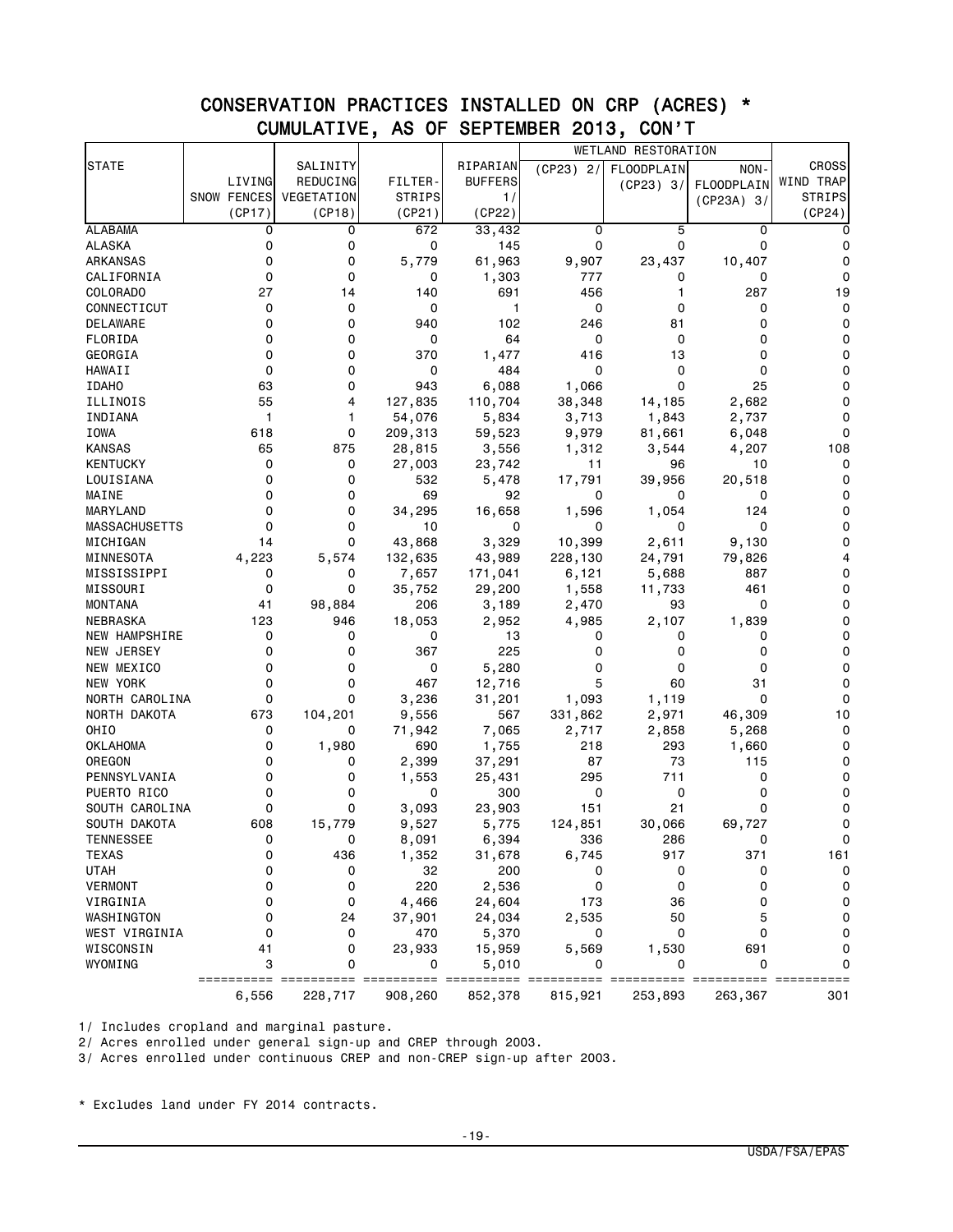# CONSERVATION PRACTICES INSTALLED ON CRP (ACRES) \* CUMULATIVE, AS OF SEPTEMBER 2013, CON'T

|                                  | RARE AND       | FARMABLE WETLAND |               | MARGINAL PASTURE |                |                   |                 | <b>UPLAND</b>  |
|----------------------------------|----------------|------------------|---------------|------------------|----------------|-------------------|-----------------|----------------|
| STATE                            | DECLINING      | PROGRAM 1/       |               | <b>BUFFERS</b>   |                | <b>BOTTOMLAND</b> | EXPIRED         | <b>BIRD</b>    |
|                                  | <b>HABITAT</b> | <b>WETLAND</b>   | <b>BUFFER</b> | WILDLIFE         | <b>WETLAND</b> | <b>HARDWOOD</b>   | <b>HARDWOOD</b> | HABITAT        |
|                                  | (CP25)         | (CP27)           | (CP28)        | (CP29)           | (CP30)         | <b>TREES</b>      | <b>TREES</b>    | <b>BUFFERS</b> |
|                                  |                |                  |               |                  |                | (CP31)            | (CP32)          | (CP33)         |
| <b>ALABAMA</b>                   | 619            | 0                | 0             | 63               | 0              | 1,073             | 0               | 1,191          |
| ALASKA                           | 0              | 0                | 0             | 0                | 433            | 0                 | 0               | 0              |
| ARKANSAS                         | $\mathbf 0$    | 0                | 0             | 498              | 3,324          | 14,217            | 393             | 5,575          |
| CALIFORNIA                       | 0              | 0                | 0             | 179              | 0              | 0                 | 0               | 0              |
| COLORADO                         | 1,944          | 33               | 123           | 223              | 57             | 0                 | 0               | 171            |
| CONNECTICUT                      | 0              | 0                | 0             | 0                | 0              | 0                 | 0               | 0              |
| DELAWARE                         | 0              | 0                | 0             | 0                | 0              | 0                 | 0               | 0              |
| FLORIDA                          | 0              | 0                | 0             | 0                | 0              | 0                 | 0               | 0              |
| GEORGIA                          | 0              | 0                | 0             | 3                | 0              | 25                | 0               | 2,222          |
| <b>HAWAII</b>                    | $\mathbf 0$    | 0                | 0             | 0                | 0              | 0                 | 0               | 0              |
| <b>IDAHO</b>                     | 79             | 4                | 2             | 224              | 178            | 0                 | 0               | 0              |
| ILLINOIS                         | 2,448          | 223              | 395           | 271              | 23             | 3,679             | 637             | 61,408         |
| INDIANA                          | 2,352          | 342              | 629           | 78               | 51             | 5,263             | 555             | 13,839         |
| IOWA                             | 159,433        | 22,735           | 54,475        | 10,069           | 2,248          | 2,513             | 1,546           | 25,068         |
| <b>KANSAS</b>                    | 774,993        | 685              | 1,292         | 19               | 0              | 221               | 0               | 40,333         |
| <b>KENTUCKY</b>                  | 38,308         | 0                | 0             | 72,104           | 5              | 294               | 234             | 8,004          |
| LOUISIANA                        | 0              | 0                | 0             | 0                | 0              | 39,860            | 913             | 382            |
| MAINE                            | 0              | 0                | 0             | 5                | 12             | 0                 | 0               | 0              |
| MARYLAND                         | 390            | 1                | 4             | 902              | 17             | 0                 | 0               | 735            |
| <b>MASSACHUSETTS</b>             | $\mathbf 0$    | $\Omega$         | 0             | 0                | 0              | 0                 | 0               | 0              |
| MICHIGAN                         | 222            | 25               | 52            | 5                | 311            | 11                | 6               | 851            |
| MINNESOTA                        | 175,105        | 15,256           | 34,117        | 867              | 6,085          | 596               | 1,690           | 480            |
| MISSISSIPPI                      | $\mathbf 0$    | 40               | 157           | 23               | 24             | 27,699            | 775             | 2,245          |
| MISSOURI                         | 68,688         | 4                | 5             | 1,278            | 2,064          | 1,153             | 546             | 34,111         |
| <b>MONTANA</b>                   | 194,762        | 44               | 78            | 105              | 0              | 0                 | 0               | 0              |
| NEBRASKA                         | 204,794        | 1,594            | 2,418         | 1,317            | 228            | 9                 | 0               | 5,999          |
| NEW HAMPSHIRE                    | 0              | 0                | 0             | 0                | 0              | 0                 | 0               | 0              |
| NEW JERSEY                       | 0              | 0                | 0             | 0                | 0              | 0                 | 0               | 0              |
| NEW MEXICO                       | 0              | 0                | 0             | 0                | 0              | 0                 | 0               | 0              |
| NEW YORK                         | 0              | 0                | 0             | 2,568            | 1,010          | 2                 | 0               | 0              |
| NORTH CAROLINA                   | $\Omega$       | $\Omega$         | 0             | 55               | 0              | 28                | 0               | 8,690          |
| NORTH DAKOTA                     | 11,161         | 18,916           | 46,940        | 0                | 0              | $\mathbf 0$       | 0               | 0              |
| OHIO                             | 6,774          | 76               | 173           | 2,848            | 102            | 57                | 39              | 15,597         |
| OKLAHOMA                         | 27,187         | 47               | 122           | 6                | 9              | 443               | 80              | 1,048          |
| OREGON                           | 32,253         | 0                | 0             | 12,079           | 390            | 0                 | 0               | 0              |
| PENNSYLVANIA                     | 0              | 0                | 0             | 1,207            | 468            | 2                 | 0               | 0              |
| PUERTO RICO                      | $\mathbf 0$    | 0                | 0             | 545              | 0              | 0                 | 0               | 0              |
| SOUTH CAROLINA                   | 0              | 0                | 0             | 67               | 86             | 0                 | 0               | 5,582          |
| SOUTH DAKOTA<br><b>TENNESSEE</b> | 19,367         | 25,729           | 54,945        | 5,031            | 23,863         | 0                 | 0               | 1,509          |
| <b>TEXAS</b>                     | 52             |                  | 0             | 43               | 0              | 2,933             | 0               | 5,179          |
| <b>UTAH</b>                      | 0              | 0<br>0           | 0             | 2,224<br>26      | 2<br>0         | 381<br>0          | 0               | 4,769<br>0     |
| <b>VERMONT</b>                   | $\mathbf 0$    | 0                | 0             | 0                | 3              | 0                 | 0               | 0              |
| VIRGINIA                         | 0              | 0                | 0             | 610              | 20             | 0                 | 0               |                |
| WASHINGTON                       | 1,166          | 1                | 4             | 916              | 105            | 0                 | 0               | 1,633<br>43    |
| WEST VIRGINIA                    | 0              | 0                | 0             | 0                | 0              | 0                 | 0               | 0              |
| WISCONSIN                        | 15,765         | 23               | 36            | 1,210            | 30             | 0                 | 945             | 290            |
| WYOMING                          | 0              | 0                | 0             | 1,052            | 0              | 0                 | $\Omega$        | 0              |
|                                  |                |                  |               |                  |                |                   |                 | ==========     |
|                                  | 1,737,861      | 85,779           | 195,966       | 118,722          | 41,149         | 100,460           | 8,358           | 246,952        |

1/ For more FWP see page 21.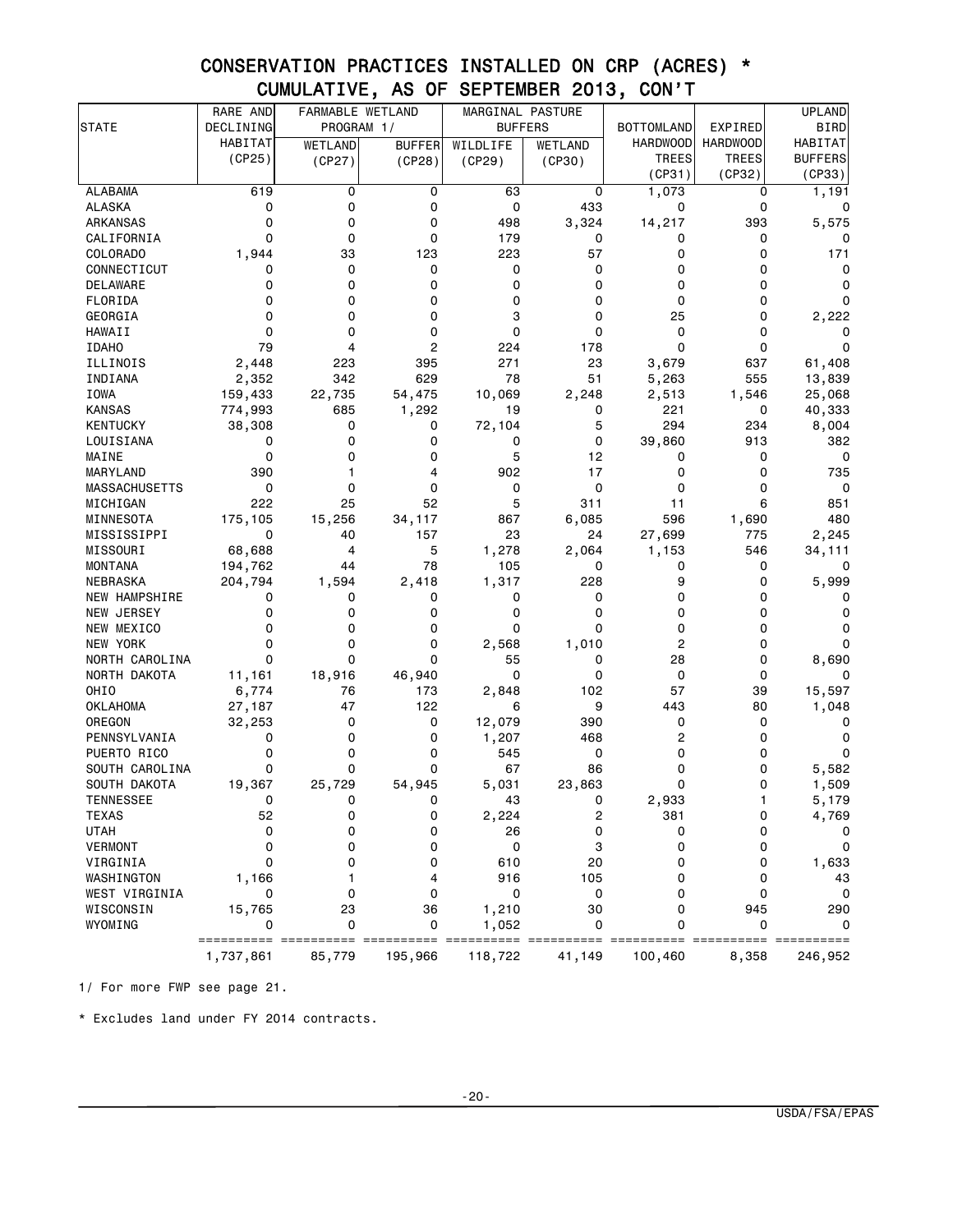# CONSERVATION PRACTICES INSTALLED ON CRP (ACRES) \* CUMULATIVE, AS OF SEPTEMBER 2013 CON'T

|                      |          |             | STATE              |                  |              |              |                |                    |
|----------------------|----------|-------------|--------------------|------------------|--------------|--------------|----------------|--------------------|
| <b>STATE</b>         | LONGLEAF | <b>DUCK</b> | ACRES FOR          | <b>CONSTRUC-</b> | AQUACUL-     | FLOODED      | POLLINATOR     | <b>TOTAL</b>       |
|                      | PINE     | NESTING     | WILDLIFE           | TED              | <b>TURE</b>  | PRAIRIE      | HABITAT 2/     |                    |
|                      | (CP36)   | HABITAT     | <b>ENHANCEMENT</b> | <b>WETLANDS</b>  | WETLANDS     | WETLANDS     | (CP42)         |                    |
|                      |          | (CP37)      | (CP38)             | (CP39) 1/        | (CP40)       | (CP41)<br>1/ |                |                    |
| <b>ALABAMA</b>       | 11,076   | 0           | 3,223              | 0                | 14           | 0            | 21             | 324,751            |
| <b>ALASKA</b>        | 0        | 0           | 0                  | 0                | 0            | 0            | 0              | 17,992             |
| ARKANSAS             | 0        | 0           | 13,776             | 0                | 2,145        | 0            | 34             | 239,539            |
| CALIFORNIA           | 0        | 0           | 0                  | 0                | 0            | 0            | 1,821          | 87,660             |
| COLORADO             | 0        | 0           | 23,803             | 0                | 0            | 0            | 9,991          | 2,067,070          |
| CONNECTICUT          | 0        | 0           | 0                  | 0                | 0            | 0            | 0              | 69                 |
| DELAWARE             | 0        | 0           | 0                  | 0                | 0            | 0            | $\overline{c}$ | 6,292              |
| FLORIDA              | 882      | 0           | 0                  | 0                | 0            | 0            | 0              | 46,270             |
| GEORGIA              | 88,321   | 0           | 7,700              | 0                | 0            | 0            | 0              | 309,963            |
| HAWAII               | 0        | 0           | 0                  | 0                | 0            | 0            | 0              | 498                |
| <b>IDAHO</b>         | 0        | 0           | 84,457             | 0                | 0            | 0            | 5,928          | 614,213            |
| ILLINOIS             | 0        | 14          | 11,924             | 3                | 0            | 0            | 1,763          | 992,878            |
| INDIANA              | 0        | 0           | 18,025             | 13               | 0            | 0            | 1,126          | 263,238            |
| IOWA                 | 0        | 575         | 37,884             | 174              | 0            | 125          | 1,259          | 1,524,985          |
| <b>KANSAS</b>        | 0        | 0           | 59,396             | 4                | 0            | 0            | 1,351          | 2,355,922          |
| <b>KENTUCKY</b>      | 0        | 0           |                    | 0                | 0            | 0            | 158            |                    |
|                      | 59       | 0           | 8,258              | 0                |              | 0            | 17             | 300,703<br>312,503 |
| LOUISIANA<br>MAINE   | 0        | 0           | 215                | 0                | 3,188        | 0            | 0              |                    |
|                      |          |             | 2,135              |                  | 0            |              |                | 9,151              |
| MARYLAND             | 0        | 0           | 0                  | 0                | 0            | 0            | 21             | 75,032             |
| MASSACHUSETTS        | 0        | 0           | 0                  | 0                | 0            | 0            | 0              | 10                 |
| MICHIGAN             | 0        | 0           | 5,590              | 0                | 0            | 0            | 47             | 207,904            |
| MINNESOTA            | 0        | 8,870       | 33,213             | 71               | 0            | 672          | 616            | 1,380,309          |
| MISSISSIPPI          | 396      | 0           | 7,889              | 0                | 10,698       | 0            | 0              | 777,227            |
| MISSOURI             | 0        | 0           | 21,012             | 0                | 206          | 0            | 3,260          | 1,124,682          |
| <b>MONTANA</b>       | 0        | 1,455       | 19,397             | 0                | 0            | 0            | 4,371          | 1,989,479          |
| NEBRASKA             | 0        | 0           | 35,882             | 0                | 0            | 0            | 3,576          | 887,689            |
| <b>NEW HAMPSHIRE</b> | 0        | 0           | 0                  | 0                | 0            | 0            | 0              | 13                 |
| NEW JERSEY           | 0        | 0           | 636                | 0                | 0            | 0            | $\mathbf{1}$   | 2,221              |
| NEW MEXICO           | 0        | 0           | 2,600              | 0                | 0            | 0            | 754            | 416,463            |
| NEW YORK             | 0        | 0           | 1,142              | 0                | 0            | 0            | 24             | 47,551             |
| NORTH CAROLINA       | 6,136    | 0           | 918                | 0                | 58           | 0            | 0              | 105,913            |
| NORTH DAKOTA         | 0        | 110,995     | 44,298             | 0                | 0            | 31,236       | 1,220          | 1,780,545          |
| OHI <sub>0</sub>     | 0        | 0           | 10,041             | 6                | 0            | 0            | 822            | 317,060            |
| OKLAHOMA             | 0        | 0           | 6,692              | 0                | 0            | 0            | 113            | 784,478            |
| OREGON               | 0        | 0           | 1,046              | 0                | 0            | 0            | 347            | 545,282            |
| PENNSYLVANIA         | 0        | 0           | 0                  | 0                | 0            | 0            | 0              | 186,143            |
| PUERTO RICO          | 0        | 0           | 0                  | 0                | 0            | 0            | 0              | 1,109              |
| SOUTH CAROLINA       | 9,758    | 0           | 1,055              | 0                | 0            | 0            | 0              | 121,672            |
| SOUTH DAKOTA         | 0        | 110,573     | 65,790             | 0                | 0            | 7,252        | 916            | 972,320            |
| TENNESSEE            | $\Omega$ | $\Omega$    | 5,307              | $\Omega$         | <sup>0</sup> | 0            | 83             | 176,295            |
| <b>TEXAS</b>         | 0        | 0           | 79,555             | 0                | 0            | 0            | 10,522         | 3,252,864          |
| <b>UTAH</b>          | 0        | 0           | 0                  | 0                | 0            | 0            | 766            | 176,976            |
| VERMONT              | 0        | 0           | 0                  | 0                | 0            | 0            | 0              | 2,827              |
| VIRGINIA             | 494      | 0           | 297                | 0                | 0            | 0            | 13             | 58,809             |
| WASHINGTON           | 0        | 0           | 69,139             | 0                | 0            | 0            | 1,962          | 1,454,516          |
| WEST VIRGINIA        | 0        | 0           | 0                  | 0                | 0            | 0            | 0              | 6,322              |
| WISCONSIN            | 0        | 0           | 8,269              | 0                | 0            | 0            | 74             | 317,096            |
| WYOMING              | 0        | 0           | 9,688              | 0                | 0            | 0            | 19             | 195,470            |
|                      |          |             |                    |                  |              |              |                |                    |
|                      | 117,122  | 232,482     | 700,826            | 271              | 16,309       | 39,286       |                | 53,015 26,838,152  |

1/ Includes buffers.

2/ Does not include about 40,000 acres from signup 39 before CP42 was implemented.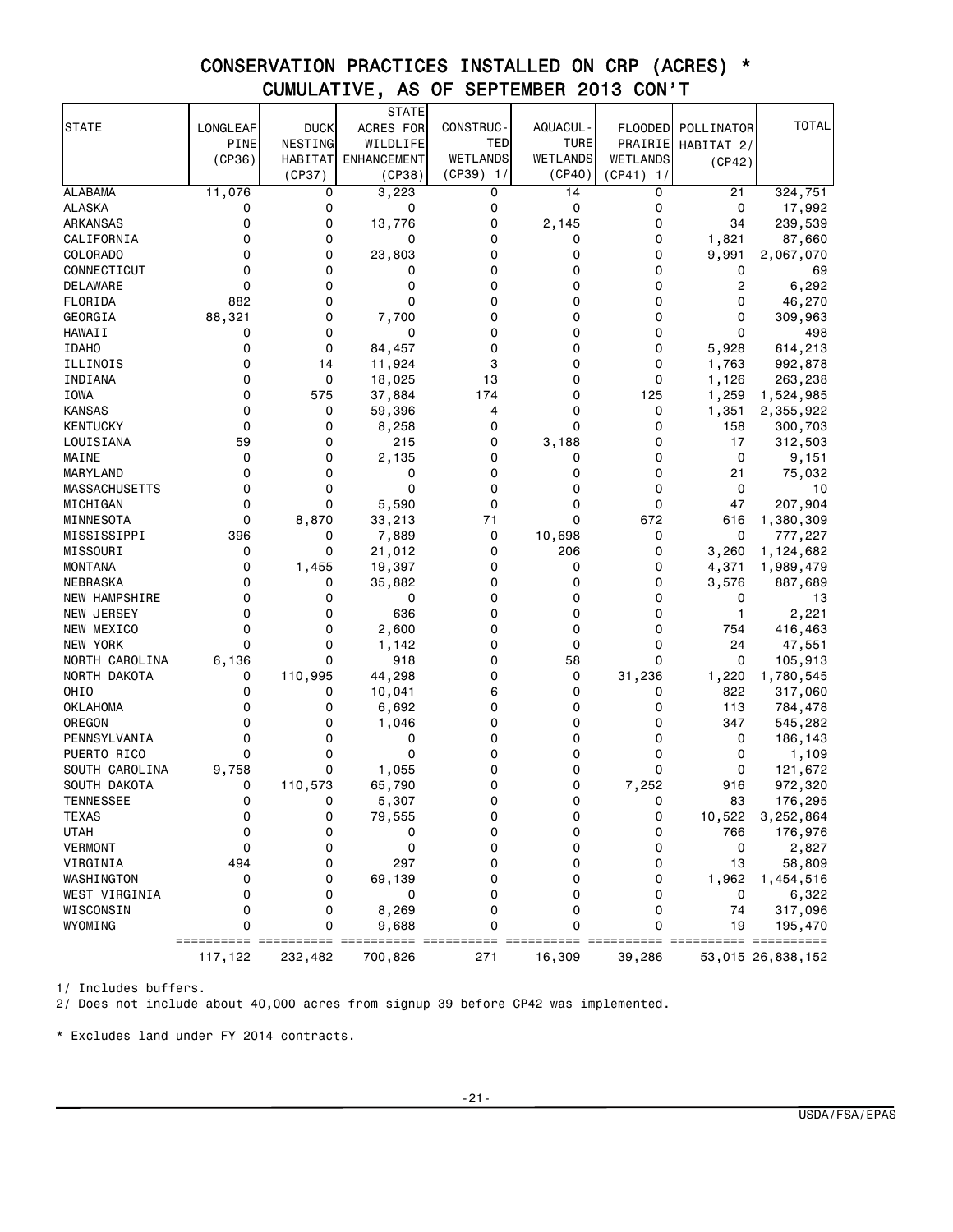| <b>State Acres for Wildlife Enhancement (SAFE)</b> |                      |                                |                                                                         |                              |                           |                |                    |
|----------------------------------------------------|----------------------|--------------------------------|-------------------------------------------------------------------------|------------------------------|---------------------------|----------------|--------------------|
| <b>Active Contracts as of September 2013</b>       |                      |                                |                                                                         |                              |                           |                |                    |
| <b>State</b>                                       | Allocation           | <b>CP38A</b><br><b>Buffers</b> | CP38B<br>Wetlands                                                       | <b>CP38C</b><br><b>Trees</b> | CP38D<br>Longleaf<br>Pine | CP38E<br>Grass | <b>Total Acres</b> |
| Alabama                                            | 3,800                |                                |                                                                         |                              |                           | 3,222.8        | 3,222.8            |
| Arkansas                                           | 17,400               |                                | 2,174.2                                                                 | 4,374.8                      |                           | 7,676.9        | 14,225.8           |
| Colorado                                           | 52,050               |                                |                                                                         |                              |                           | 25,650.1       | 25,650.1           |
| Georgia                                            | 11,800               |                                |                                                                         | 8,353.8                      |                           | 9.7            | 8,363.5            |
| Idaho                                              | 131,100              | 644.2                          |                                                                         | 1.0                          |                           | 89,408.2       | 90,053.4           |
| <b>Illinois</b>                                    | 23,000               |                                | 466.2                                                                   | 66.3                         |                           | 16,436.8       | 16,969.3           |
| Indiana                                            | 28,100               |                                | 44.8                                                                    | 3,210.4                      |                           | 21,178.0       | 24,433.2           |
| lowa                                               | 95,550               |                                | 1,064.8                                                                 | 952.2                        |                           | 46,255.3       | 48,272.3           |
| Kansas                                             | 97,000               |                                |                                                                         |                              |                           | 64,955.5       | 64,955.5           |
| Kentucky                                           | 11,600               |                                |                                                                         | 38.9                         |                           | 9,420.8        | 9,459.7            |
| Louisiana                                          | 1,700                |                                |                                                                         |                              |                           | 215.4          | 215.4              |
| Maine                                              | 2,250                |                                |                                                                         |                              |                           | 2,134.6        | 2,134.6            |
| Michigan                                           | 10,000               |                                |                                                                         |                              |                           | 5,910.8        | 5,910.8            |
| Minnesota                                          | 48,700               |                                |                                                                         |                              |                           | 37,801.1       | 37,801.1           |
| Mississippi                                        | 17,900               |                                |                                                                         | 329.4                        |                           | 7,789.5        | 8,118.9            |
| <b>Missouri</b>                                    | 37,600               |                                |                                                                         |                              |                           | 24,049.4       | 24,049.4           |
| Montana                                            | 36,500               |                                | 152.2                                                                   |                              |                           | 33,786.0       | 33,938.2           |
| Nebraska                                           | 81,900               |                                |                                                                         |                              |                           | 46,337.0       | 46,337.0           |
| Nevada                                             | 400                  |                                |                                                                         |                              |                           |                |                    |
| New Jersey                                         | 1,750                |                                | 4.2                                                                     |                              |                           | 642.0          | 646.2              |
| <b>New Mexico</b>                                  | 2,600                |                                |                                                                         |                              |                           | 2,600.0        | 2,600.0            |
| <b>New York</b>                                    | 4,900                |                                |                                                                         |                              |                           | 1,159.1        | 1,159.1            |
| North Carolina                                     | 2,600                |                                |                                                                         |                              |                           | 945.2          | 945.2              |
| North Dakota                                       | 89,840               |                                | 872.7                                                                   |                              |                           | 84,406.2       | 85,278.9           |
| Ohio                                               | 42,600               |                                | 314.0                                                                   | 24.2                         |                           | 14,925.3       | 15,263.5           |
| Oklahoma                                           | 15,100               |                                |                                                                         |                              |                           | 7,016.6        | 7,016.6            |
| Oregon                                             | 5,500                |                                |                                                                         |                              |                           | 1,045.7        | 1,045.7            |
| Pennsylvania                                       | 2,600                |                                |                                                                         |                              |                           |                | 0.0                |
| Puerto Rico                                        | 1,300                |                                |                                                                         |                              |                           |                | 0.0                |
| South Carolina                                     | 2,300                |                                |                                                                         |                              |                           | 1,111.2        | 1,111.2            |
| South Dakota                                       | 98,300               |                                | 1,119.6                                                                 |                              |                           | 85,028.8       | 86,148.3           |
| Tennessee                                          | 12,200               |                                | 39.2                                                                    | 46.6                         |                           | 5,344.3        | 5,430.1            |
| Texas                                              | 125,200              |                                |                                                                         |                              |                           | 80,028.7       | 80,028.7           |
| Virginia                                           | 2,300                |                                |                                                                         | 10.0                         | 292.1                     |                | 302.1              |
| Washington                                         | 100,100              | 399.4                          |                                                                         |                              |                           | 69,843.0       | 70,242.4           |
| Wisconsin                                          | 12,750               |                                | 64.2                                                                    |                              |                           | 9,832.6        | 9,896.8            |
| Wyoming                                            | 10,000               |                                |                                                                         |                              |                           | 9,688.2        | 9,688.2            |
| Reserve                                            | 9,710                |                                |                                                                         |                              |                           |                |                    |
| Total:                                             | 1,250,000            | 1,043.6                        | 6,316.1                                                                 | 17,407.6                     | 292.1                     | 815,854.9      | 840,914.2          |
| <b>SAFE</b><br><b>Practice</b>                     | <b>Practice Type</b> |                                | <b>Applicable CRP Practices</b>                                         |                              |                           |                |                    |
| CP38A                                              | <b>Buffers</b>       |                                | CP8, CP21, CP22                                                         |                              |                           |                |                    |
| CP38B                                              | Wetlands             |                                | CP9, CP23, CP23A, CP27, CP28<br>CP3, CP3A, CP11, CP16, CP17, CP25, CP31 |                              |                           |                |                    |
| <b>CP38C</b>                                       | Trees                |                                |                                                                         |                              |                           |                |                    |
| CP38D                                              | Longleaf Pine        |                                | CP3A, CP36                                                              |                              |                           |                |                    |
| CP38E                                              | Grass                |                                | CP1, CP2, CP4D, CP8, CP10, CP12, CP15, CP18, CP24, CP25,<br>CP33        |                              |                           |                |                    |

Note: Includes land under FY 2014 contracts.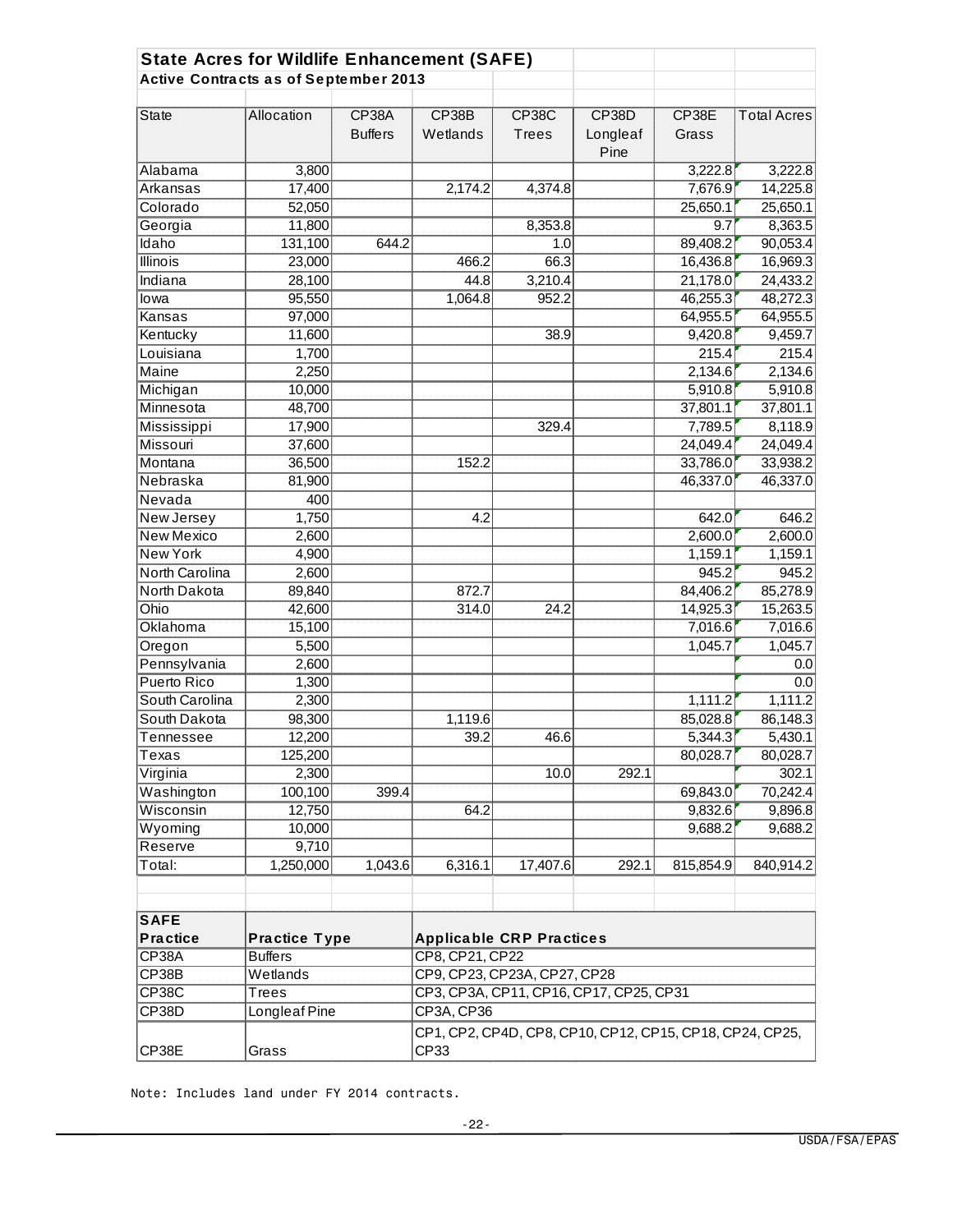|                      | <b>SAFE Acres by Project Area</b> |                   |                                   |
|----------------------|-----------------------------------|-------------------|-----------------------------------|
| as of September 2013 |                                   |                   |                                   |
|                      |                                   |                   |                                   |
| State                | <b>Project Name</b>               | <b>Allocation</b> | <b>Approved Contract</b><br>Acres |
| Alabama              | Alabama Black Belt Prairie SAF    | 3,800             | 3,222.8                           |
| Arkansas             | <b>AR Trees SAFE</b>              | 6,200             | 4,374.8                           |
| Arkansas             | Arkansas Grass SAFE               | 8,700             | 7,676.9                           |
| Arkansas             | Arkansas Wetlands SAFE            | 2,500             | 2,174.2                           |
| Colorado             | CO Lesser Prairie Chicken SAFE    | 21,500            | 13,487.6                          |
| Colorado             | CO Plains Sharp-tailed Grouse     | 6,475             | 3,354.1                           |
| Colorado             | CO Shortgrass Prairie SAFE        | 11,475            | 1,474.7                           |
| Colorado             | CO Western Slope Grouse           | 12,600            | 7,333.7                           |
| Georgia              | GA Restoring Native Pine Savan    | 11,800            | 8,363.5                           |
| Idaho                | ID Columbian Sh. Grouse SAFE      | 106,100           | 89,385.7                          |
| Idaho                | Western Idaho Upland Game Bird    | 25,000            | 667.7                             |
| <b>Illinois</b>      | IL Mercer County SAFE             | 1,800             | 1,191.1                           |
| <b>Illinois</b>      | IL Prairie SAFE                   | 15,600            | 10,959.5                          |
| <b>Illinois</b>      | IL Sangamon SAFE                  | 2,000             | 1,519.8                           |
| Illinois             | IL Spoon River SAFE               | 3,600             | 3,298.9                           |
| Indiana              | Indiana American Woodcock SAFE    | 1,000             | 173.9                             |
| Indiana              | Indiana Bat SAFE                  | 4,100             | 3,210.4                           |
| Indiana              | Indiana Henslow's Sparrow         | 6,075             | 5,491.2                           |
| Indiana              | Indiana Northern Bobwhite SAFE    | 8,875             | 8,523.5                           |
| Indiana              | Indiana Ring-Necked Pheasant      | 4,000             | 3,498.3                           |
| Indiana              | Indiana Sedge Wren/Grasshopper    | 4,050             | 3,545.8                           |
| Iowa                 | IA Early Successional/Neotrop     | 1,200             | 1,136.5                           |
| Iowa                 | <b>Iowa Gaining Ground</b>        | 42,150            | 41,215.7                          |
| Iowa                 | Iowa Grand River                  | 2,200             | 2,200.0                           |
| Iowa                 | Iowa Pheasant Recovery SAFE       | 50,000            | 3,720.1                           |
| Kansas               | KS Lesser Prairie-Chicken         | 52,100            | 32,679.6                          |
| Kansas               | Kansas Upland Game Birds SAFE     | 44,900            | 32,308.6                          |
| Kentucky             | KY Early Successional/Bottomla    | 11,600            | 9,459.7                           |
| Louisiana            | Louisiana Bayou Bartholomew       | 700               |                                   |
| Louisiana            | Louisiana Gulf Coast Prairies     | 1,000             | 215.4                             |
| Maine                | ME New England Cottontail SAFE    | 0                 |                                   |
| Maine                | Maine Upland Sandpiper SAFE       | 2,250             | 2,134.6                           |
| Michigan             | MI Diverse Grassland SAFE         | 7,500             | 4,763.6                           |
| Michigan             | MI Native Pollinators SAFE        | 2,500             | 1,147.2                           |
| Minnesota            | Minnesota Back Forty Pheasant     | 48,700            | 37,795.9                          |
| Mississippi          | Mississippi Black Bear SAFE       | 2,450             | 329.4                             |
| Mississippi          | Mississippi Black Belt Prairie    | 5,000             | 2,253.4                           |
| Mississippi          | Mississippi Bobwhite Quail SAF    | 10,450            | 5,536.1                           |
| Missouri             | Missouri Bobwhite Quail SAFE      | 25,050            | 20,072.7                          |
| Missouri             | Missouri Delta Stewardship        | 6,000             |                                   |
| Missouri             | Missouri Nesting Habitat SAFE     | 1,500             | 720.4                             |
| Missouri             | Missouri Sand Grassland SAFE      | 5,050             | 3,253.6                           |
| Montana              | MT Pheasant Winter Cover SAFE     | 19,600            | 19,068.3                          |
| Montana              | MT Prairie Pothole                | 14,400            | 13,988.7                          |
| Montana              | MT Sagebrush SAFE                 | 2,500             | 881.2                             |
| Nebraska             | Nebraska Tallgrass SAFE           | 28,850            | 16,004.0                          |
| Nebraska             | Nebraska Upland Bird SAFE         | 53,050            | 30,354.9                          |
| Nevada               | Nevada Sage Grouse Habitat Imp    | 400               |                                   |
| New Jersey           | NJ Agricultural Heritage SAFE     | 450               | 116.7                             |

Note: Includes land under FY 2014 contracts.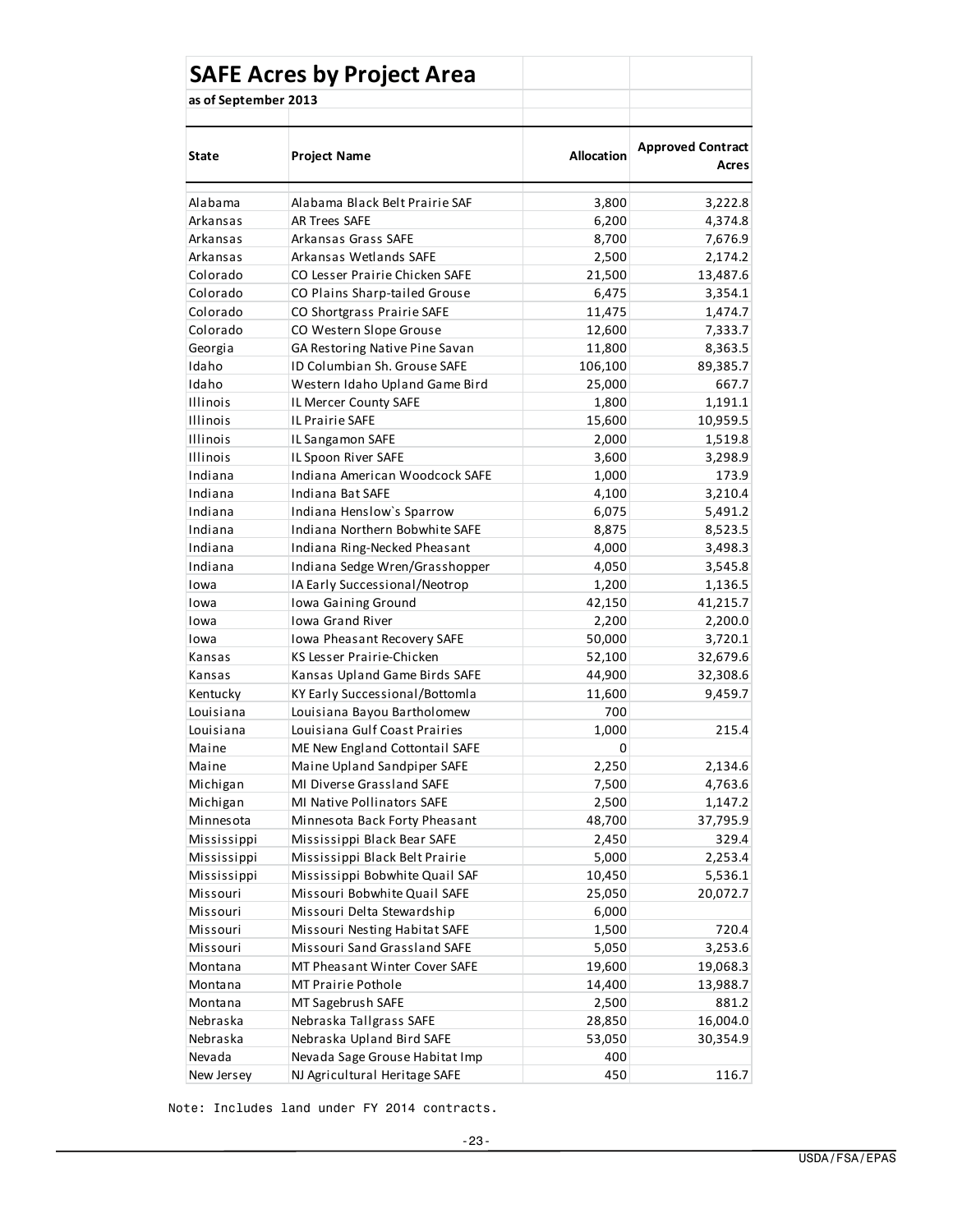| <b>SAFE Acres by Project Area</b> |                                |            |                                   |  |  |  |  |
|-----------------------------------|--------------------------------|------------|-----------------------------------|--|--|--|--|
| as of September 2013              |                                |            |                                   |  |  |  |  |
|                                   |                                |            |                                   |  |  |  |  |
| <b>State</b>                      | <b>Project Name</b>            | Allocation | <b>Approved Contract</b><br>Acres |  |  |  |  |
| New Jersey                        | NJ Grassland SAFE              | 750        | 350.4                             |  |  |  |  |
| New Jersey                        | NJ Raritan-Piedmont SAFE       | 550        | 179.1                             |  |  |  |  |
| New Mexico                        | NM Lesser Prairie Chicken SAFE | 2,600      | 2,600.0                           |  |  |  |  |
| New York                          | New York Grassland SAFE        | 4,900      | 1,159.1                           |  |  |  |  |
| North Carolina                    | North Carolina Grassland SAFE  | 2,600      | 945.2                             |  |  |  |  |
| North Dakota                      | ND Coteau-Drift Prairie Water  | 50,950     | 49,061.1                          |  |  |  |  |
| North Dakota                      | ND Habitat for Pheasants SAFE  | 29,800     | 28,841.2                          |  |  |  |  |
| North Dakota                      | ND Sagebrush Restoration SAFE  | 2,000      | 997.5                             |  |  |  |  |
| North Dakota                      | ND Tallgrass Prairie           | 7,090      | 6,597.7                           |  |  |  |  |
| Ohio                              | OH Big Island/Killdeer         | 1,925      | 300.5                             |  |  |  |  |
| Ohio                              | OH Grand River/Mosquito        | 0          |                                   |  |  |  |  |
| Ohio                              | OH Grassland and Wetland Compl | $\Omega$   |                                   |  |  |  |  |
| Ohio                              | OH Grasslands for Pheasants    | 28,700     | 10,817.8                          |  |  |  |  |
| Ohio                              | OH Killbuck SAFE               | 0          |                                   |  |  |  |  |
| Ohio                              | OH Kitty Todd SAFE             | 700        | 60.0                              |  |  |  |  |
| Ohio                              | OH LaSuAn Grasslands SAFE      | 6,350      | 1,852.5                           |  |  |  |  |
| Ohio                              | OH Paint Creek SAFE            | 1,675      | 615.9                             |  |  |  |  |
| Ohio                              | OH Western Lake Erie Mars      | 1,400      | 660.2                             |  |  |  |  |
| Ohio                              | S. OH Grassland Bird           | 1,850      | 946.8                             |  |  |  |  |
| Oklahoma                          | OK Mixed Grass Prairie SAFE    | 15,100     | 6,964.8                           |  |  |  |  |
| Oregon                            | Oregon Heppner Mule Deer       | 5,500      | 1,045.7                           |  |  |  |  |
| Pennsylvania                      | PA Seasonal Pools/Early Succes | 2,600      |                                   |  |  |  |  |
| Puerto Rico                       | PR Sub-Tropical Forest SAFE    | 1,300      |                                   |  |  |  |  |
| South Carolina                    | South Carolina Northern Bobwhi | 2,300      | 1,111.2                           |  |  |  |  |
| South Dakota                      | NW South Dakota Sagebrush Rest | 500        |                                   |  |  |  |  |
| South Dakota                      | South Dakota Pheasants SAFE    | 65,000     | 63,743.1                          |  |  |  |  |
| South Dakota                      | Western SD Grassland Wildlife  | 32,800     | 22,191.8                          |  |  |  |  |
| Tennessee                         | <b>TN Grass SAFE</b>           | 11,500     | 5,344.3                           |  |  |  |  |
| <b>Tennessee</b>                  | <b>TN Trees SAFE</b>           | 300        | 46.6                              |  |  |  |  |
| Tennessee                         | <b>TN Wetlands SAFE</b>        | 400        | 39.2                              |  |  |  |  |
| Texas                             | TX Lower Rio Grande Thornscru  | 2,000      | 1,811.6                           |  |  |  |  |
| Texas                             | Texas Gulf Coast Prairies SAFE | 500        |                                   |  |  |  |  |
| Texas                             | Texas Mixed Grass SAFE         | 122,700    | 78,217.1                          |  |  |  |  |
| Virginia                          | VA Culpeper Basin SAFE         | 500        |                                   |  |  |  |  |
| Virginia                          | VA Longleaf Pine SAFE          | 1,000      | 292.1                             |  |  |  |  |
| Virginia                          | VA Rare & Declining Habitats   | 300        | 10.0                              |  |  |  |  |
| Virginia                          | VA Riparian Buffer SAFE        | 500        |                                   |  |  |  |  |
| Washington                        | WA Coastal Roosevelt Elk SAFE  | 0          |                                   |  |  |  |  |
| Washington                        | WA Columbia Basin SAFE         | 150        | 17.4                              |  |  |  |  |
| Washington                        | WA Palouse Prairie SAFE        | 728        | 94.4                              |  |  |  |  |
| Washington                        | WA Sage and Sharp-Tail Grouse  | 63,000     | 62,856.7                          |  |  |  |  |
| Washington                        | WA Shrub-steppe SAFE           | 16,222     | 7,179.4                           |  |  |  |  |
| Washington                        | Washington Ferruginous Hawk    | 20,000     | 94.5                              |  |  |  |  |
| Wisconsin                         | Central WI Grassland SAFE      | 1,000      | 204.4                             |  |  |  |  |
| Wisconsin                         | <b>Wisconsin Glacial SAFE</b>  | 2,250      | 2,365.6                           |  |  |  |  |
| Wisconsin                         | Wisconsin SW Grassland SAFE    | 5,000      | 4,458.3                           |  |  |  |  |
| Wisconsin                         | Wisconsin Shortgrass SAFE      | 2,000      | 1,860.1                           |  |  |  |  |
| Wisconsin                         | Wisconsin Western Prairie SAFE | 2,500      | 1,008.4                           |  |  |  |  |
| Wyoming                           | NE Wyoming Habitat Restoration | 10,000     | 9,688.2                           |  |  |  |  |

Note: Includes land under FY 2014 contracts.